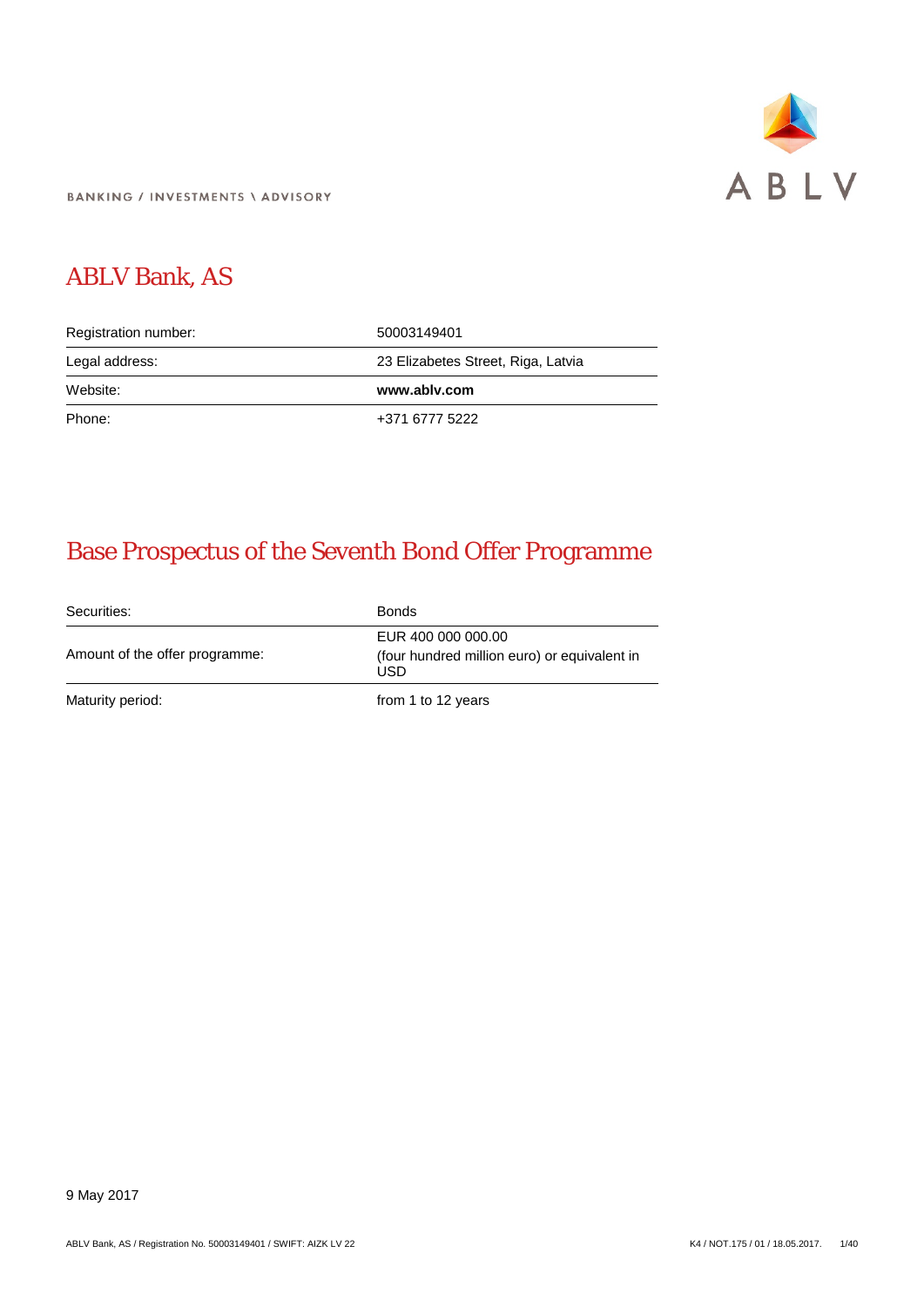# TABLE OF CONTENTS

| 1.      |  |
|---------|--|
| 2.      |  |
| 3.      |  |
| 4.      |  |
| 5.      |  |
| 5.1.    |  |
| 5.1.1.  |  |
| 5.1.2.  |  |
| 5.2.    |  |
| 5.2.1.  |  |
| 5.2.2.  |  |
| 5.2.3.  |  |
| 5.2.4.  |  |
| 5.2.5.  |  |
| 5.2.6.  |  |
| 5.2.7.  |  |
| 5.3.    |  |
| 5.3.1.  |  |
| 5.3.2.  |  |
| 5.3.3.  |  |
| 5.3.4.  |  |
| 6.      |  |
| 6.1.    |  |
| 6.2.    |  |
| 6.3.    |  |
| 6.4.    |  |
| 6.5.    |  |
| 6.6.    |  |
| 6.7.    |  |
| 6.8.    |  |
| 6.9.    |  |
| 6.10.   |  |
| 6.11.   |  |
| 6.11.1. |  |
| 6.11.2. |  |
| 6.12.   |  |
| 6.13.   |  |
| 6.14.   |  |
| 6.15.   |  |
| 7.      |  |
| 7.1.    |  |
| 7.2.    |  |
| 7.3.    |  |
| 7.4.    |  |
| 7.5.    |  |
| 8.      |  |
| 8.1.    |  |
| 8.2.    |  |
| 8.3.    |  |
| 9.      |  |
| 9.1.    |  |
| 9.2.    |  |
| 9.3.    |  |
| 9.4.    |  |
| 9.5.    |  |
| 9.6.    |  |
| 9.7.    |  |
| 10.     |  |
| 10.1.   |  |
| 10.2.   |  |
| 11.     |  |
|         |  |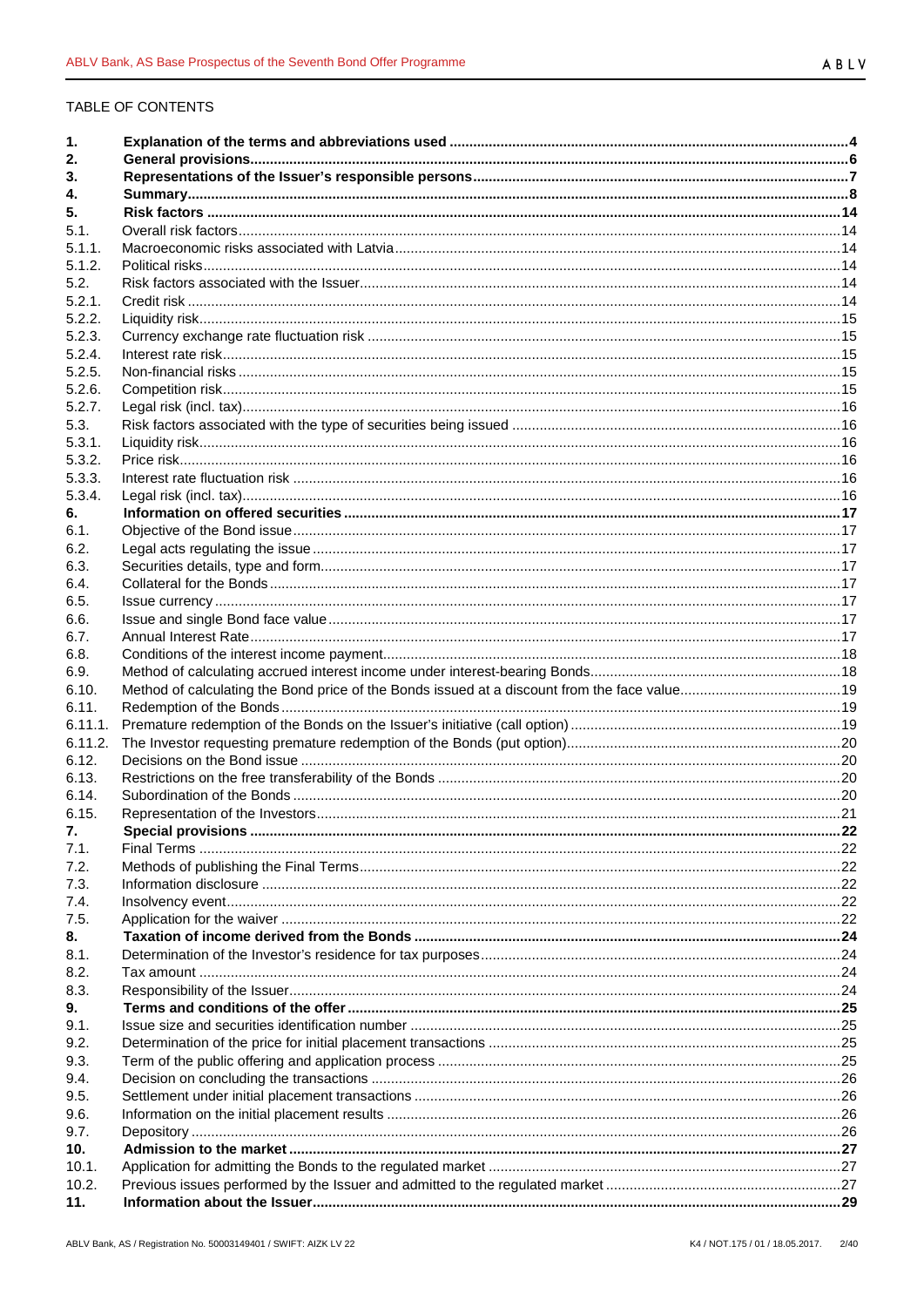| 11.1.   |                                                                                                                             |  |
|---------|-----------------------------------------------------------------------------------------------------------------------------|--|
| 11.2.   |                                                                                                                             |  |
| 11.3.   |                                                                                                                             |  |
| 11.4.   | Recent events particular to the Issuer which are to a material extent relevant to the evaluation of the Issuer's solvency30 |  |
| 11.5.   |                                                                                                                             |  |
| 11.5.1. |                                                                                                                             |  |
| 11.5.2. |                                                                                                                             |  |
| 11.6.   |                                                                                                                             |  |
| 11.6.1. |                                                                                                                             |  |
| 11.6.2. |                                                                                                                             |  |
| 11.6.3. |                                                                                                                             |  |
| 11.6.4. |                                                                                                                             |  |
| 11.7.   |                                                                                                                             |  |
| 11.8.   |                                                                                                                             |  |
| 11.9.   |                                                                                                                             |  |
| 11.10.  |                                                                                                                             |  |
| 11.11.  |                                                                                                                             |  |
| 11.12.  |                                                                                                                             |  |
| 11.13.  |                                                                                                                             |  |
| 12.     |                                                                                                                             |  |
| 12.1.   |                                                                                                                             |  |
| 12.2.   |                                                                                                                             |  |

Appendix 1: ABLV Bank, AS consolidated financial statements of the group and separate financial statements of the bank for the year 2015 and the independent auditors' report.

Appendix 2: ABLV Bank, AS consolidated and separate annual report for the year 2016 and the independent auditors' report.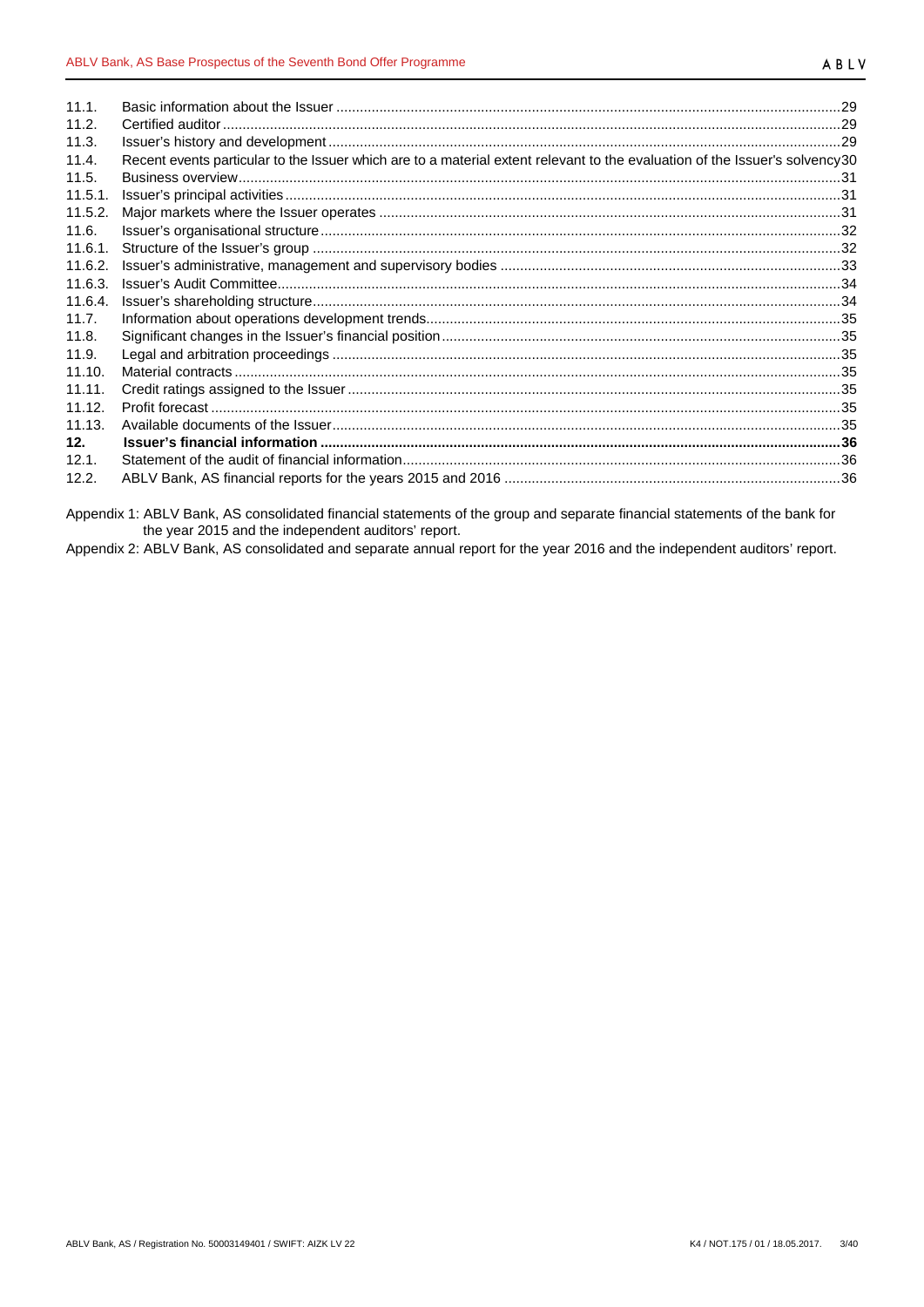## <span id="page-3-0"></span>**1. Explanation of the terms and abbreviations used**

**ABLV Group** — ABLV Group consists of ABLV Bank, AS; ABLV Luxembourg, S.A.; ABLV Capital Markets, IBAS; ABLV Asset Management, IPAS; Pillar Holding Company, KS; ABLV Consulting Services, AS; ABLV Corporate Services, SIA; New Hanza City, SIA, and other companies.

**Stock Exchange** or **Nasdaq Riga** — joint stock company Nasdaq Riga, registration No. 40003167049, legal address: 1 Vaļņu Street, Riga, Latvia.

**DVP** — settlement principle *Delivery vs Payment*.

**ECB** — the European Central Bank, address: Kaiserstrasse 29, D-60311 Frankfurt am Main, Germany. Pursuant to COUNCIL REGULATION (EU) No 1024/2013 of 15 October 2013 conferring specific tasks on the European Central Bank concerning policies relating to the prudential supervision of credit institutions, the ECB will perform the tasks stated in the Regulation within the single supervisory mechanism composed by the ECB and national competent authorities. The ECB shall assume the tasks conferred on it by the said Regulation on 4 November 2014.

**Issuer** — pursuant to the Financial Instrument Market Law, a person transferrable securities of which are admitted to a regulated market, as well as a person which issues, or has applied for admission to the regulated market of, transferrable securities or other financial instruments in this person's own name. In this Base Prospectus — ABLV Bank, AS, registration No.: 50003149401, legal address: 23 Elizabetes Street, Riga, Latvia, or also **ABLV Bank**.

**Financial statements** — ABLV Bank, AS consolidated financial statements of the group and separate financial statements of the bank for the year 2015 and the independent auditors' report, as well as ABLV Bank, AS consolidated and separate annual report for the year 2016 and the independent auditors' report. The financial statements can be found in Appendix 1 and Appendix 2.

**FCMC** — the Financial and Capital Market Commission, registration No. 40003167049, legal address: 1 Kungu Street, Riga, Latvia. Pursuant to the Law on the Financial and Capital Market Commission, the FCMC shall enjoy full rights of an independent/autonomous public institution and, in compliance with its goals and objectives, shall regulate and monitor the functioning of the financial and capital market and its participants.

**Annual Interest Rate** — annual rate of the Bond income (coupon) in percentage terms, which the Issuer shall calculate and determine on the dates and according to the procedures set in this Base Prospectus and the Final Terms.

**Final Terms** — terms of offer of each particular Bond Issue Series under the Seventh Programme described in this Base Prospectus.

**Investment Company** — a credit institution or investment brokerage company that is duly licensed to render investment services and related services, and where the Investor has a financial instruments account opened with the same.

**Investor (Bondholder)** — a person that expressed a wish or plans to acquire the Bonds or has acquired the Bonds in accordance with the procedures set in the Base Prospectus and the Final Terms.

**ISIN** — International Securities Identification Number assigned to the Bonds, issued under the programme described in the Base Prospectus, by the LCD as a member of the Association of National Numbering Agencies.

**LCD** — joint stock company Latvian Central Depository, registration No. 40003242879, legal address: 1 Vaļņu Street, Riga, Latvia.

**Face Value** — value of a single Bond set by the Issuer and stated in the Final Terms of each particular Bond Issue Series.

**Bonds** — debt securities issued by ABLV Bank, which enable their holders to receive interest income and face value following the procedure and within the term set in this Base Prospectus, those securities being issued in accordance with provisions of this Base Prospectus and the Final Terms.

**Bond Issue Series** or **Series** — an issue of securities of the same class performed under the Programme, their details being stated in the Final Terms. Separate Final Terms are approved and published for each series.

**ORICGS** — the Official System for Central Storage of Regulated Information in which the companies whose financial instruments are admitted to trading on the regulated market publish mandatory information pursuant to the Financial Instrument Market Law.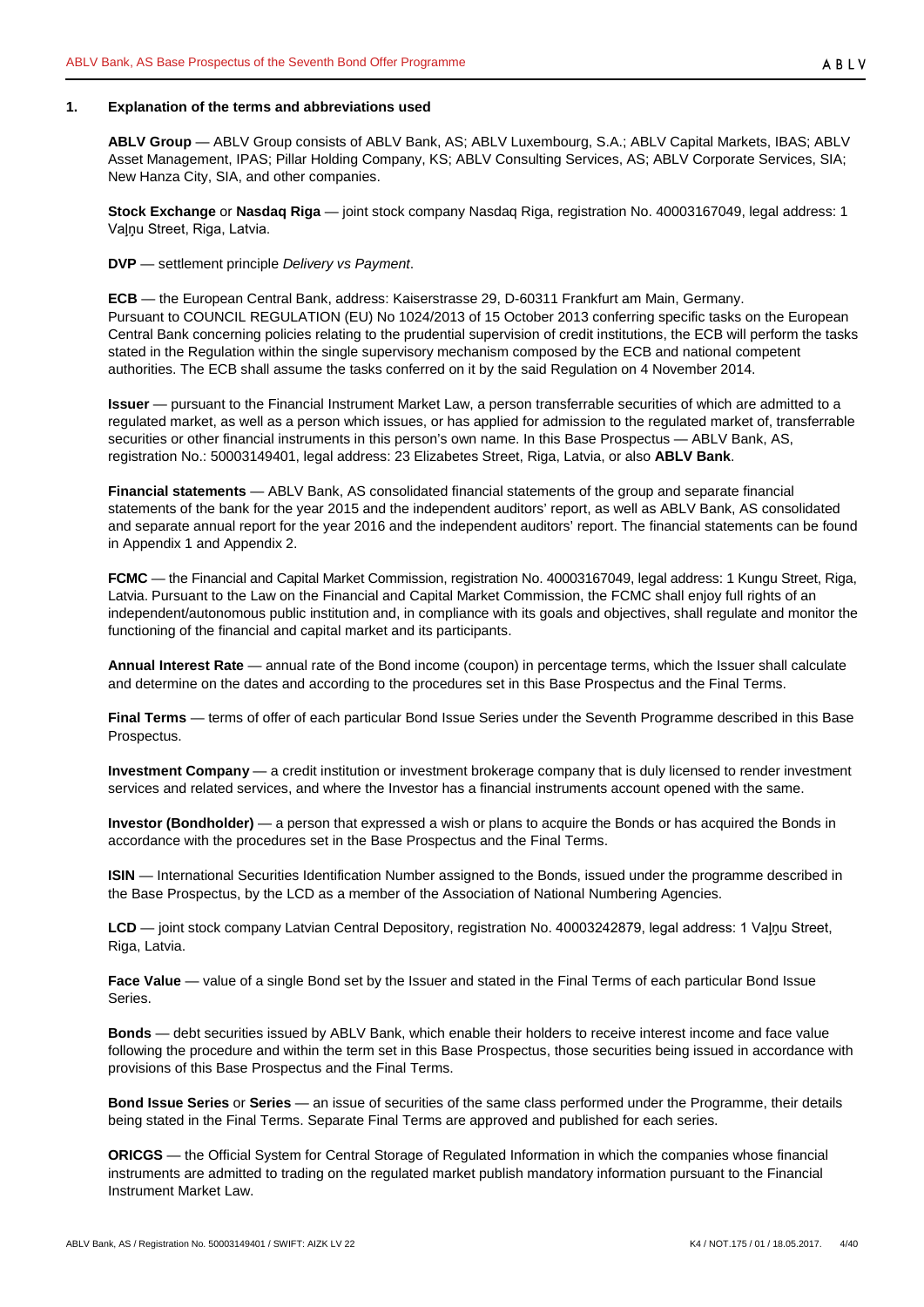**Applicable normative acts** — legal acts of the European Union, legal acts of the Republic of Latvia, rules issued by the Stock Exchange and LCD.

**Order for Purchase** — an irrevocable application for purchasing the Bonds submitted by the Investor under the public offer.

**Interest Income** — interest income under the Bonds, or a coupon, which the Issuer shall pay to the Bondholder on the dates and in accordance with the procedure set forth in this Base Prospectus and the Final Terms.

**Base Prospectus of the Seventh Bond Offer Programme** or **Base Prospectus** — this prospectus, which contains detailed information on the Issuer and the Bonds that will be offered to the public under the Seventh Programme. The Base Prospectus has been produced to make a public offer of the Bonds and admit those to trading on a regulated market. The Issuer has not included the information on the Final Terms of offer of each particular Bond Issue Series in this Base Prospectus.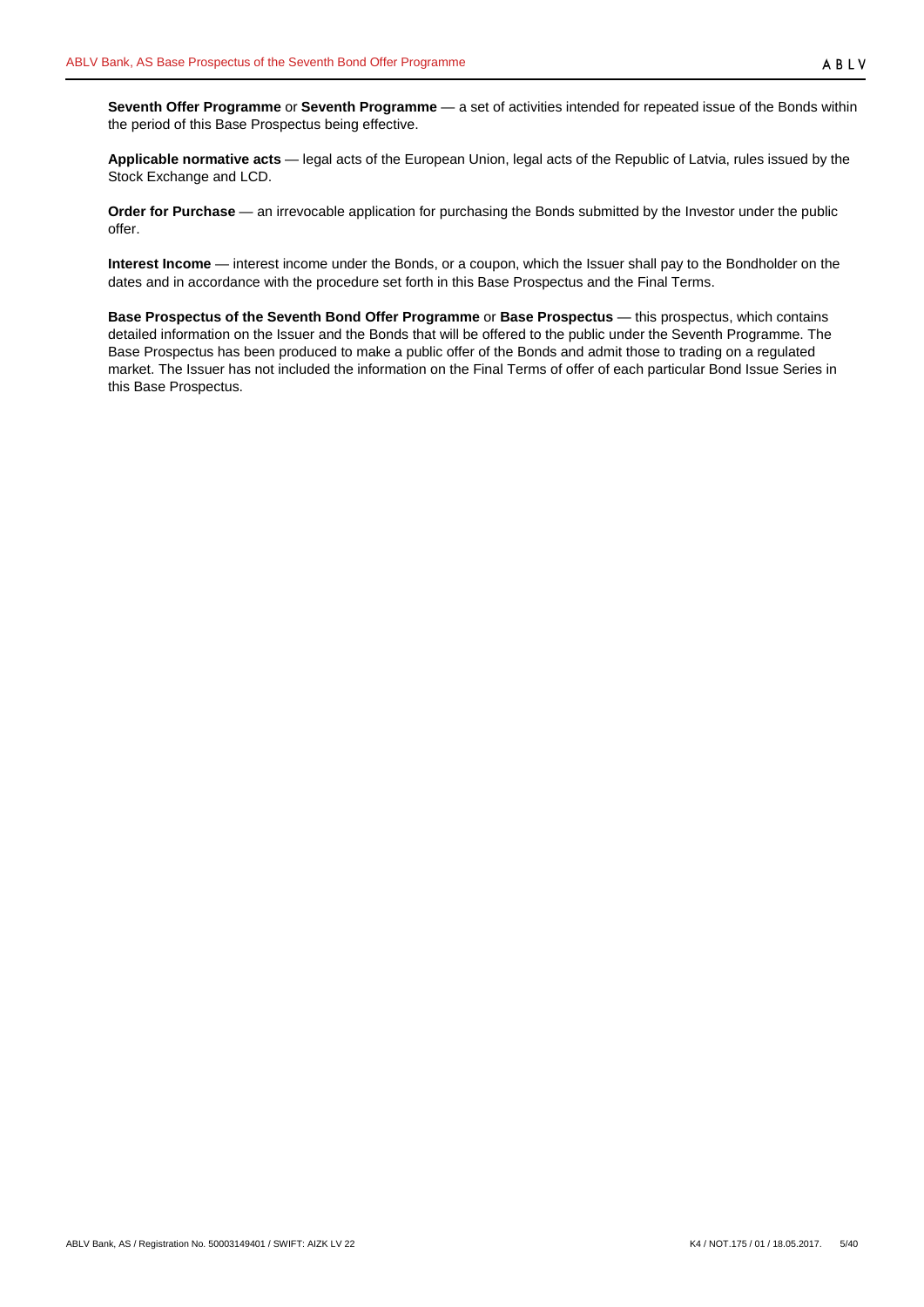# <span id="page-5-0"></span>**2. General provisions**

This Base Prospectus has been produced in accordance with the applicable normative acts, including the requirements of the Financial Instrument Market Law, Commission Regulation No 809/2004 and Commission delegated Regulation No 486/2012.

This Base Prospectus is registered with the FCMC.

#### **Notice**

Before making a decision on investing in the Bonds, any Investor should independently and, if necessary, engaging an advisor, assess the information provided in the Base Prospectus in general.

In case of any discrepancy between the Latvian text of the Base Prospectus and the text of the Base Prospectus in another language, the Base Prospectus in Latvian shall be applicable.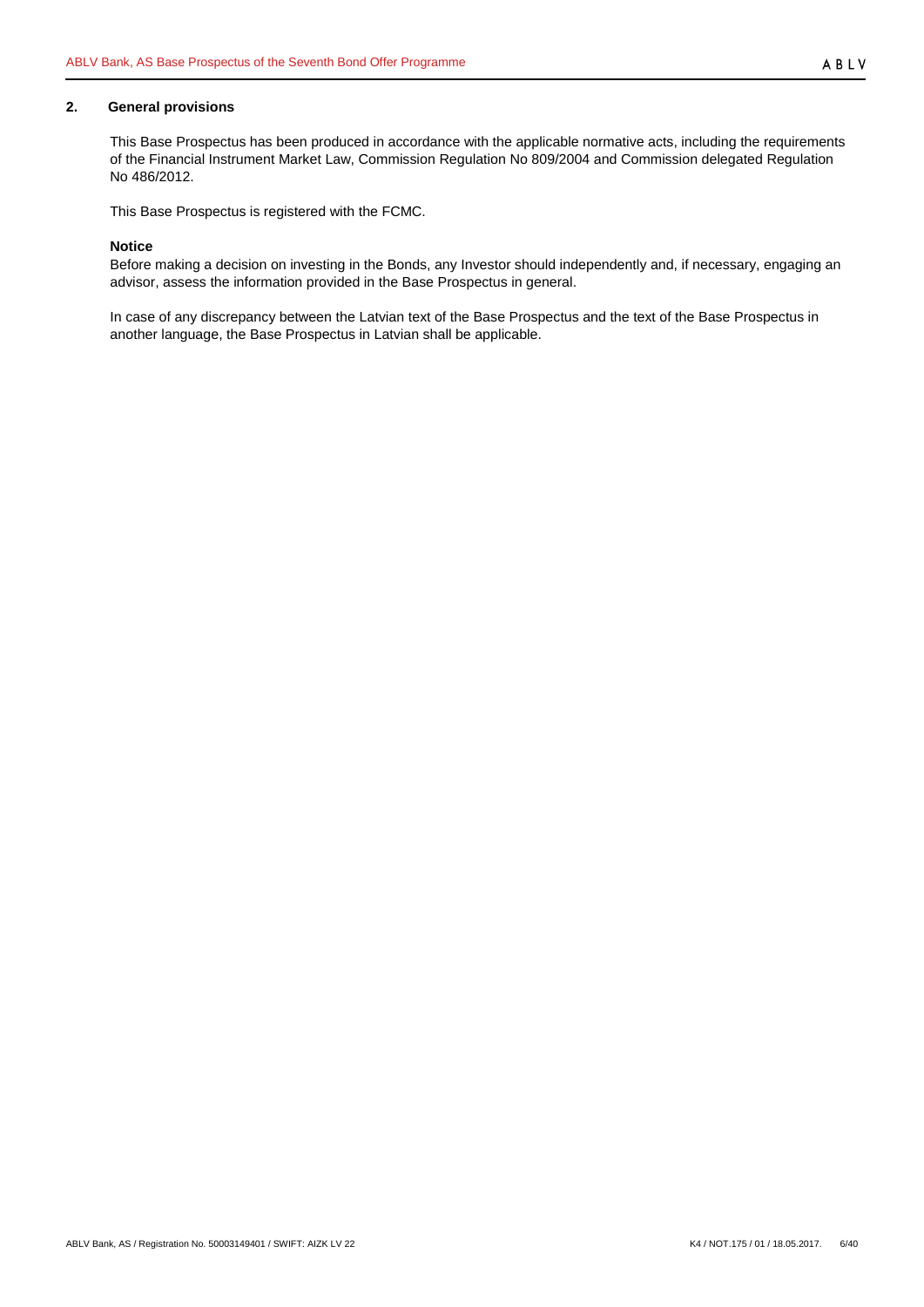# <span id="page-6-0"></span>**3. Representations of the Issuer's responsible persons**

We,

| Name, surname           | <b>Position held</b>                                                   | <b>Signature</b> |
|-------------------------|------------------------------------------------------------------------|------------------|
| Ernests Bernis          | Chairman of the Board,<br>Chief Executive Officer (CEO)                |                  |
| Vadims Reinfelds        | Deputy Chairman of the Board,<br>Deputy Chief Executive Officer (dCEO) |                  |
| Māris Kannenieks        | Member of the Board,<br>Chief Financial Officer (CFO)                  |                  |
| Edgars Pavlovičs        | Member of the Board.<br>Chief Risk Officer (CRO)                       |                  |
| Aleksandrs Pāže         | Member of the Board.<br>Chief Compliance Officer (CCO)                 |                  |
| <b>Rolands Citajevs</b> | Member of the Board.<br>Chief Information Officer (CIO)                |                  |
| Romans Surnačovs        | Member of the Board,<br>Chief Operating Officer (COO)                  |                  |

hereby confirm the information provided in the Base Prospectus and represent that according to the data available to us the information provided in the Base Prospectus is true and there are no concealed facts that might affect meaning of the information provided in the Base Prospectus.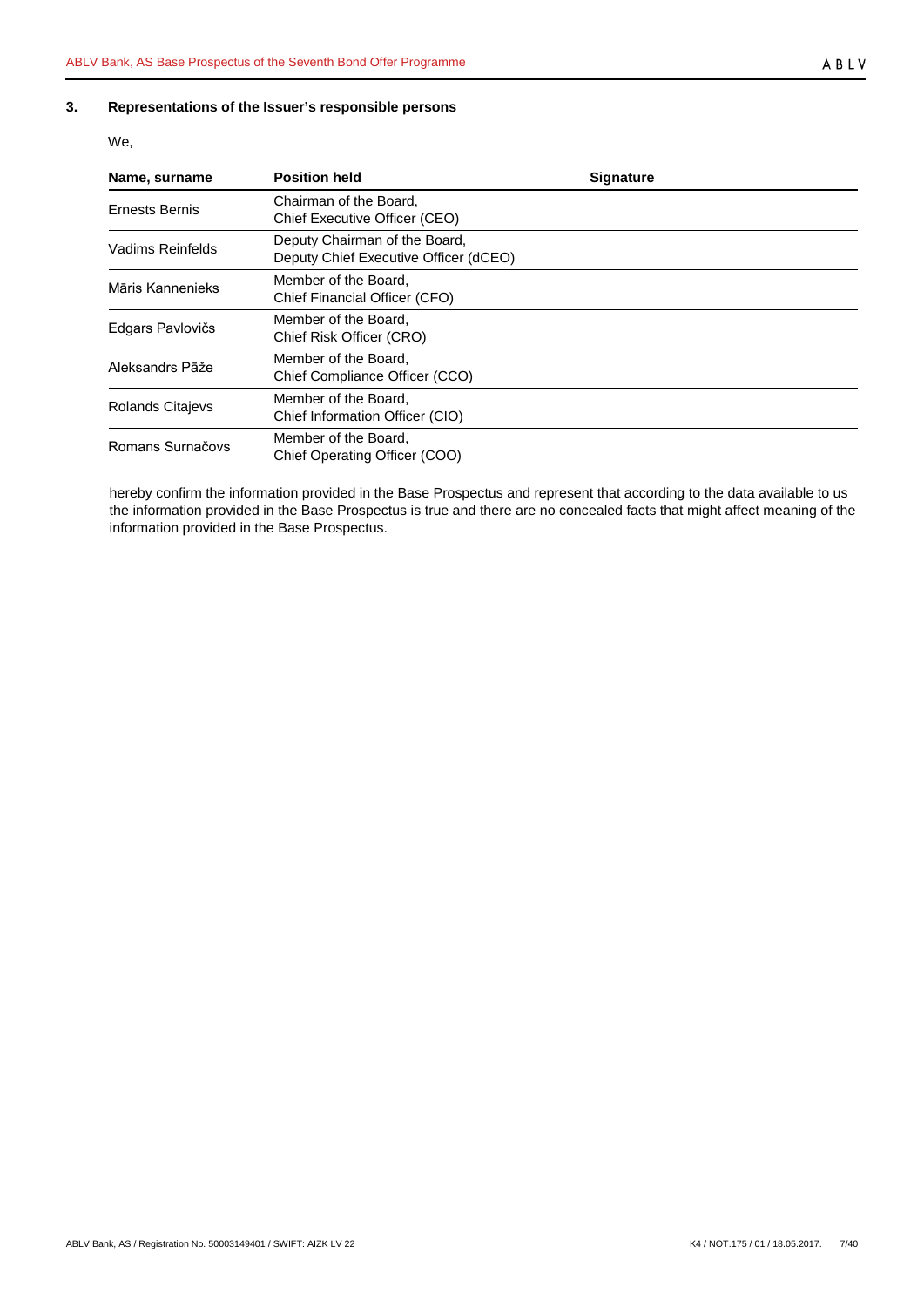#### <span id="page-7-0"></span>**4. Summary**

# **Section A. Introduction and warnings**

The summary shall be deemed the introduction of the Base Prospectus.

Any decision on investing in the Bonds shall be based on the Investor's judgement on the whole Base Prospectus. Should any claim be lodged to a court regarding the information provided in the Base Prospectus, if necessary, the Investor lodging the claim to a court in accordance with normative acts of the respective member state shall cover the costs of

A.1 translating the Base Prospectus before the proceedings are initiated. The persons responsible for the information provided in the Base Prospectus, including persons that translated the same and applied for its notification, may be held civilly liable only where the summary is misleading, inaccurate, or inconsistent with other sections of the Base Prospectus, or fails to provide the most essential information that would aid the Investors when considering whether to invest in the Bonds.

A.2 N/A

# **Section B. Issuer**

| B.1  | Legal and commercial<br>name of the Issuer                                                                                                    | ABLV Bank, AS.                                                                                                                                                                                                                                                                                                        |
|------|-----------------------------------------------------------------------------------------------------------------------------------------------|-----------------------------------------------------------------------------------------------------------------------------------------------------------------------------------------------------------------------------------------------------------------------------------------------------------------------|
| B.2  | The domicile and<br>legal form of the<br>Issuer, the legislation<br>under which the<br>Issuer operates and<br>its country of<br>incorporation | ABLV Bank is a joint stock company registered in the Republic of Latvia, which carries out its<br>operations in accordance with the Republic of Latvia legal acts, the European Union normative<br>acts, and the issued licence that allows rendering all financial services stated in the Credit<br>Institution Law. |
|      | $B.3 - B.4.a$                                                                                                                                 | N/A                                                                                                                                                                                                                                                                                                                   |
| B.4b | Description of any<br>known trends<br>affecting the Issuer<br>and the industries in<br>which it operates                                      | As at the day of producing the Base Prospectus, there is no information on any detected trends,<br>events, claims, or obligations that might have significant negative effect on further operations of<br>ABLV Bank, AS or the Republic of Latvia credit institution sector.                                          |
|      |                                                                                                                                               | The information provided in the table below completely matches that presented in ADI V Papk                                                                                                                                                                                                                           |

The information provided in the table below completely matches that presented in ABLV Bank consolidated report for the year 2016.

|     |                                                        | Country<br>of      |                               |                                                                    | Share in          | Share in<br>the the entity's<br>entity's capital with |
|-----|--------------------------------------------------------|--------------------|-------------------------------|--------------------------------------------------------------------|-------------------|-------------------------------------------------------|
| Nº. | Company                                                | incorpo-<br>ration | <b>Registration</b><br>number | <b>Business profile</b>                                            | capital<br>$(\%)$ | voting<br>rights (%)                                  |
| 1.  | ABLV Bank, AS                                          | LV                 | 50003149401                   | <b>Financial services</b>                                          | 100               | 100                                                   |
| 2.  | ABLV Bank Luxembourg, S.A.                             | LU                 | B 162048                      | <b>Financial services</b>                                          | 100               | 100                                                   |
| 3.  | <b>ABLV Consulting Services, AS</b>                    | LV                 | 40003540368                   | Consulting services                                                | 100               | 100                                                   |
| 4.  | <b>ABLV Advisory Services, SIA</b>                     | LV                 | 40103964811                   | Consulting services                                                | 100               | 100                                                   |
| 5.  | <b>ABLV Corporate Services</b><br>Holding Company, SIA | LV                 | 40103799987                   | Holding company                                                    | 100               | 100                                                   |
| 6.  | ABLV Corporate Services, SIA                           | LV                 | 40103283479                   | Consulting services                                                | 100               | 100                                                   |
| 7.  | ABLV Corporate Services, LTD                           | CY                 | HE273600                      | Consulting services                                                | 100               | 100                                                   |
| 8.  | <b>ABLV Capital Markets, IBAS</b>                      | LV                 | 40003814705                   | <b>Financial services</b>                                          | 90                | 100                                                   |
| 9.  | ABLV Asset Management, IPAS LV                         |                    | 40003814724                   | <b>Financial services</b>                                          | 90                | 100                                                   |
|     | 10. PEM, SIA                                           | LV                 | 40103286757                   | Investment project<br>management                                   | 51                | 51                                                    |
|     | 11. PEM 1, SIA                                         | LV                 | 40103551353                   | Wholesale trade<br>services of other<br>machinery and<br>equipment | 51                | 51                                                    |
| 12. | <b>ABLV Private Equity Fund</b><br>2010. KS            | IV                 | 40103307758                   | Investment<br>activities                                           |                   |                                                       |

B.5 Issuer's position within the group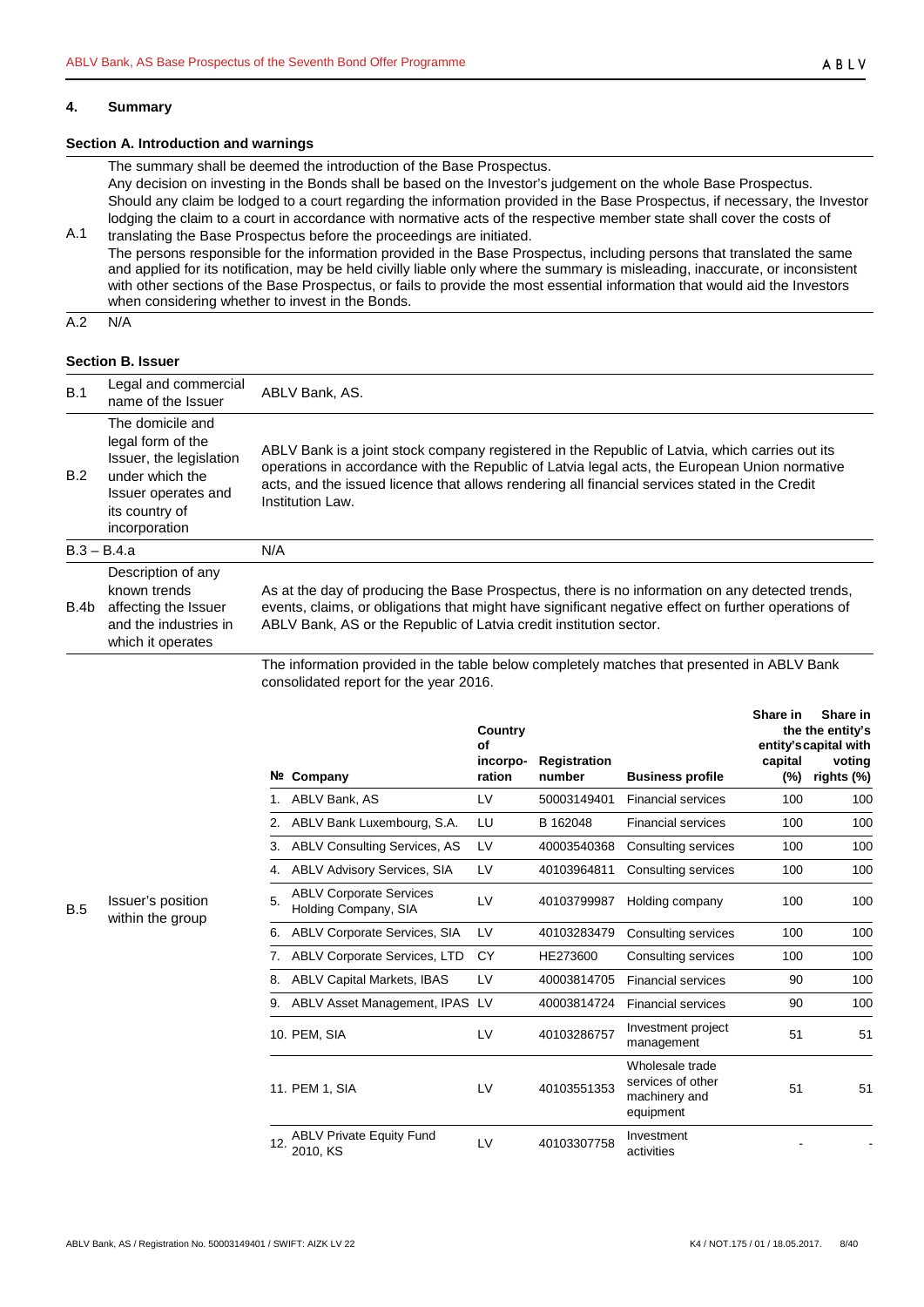|                                         | Country<br>οf<br>incorpo- | <b>Registration</b>   |                                                                | Share in<br>the<br>entity's<br>capital | Share in<br>the<br>entity's<br>capital<br>with<br>voting |
|-----------------------------------------|---------------------------|-----------------------|----------------------------------------------------------------|----------------------------------------|----------------------------------------------------------|
| Nº Company<br>13. New Hanza Capital, AS | ration<br>LV              | number<br>50003831571 | <b>Business profile</b><br>Holding company                     | 88                                     | (%) rights (%)<br>88                                     |
| 14. NHC 1, SIA                          | LV                        | 50103247681           | Investments in real<br>estate                                  | 88                                     | 88                                                       |
| 15. NHC 2, SIA                          | LV                        | 40103963977           | Investments in real<br>estate                                  | 88                                     | 88                                                       |
| 16. NHC 3, SIA                          | LV                        | 50103994841           | Investments in real<br>estate                                  | 88                                     | 88                                                       |
| 17. NHC 4, SIA                          | LV                        | 40203032424           | Investments in real<br>estate                                  | 88                                     | 88                                                       |
| 18. NHC 5, SIA                          | LV                        | 50203032411           | Investments in real<br>estate                                  | 88                                     | 88                                                       |
| 19. NHC 6, SIA                          | LV                        | 40203032439           | Investments in real<br>estate                                  | 88                                     | 88                                                       |
| 20. Pillar, SIA                         | LV                        | 40103554468           | Holding company                                                | 100                                    | 100                                                      |
| 21. Pillar Holding Company, KS          | LV                        | 40103260921           | Holding company                                                | 100                                    | 100                                                      |
| 22. Pillar 3, SIA                       | LV                        | 40103193067           | Real estate<br>transactions                                    | 100                                    | 100                                                      |
| 23. Pillar 4 & 6, SIA                   | LV                        | 40103210494           | Real estate<br>transactions                                    | 100                                    | 100                                                      |
| 24. Pillar 7 & 8, SIA                   | LV                        | 40103240484           | Real estate<br>transactions                                    | 100                                    | 100                                                      |
| 25. Pillar 9, SIA                       | LV                        | 40103241210           | Real estate<br>transactions                                    | 100                                    | 100                                                      |
| 26. Pillar 11, SIA                      | LV                        | 40103258310           | Real estate<br>transactions                                    | 100                                    | 100                                                      |
| 27. Pillar 2, 12 & 14, SIA              | LV                        | 50103313991           | Real estate<br>transactions                                    | 100                                    | 100                                                      |
| 28. Pillar 18, SIA                      | LV                        | 40103492079           | Real estate<br>transactions                                    | 100                                    | 100                                                      |
| 29. Pillar 19, SIA                      | LV                        | 40103766952           | Real estate<br>transactions                                    | 100                                    | 100                                                      |
| 30. Pillar 20, SIA                      | LV                        | 40103903056           | Real estate<br>transactions                                    | 100                                    | 100                                                      |
| 31. Pillar 21, SIA                      | LV                        | 40103929286           | Real estate<br>transactions                                    | 100                                    | 100                                                      |
| 32. Pillar 22, SIA                      | LV                        | 50103966301           | Real estate<br>transactions                                    | 100                                    | 100                                                      |
| 33. Pillar Management, SIA              | LV                        | 40103193211           | Real estate<br>management and<br>administration                | 100                                    | 100                                                      |
| 34. Pillar RE Services, SIA             | LV                        | 40103731804           | Parking<br>management                                          | 100                                    | 100                                                      |
| 35. Pillar Contractor, SIA              | LV                        | 40103929498           | Management and<br>coordination of<br>construction<br>processes | 100                                    | 100                                                      |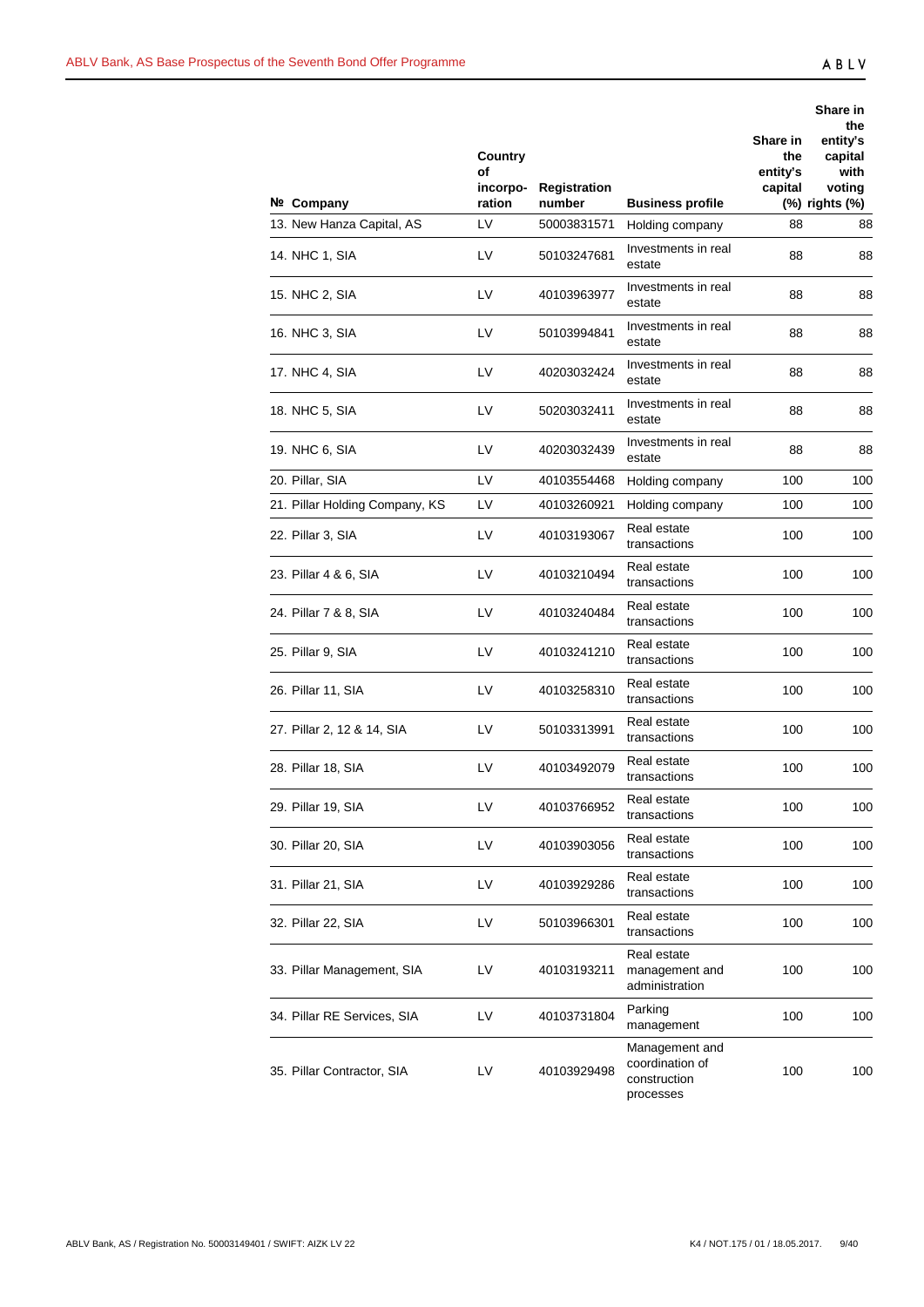|             |                                                                                                              |                                                                                                                                                                                                                                                                                                                                                                                                                                                       |                                     |                        |                                           |                                        | Share in                                                       |
|-------------|--------------------------------------------------------------------------------------------------------------|-------------------------------------------------------------------------------------------------------------------------------------------------------------------------------------------------------------------------------------------------------------------------------------------------------------------------------------------------------------------------------------------------------------------------------------------------------|-------------------------------------|------------------------|-------------------------------------------|----------------------------------------|----------------------------------------------------------------|
|             |                                                                                                              | Nº Company                                                                                                                                                                                                                                                                                                                                                                                                                                            | Country<br>οf<br>incorpo-<br>ration | Registration<br>number | <b>Business profile</b>                   | Share in<br>the<br>entity's<br>capital | the<br>entity's<br>capital<br>with<br>voting<br>(%) rights (%) |
|             |                                                                                                              | 36. Pillar Architekten, SIA                                                                                                                                                                                                                                                                                                                                                                                                                           | LV                                  | 40103437217            | Designing and<br>designers<br>supervision | 100                                    | 100                                                            |
|             |                                                                                                              | 37. Pillar Development, SIA                                                                                                                                                                                                                                                                                                                                                                                                                           | LV                                  | 40103222826            | Infrastructure<br>maintenance             | 100                                    | 100                                                            |
|             |                                                                                                              | 38. Pillar Utilities, SIA                                                                                                                                                                                                                                                                                                                                                                                                                             | LV                                  | 40103693339            | Infrastructure<br>management              | 100                                    | 100                                                            |
|             |                                                                                                              | 39. ABLV Building Complex, SIA                                                                                                                                                                                                                                                                                                                                                                                                                        | LV                                  | 40203037667            | Investments in real<br>estate             | 100                                    | 100                                                            |
| $B.6 - B.8$ |                                                                                                              | N/A                                                                                                                                                                                                                                                                                                                                                                                                                                                   |                                     |                        |                                           |                                        |                                                                |
| B.9         | Profit forecast and<br>assessment                                                                            | ABLV Bank made no profit forecasts for the following periods of operations.                                                                                                                                                                                                                                                                                                                                                                           |                                     |                        |                                           |                                        |                                                                |
| B.10        | Reservations in the<br>audit report on the<br>financial information                                          | ABLV Bank audited financial report for the year 2016 contains no reservations.                                                                                                                                                                                                                                                                                                                                                                        |                                     |                        |                                           |                                        |                                                                |
| <b>B.11</b> |                                                                                                              | N/A                                                                                                                                                                                                                                                                                                                                                                                                                                                   |                                     |                        |                                           |                                        |                                                                |
|             |                                                                                                              | <b>Performance indicators</b>                                                                                                                                                                                                                                                                                                                                                                                                                         |                                     |                        | 2015                                      |                                        | 2016                                                           |
|             |                                                                                                              | Financial indicators, EUR'000                                                                                                                                                                                                                                                                                                                                                                                                                         |                                     |                        |                                           |                                        |                                                                |
|             |                                                                                                              | Operating income                                                                                                                                                                                                                                                                                                                                                                                                                                      |                                     |                        | 126 319                                   |                                        | 141 875                                                        |
|             |                                                                                                              | Operating expense                                                                                                                                                                                                                                                                                                                                                                                                                                     |                                     |                        | 51 933                                    |                                        | 59 914                                                         |
|             |                                                                                                              | Profit or loss before taxes                                                                                                                                                                                                                                                                                                                                                                                                                           |                                     |                        | 74 563                                    |                                        | 81 961                                                         |
|             | Selected historical key                                                                                      | <b>Balance sheet data, EUR'000</b>                                                                                                                                                                                                                                                                                                                                                                                                                    |                                     |                        |                                           |                                        |                                                                |
|             | financial information<br>and any changes to it                                                               | Assets                                                                                                                                                                                                                                                                                                                                                                                                                                                |                                     |                        | 4 928 121                                 |                                        | 3 849 586                                                      |
| <b>B.12</b> | since the date of the                                                                                        | Deposits                                                                                                                                                                                                                                                                                                                                                                                                                                              |                                     |                        | 3793192                                   |                                        | 2 901 824                                                      |
|             | last published audited                                                                                       | Loans                                                                                                                                                                                                                                                                                                                                                                                                                                                 |                                     |                        | 873 499                                   |                                        | 1 012 146                                                      |
|             | financial reports                                                                                            | Shareholders' equity                                                                                                                                                                                                                                                                                                                                                                                                                                  |                                     |                        | 281 453                                   |                                        | 321 802                                                        |
| <b>B.13</b> | Events particular to<br>the Issuer which are<br>to a material extent<br>relevant to the<br>evaluation of the | ABLV Bank forecasts contain no adverse changes since the date of its last published audited<br>financial report.<br>There are no significant changes in the financial or trading position of ABLV Bank detected<br>subsequent to the period covered by the historical financial information.<br>Recently there were no detected events particular to ABLV Bank which are to a material extent<br>relevant to the evaluation of the Issuer's solvency. |                                     |                        |                                           |                                        |                                                                |
| B.14        | Issuer's solvency<br>Issuer's dependence<br>on other entities within                                         | ABLV Bank is not dependent upon other entities within the ABLV Bank group.                                                                                                                                                                                                                                                                                                                                                                            |                                     |                        |                                           |                                        |                                                                |
|             | the group                                                                                                    |                                                                                                                                                                                                                                                                                                                                                                                                                                                       |                                     |                        |                                           |                                        |                                                                |
| <b>B.15</b> | Issuer's principal<br>activities                                                                             | ABLV Bank principal activities are rendering of financial services.                                                                                                                                                                                                                                                                                                                                                                                   |                                     |                        |                                           |                                        |                                                                |
| <b>B.16</b> | Control over the<br>Issuer                                                                                   | As at the moment of the Prospectus approval, no shareholder controls the Issuer.                                                                                                                                                                                                                                                                                                                                                                      |                                     |                        |                                           |                                        |                                                                |
| B.17        | Credit ratings                                                                                               | No credit ratings are assigned to ABLV Bank by credit rating agencies registered and/or certified<br>according to Regulation No 1060/2009 on credit rating agencies.                                                                                                                                                                                                                                                                                  |                                     |                        |                                           |                                        |                                                                |
|             | $B.18 - B.50$                                                                                                | N/A                                                                                                                                                                                                                                                                                                                                                                                                                                                   |                                     |                        |                                           |                                        |                                                                |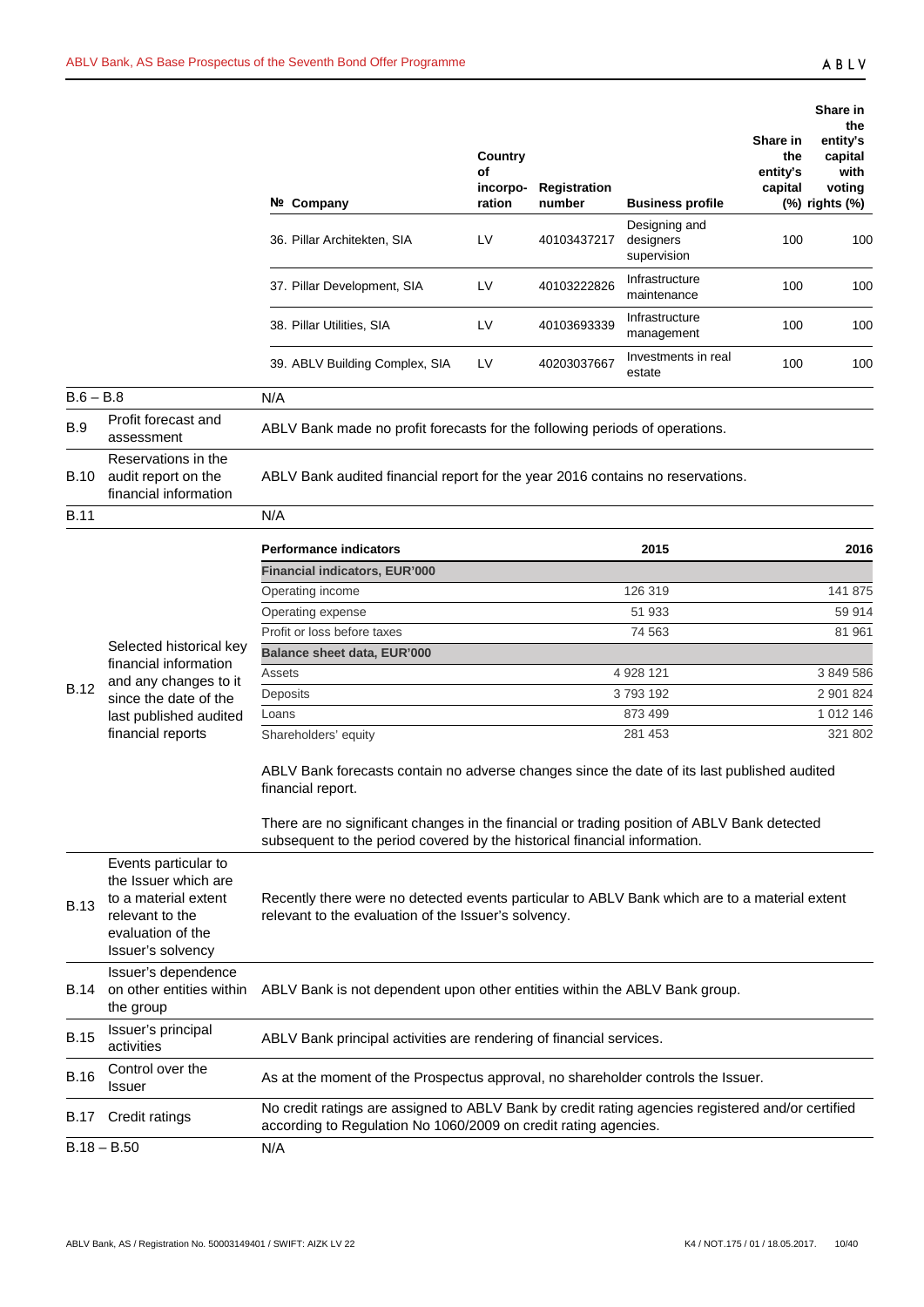|             | <b>Section C. Securities</b>                                |                                                                                                                                                                                                                                                                                                                                                                                                                                                                                                                                                                                                                                                                                                                                                                                                                                                                                                                                                                                                                                                                                                                                                                                                                                                                                                                                                                                                                                                                                                                                                                                                                                                                                                                                                                                                                                                                                                                                                                                                                                                                                                                                                                                                                                                                                                                                                                                                                                                                                                                                                                                                                                                                                             |
|-------------|-------------------------------------------------------------|---------------------------------------------------------------------------------------------------------------------------------------------------------------------------------------------------------------------------------------------------------------------------------------------------------------------------------------------------------------------------------------------------------------------------------------------------------------------------------------------------------------------------------------------------------------------------------------------------------------------------------------------------------------------------------------------------------------------------------------------------------------------------------------------------------------------------------------------------------------------------------------------------------------------------------------------------------------------------------------------------------------------------------------------------------------------------------------------------------------------------------------------------------------------------------------------------------------------------------------------------------------------------------------------------------------------------------------------------------------------------------------------------------------------------------------------------------------------------------------------------------------------------------------------------------------------------------------------------------------------------------------------------------------------------------------------------------------------------------------------------------------------------------------------------------------------------------------------------------------------------------------------------------------------------------------------------------------------------------------------------------------------------------------------------------------------------------------------------------------------------------------------------------------------------------------------------------------------------------------------------------------------------------------------------------------------------------------------------------------------------------------------------------------------------------------------------------------------------------------------------------------------------------------------------------------------------------------------------------------------------------------------------------------------------------------------|
| C.1         | <b>Bond details</b>                                         | Bond details will be provided in the Final Terms of the Bond issue.                                                                                                                                                                                                                                                                                                                                                                                                                                                                                                                                                                                                                                                                                                                                                                                                                                                                                                                                                                                                                                                                                                                                                                                                                                                                                                                                                                                                                                                                                                                                                                                                                                                                                                                                                                                                                                                                                                                                                                                                                                                                                                                                                                                                                                                                                                                                                                                                                                                                                                                                                                                                                         |
| C.2         | Currency of the Bond<br>issue                               | The Bonds are supposed to be issued in EUR and USD, pursuant to the Final Terms of the Bond<br>issue.                                                                                                                                                                                                                                                                                                                                                                                                                                                                                                                                                                                                                                                                                                                                                                                                                                                                                                                                                                                                                                                                                                                                                                                                                                                                                                                                                                                                                                                                                                                                                                                                                                                                                                                                                                                                                                                                                                                                                                                                                                                                                                                                                                                                                                                                                                                                                                                                                                                                                                                                                                                       |
| $C.3 - C.4$ |                                                             | N/A                                                                                                                                                                                                                                                                                                                                                                                                                                                                                                                                                                                                                                                                                                                                                                                                                                                                                                                                                                                                                                                                                                                                                                                                                                                                                                                                                                                                                                                                                                                                                                                                                                                                                                                                                                                                                                                                                                                                                                                                                                                                                                                                                                                                                                                                                                                                                                                                                                                                                                                                                                                                                                                                                         |
| C.5         | Restrictions on the<br>free transferability of<br>the Bonds | The Bonds are freely transferrable securities that represent the Issuer's debt to the Bondholders<br>without additional collateral. The Bonds are dematerialized bearer securities without restraint on<br>alienation - transferrable securities.                                                                                                                                                                                                                                                                                                                                                                                                                                                                                                                                                                                                                                                                                                                                                                                                                                                                                                                                                                                                                                                                                                                                                                                                                                                                                                                                                                                                                                                                                                                                                                                                                                                                                                                                                                                                                                                                                                                                                                                                                                                                                                                                                                                                                                                                                                                                                                                                                                           |
| $C.6 - C.7$ |                                                             | N/A                                                                                                                                                                                                                                                                                                                                                                                                                                                                                                                                                                                                                                                                                                                                                                                                                                                                                                                                                                                                                                                                                                                                                                                                                                                                                                                                                                                                                                                                                                                                                                                                                                                                                                                                                                                                                                                                                                                                                                                                                                                                                                                                                                                                                                                                                                                                                                                                                                                                                                                                                                                                                                                                                         |
| C.8,<br>C.9 | Rights attached to the<br><b>Bonds</b>                      | Division of the Bonds into categories<br>Under the Bond issue, both straight Bonds and subordinated Bonds intended for raising<br>subordinated capital are supposed to be issued. The Bonds are not supposed to be divided into<br>categories according to other characteristics.<br>Limitations to the rights attached to the Bonds<br>The Bonds are freely transferrable securities without restraint on their alienation.<br>The Issuer draws the Investor's attention to the fact that where the objective of the Bond Issue<br>Series is raising of funds that the Issuer will use as subordinated capital, in case of the Issuer's<br>insolvency the Investor's claims to the Issuer arising out of the Bonds will be satisfied after claims<br>of all other creditors, but before satisfying claims of the shareholders.<br>Interest rate<br>Annual Interest Rate of each Bond Issue Series under the Seventh Programme shall be specified<br>in the Final Terms. Rates of different types may be set within single Bond Issue Series, where<br>each of those shall be applicable to particular period of the Bond term. The Annual Interest Rate<br>may be fixed or floating. The Issuer may issue the Bonds at a discount from the face value,<br>meaning that no interest income will be paid during some period (no coupon payment).<br>The date from which interest becomes payable and the due dates for interest<br>The dates of calculating and paying the interest income accrued under the Bonds shall be stated in<br>the Final Terms of each series.<br>Setting of the floating interest rate<br>In case of floating interest rate set for the Bonds, variable money market index (base rate) and risk<br>premium used in floating interest rate calculation shall be stated in the Final Terms of the Bond<br><b>Issue Series.</b><br>Bond maturity date and repayment procedures<br>The Investor shall be entitled to receive the face value of the Bonds. The face value of the Bonds<br>shall be repaid at the Bonds maturity by making a lump-sum payment. For each Bond Issue Series<br>under the Seventh Programme, the face value and maturity of the Bond shall be set forth in the<br>Final Terms, but the latter shall not exceed 12 (twelve) years.<br>Bond yield<br>The Bond yield depends on the changes in the base interest rate in the interbank market. Where<br>fixed rate is applied, the Bonds' yield will remain constant, regardless fluctuations in financial<br>markets.<br>Representatives of debt security holders<br>Holders of the debt securities may freely determine representatives for exercising the rights<br>attached to the Bonds. |
| C.10        |                                                             | N/A                                                                                                                                                                                                                                                                                                                                                                                                                                                                                                                                                                                                                                                                                                                                                                                                                                                                                                                                                                                                                                                                                                                                                                                                                                                                                                                                                                                                                                                                                                                                                                                                                                                                                                                                                                                                                                                                                                                                                                                                                                                                                                                                                                                                                                                                                                                                                                                                                                                                                                                                                                                                                                                                                         |
| C.11        | Admission of the<br>Bonds to the<br>regulated market        | All Bonds issued under the Seventh Programme are supposed to be admitted to trading on the<br>Stock Exchange Nasdaq Riga.                                                                                                                                                                                                                                                                                                                                                                                                                                                                                                                                                                                                                                                                                                                                                                                                                                                                                                                                                                                                                                                                                                                                                                                                                                                                                                                                                                                                                                                                                                                                                                                                                                                                                                                                                                                                                                                                                                                                                                                                                                                                                                                                                                                                                                                                                                                                                                                                                                                                                                                                                                   |
| C.12        | Minimum face value<br>of the issue                          | In the Final Terms of each series, the Issuer shall state the particular series size and the number of<br>offered Bonds. The size of a single Bond Issue Series may not be lower than EUR 1 000 000.00<br>(one million euro) or equivalent in USD, at the euro reference rate published by the European<br>Central Bank as at the day of the FCMC making the decision to allow public offering.                                                                                                                                                                                                                                                                                                                                                                                                                                                                                                                                                                                                                                                                                                                                                                                                                                                                                                                                                                                                                                                                                                                                                                                                                                                                                                                                                                                                                                                                                                                                                                                                                                                                                                                                                                                                                                                                                                                                                                                                                                                                                                                                                                                                                                                                                             |
|             | $C.13 - C.22$                                               | N/A                                                                                                                                                                                                                                                                                                                                                                                                                                                                                                                                                                                                                                                                                                                                                                                                                                                                                                                                                                                                                                                                                                                                                                                                                                                                                                                                                                                                                                                                                                                                                                                                                                                                                                                                                                                                                                                                                                                                                                                                                                                                                                                                                                                                                                                                                                                                                                                                                                                                                                                                                                                                                                                                                         |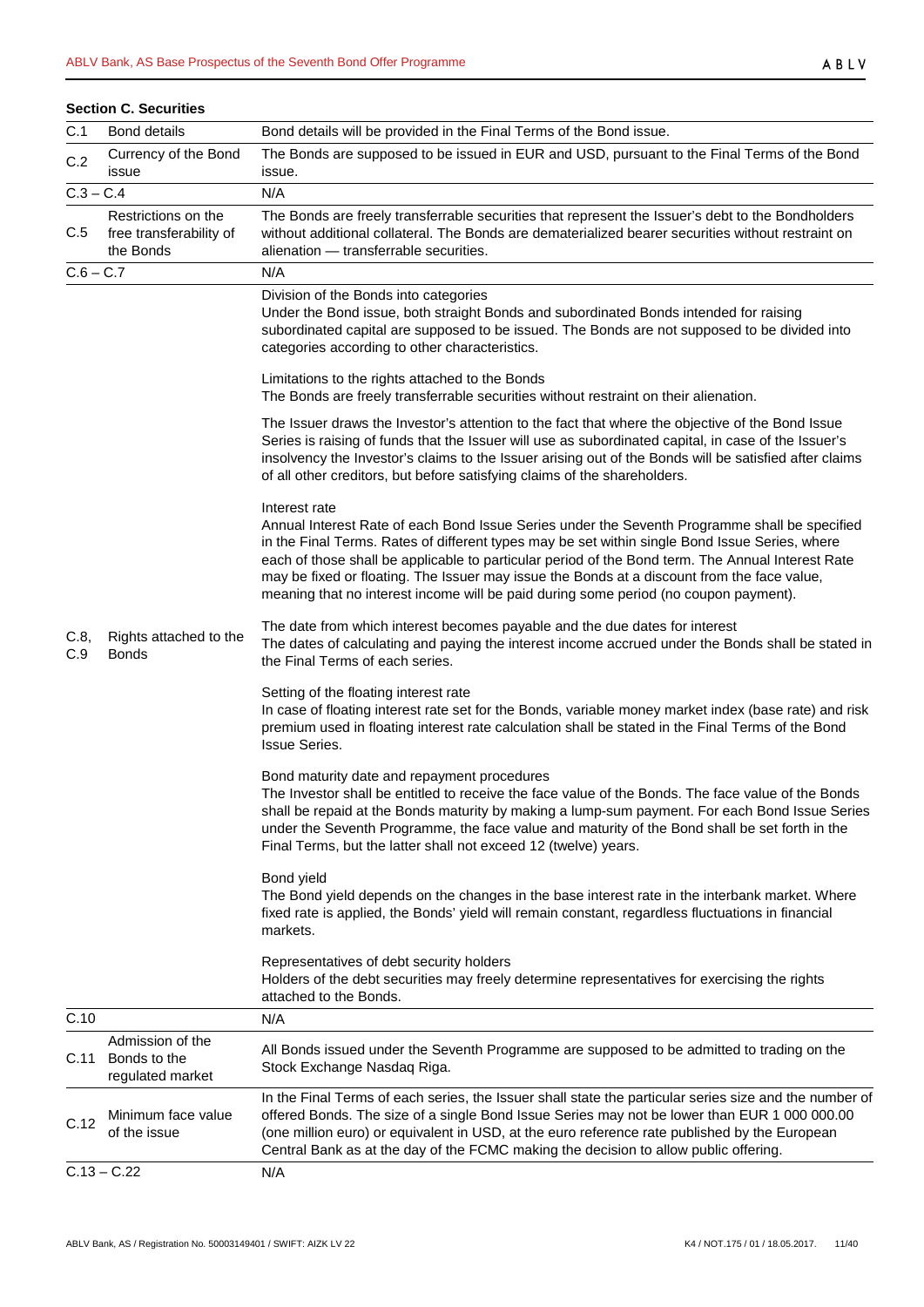#### **Section D. Risks**

| D.1         |                                                             | N/A |                                                                                                                                                                                                                                                                                                                                                                                                                                                                                                                                                                                                             |
|-------------|-------------------------------------------------------------|-----|-------------------------------------------------------------------------------------------------------------------------------------------------------------------------------------------------------------------------------------------------------------------------------------------------------------------------------------------------------------------------------------------------------------------------------------------------------------------------------------------------------------------------------------------------------------------------------------------------------------|
|             |                                                             |     | In carrying out its operating activities, ABLV Bank is subject to various risks. Most significant risks<br>that may decrease the Issuer's ability to perform its obligations are stated below.                                                                                                                                                                                                                                                                                                                                                                                                              |
|             |                                                             | 1.  | Credit risk<br>Credit risk is exposure to potential losses in case of ABLV Bank counterparty or debtor<br>being unable to pay the contractual obligations to ABLV Bank.                                                                                                                                                                                                                                                                                                                                                                                                                                     |
|             |                                                             |     | 2. Liquidity risk<br>Liquidity is ABLV Bank ability to maintain or ensure sufficient cash flow to meet the<br>expected (everyday) or sudden (critical) need for the same in order to provide financing for<br>asset growth or discharge the financial obligations in a due time. This means the ability to<br>turn assets into cash with minimal loss or ensure reasonably priced credit facilities.                                                                                                                                                                                                        |
|             |                                                             | 3.  | Currency exchange rate fluctuation risk<br>ABLV Bank is exposed to negative effects of fluctuations in the foreign currency exchange<br>rates on its financial position and cash flow.                                                                                                                                                                                                                                                                                                                                                                                                                      |
| D.2         | Key information on<br>the key risks                         | 4.  | Interest rate risk<br>Interest rate risk represents the adverse effect of the market interest rate fluctuations on<br>ABLV Bank financial position.                                                                                                                                                                                                                                                                                                                                                                                                                                                         |
|             |                                                             | 5.  | Non-financial risks<br>During the course of its operations, ABLV Bank encounters also non-financial risks<br>(including operational risk, reputational risk, etc.) with exposure to sudden loss. The cause<br>of such risks may be, for instance, clerical errors or fraud, break-downs in information<br>systems, insufficient internal control and procedures, etc.                                                                                                                                                                                                                                       |
|             |                                                             | 6.  | Competition risk<br>As at the end of 2016, 86% of total deposits with ABLV Bank were the deposits placed by<br>foreign clients. Consequently, operations of the Issuer are only partly subject to competition<br>risk in the local market.                                                                                                                                                                                                                                                                                                                                                                  |
|             |                                                             |     | 7. Legal risk (incl. tax)<br>The risk related to amendments in laws, regulations, and other legal acts, or to<br>implementation of new legal acts, which may result in reorientation of the Issuer's activities<br>or abandonment of particular lines of the Issuer's financial activities. This may have<br>consequent negative impact on the Issuer's earning capacity and stability.                                                                                                                                                                                                                     |
|             |                                                             |     | Risk factors associated with the Bond issue:                                                                                                                                                                                                                                                                                                                                                                                                                                                                                                                                                                |
|             | Information on the<br>risks specific to the<br><b>Bonds</b> | 1.  | Liquidity risk<br>Listing of the Bonds in the Stock Exchange Nasdaq Riga Bond List does not guarantee<br>liquidity of the Bonds, and therefore the Investor should assess potential risk of limited<br>possibilities of selling the Bonds in the secondary market due to insufficient interest of other<br>market players. If there is no sufficient interest in the secondary market (liquidity shortfall), it<br>may be difficult for the Investor to sell the Bonds at adequate market price.                                                                                                            |
| D.3         |                                                             | 2.  | Price risk<br>Price of the Bonds in the secondary market may fluctuate in accordance with the Investors'<br>interest, which can be affected by macroeconomic processes, events concerning one or<br>several Investors, and also, inter alia, events concerning the Issuer. The Investors'<br>opportunities of gaining profit may vary accordingly from time to time.                                                                                                                                                                                                                                        |
|             |                                                             | 3.  | Interest rate fluctuation risk<br>Within single Bond Issue Series, rates of different types may be set. The rate may be fixed<br>or floating, and each of those shall be applicable to particular period of the Bond term.<br>Where calculation of the annual interest rate under the offered Bonds involves floating rate,<br>the Investor shall take into account that the Bonds' yield will be floating, depending on<br>changes in the base interest rate in the interbank market. Where fixed rate is applied, the<br>Bonds' yield will remain constant, regardless fluctuations in financial markets. |
|             |                                                             | 4.  | Legal risk (incl. tax)<br>The risk related to amendments in legislation, regulations and other legal acts, or to<br>implementation of new legal acts, which may cause additional expenses or reduce return on<br>investment. This risk also covers possible changes in applicable tax assessment and<br>withholding procedures.                                                                                                                                                                                                                                                                             |
| $D.4 - D.6$ |                                                             | N/A |                                                                                                                                                                                                                                                                                                                                                                                                                                                                                                                                                                                                             |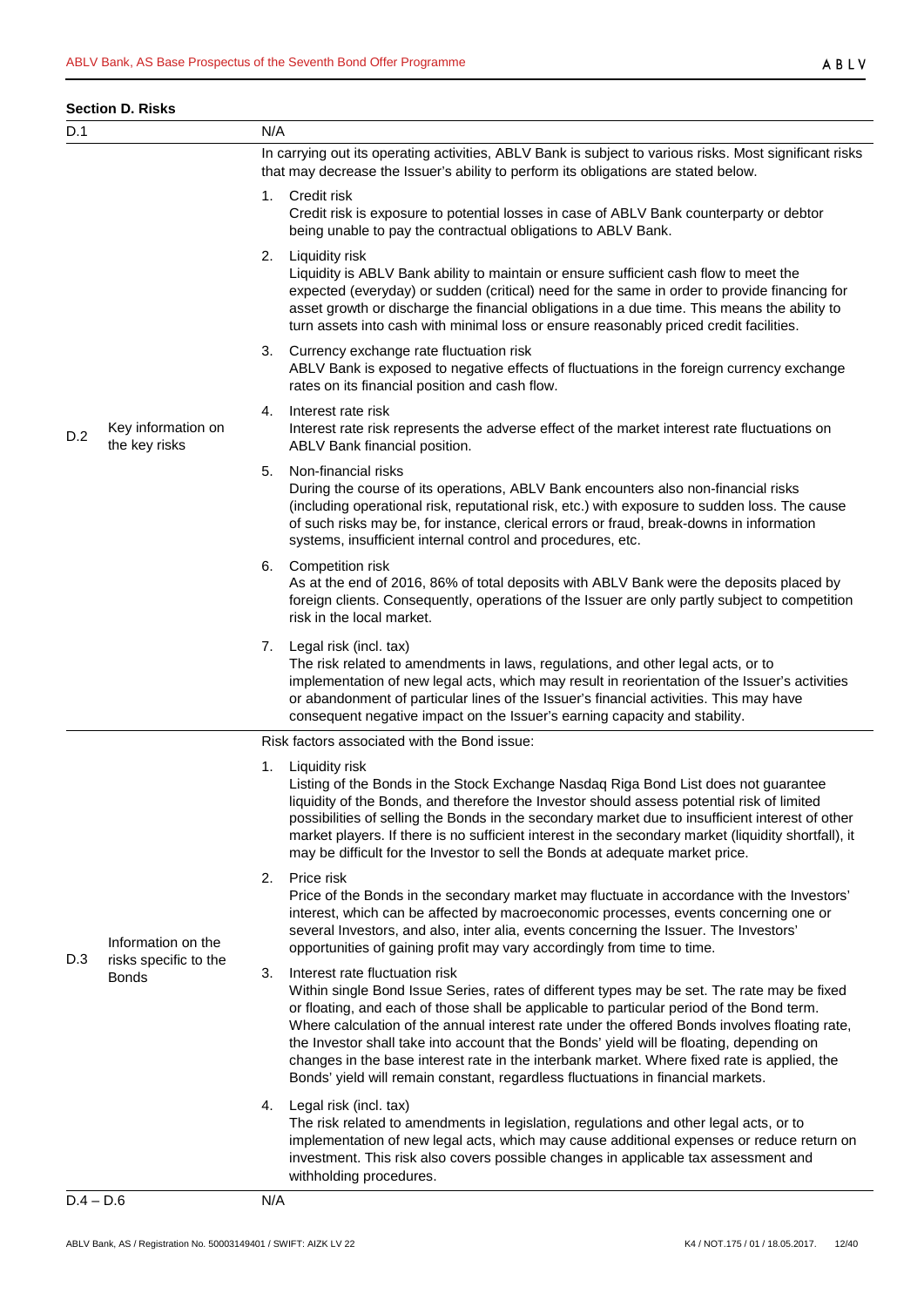|                                       | <b>Section E. Offer</b>                                         |                                                                                                                                                                                                                                                                                                                                                                                                                                                                                |  |  |
|---------------------------------------|-----------------------------------------------------------------|--------------------------------------------------------------------------------------------------------------------------------------------------------------------------------------------------------------------------------------------------------------------------------------------------------------------------------------------------------------------------------------------------------------------------------------------------------------------------------|--|--|
|                                       | $E.1 - E.2a$                                                    | N/A                                                                                                                                                                                                                                                                                                                                                                                                                                                                            |  |  |
| Reasons for the Bond<br>E.2b<br>offer |                                                                 | Objective of offering each Bond Issue Series shall be raising of funds that the Issuer will use for<br>financing its operating activities, including without limitation:<br>improvement of the ABLV Bank assets' and liabilities' distribution into maturity bands;<br>٠<br>increase and maintenance of the liquidity level required for activities of ABLV Bank;<br>$\bullet$<br>or<br>raising of funds for formation or increase of the ABLV Bank subordinated capital.<br>٠ |  |  |
| E.3                                   | Terms and conditions<br>$\sim$ for $\sim$ for $\sim$ for $\sim$ | Terms and conditions of the Bond offer will be stated in the Final Terms of the Bond issue.                                                                                                                                                                                                                                                                                                                                                                                    |  |  |

| E.3         | of the offer                       | Terms and conditions of the Bond offer will be stated in the Final Terms of the Bond issue.                                                                                                                                                                                                                                           |
|-------------|------------------------------------|---------------------------------------------------------------------------------------------------------------------------------------------------------------------------------------------------------------------------------------------------------------------------------------------------------------------------------------|
| E.4         | Possible conflicts of<br>interests | ABLV Bank has no information on possible conflicts of interests related to the Bond issue.                                                                                                                                                                                                                                            |
| $E.5 - E.6$ |                                    | N/A                                                                                                                                                                                                                                                                                                                                   |
| E.7         | Expenses                           | All expenses related to the Bonds purchase and custody shall be covered by the Investor in<br>accordance with the rates and charges of the investment company whose services are used for the<br>Bonds purchase, custody and the relevant settlements. The Issuer shall not be obliged to<br>reimburse the Investor for its expenses. |
|             |                                    | The Investors may incur additional expenses due to the tax payment obligation in the Investor's<br>residence country. The Issuer shall withhold tax payments from the interest (coupon) payments in                                                                                                                                   |

accordance with the provisions of effective normative acts of the Republic of Latvia.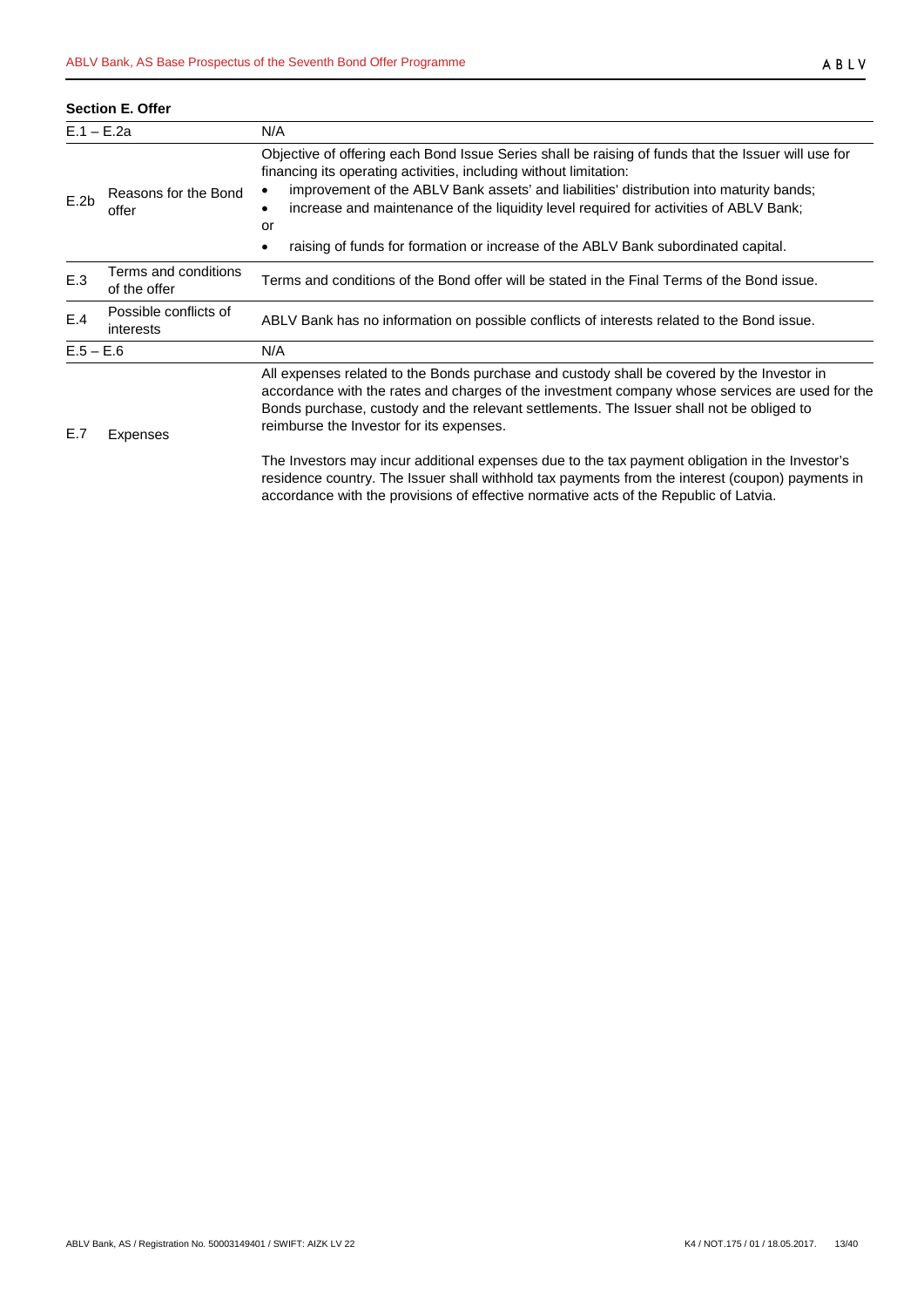# <span id="page-13-0"></span>**5. Risk factors**

#### **Notice**

The Investor shall thoroughly assess risks listed in this section of the Base Prospectus. Those may decrease the Issuer's ability to perform its obligations or affect the possibility of executing transactions in the Bonds. The Base Prospectus may contain incomplete list of all possible risks that might affect the Issuer's operations or trading of the Bonds.

Normative acts of the European Union and the Republic of Latvia provide for strong supervision of credit institutions that minimizes the Investor's risk compared with investing in securities issued by companies operating in other sectors. In the Republic of Latvia, such supervision is performed by the FCMC. Pursuant to provisions of COUNCIL REGULATION (EU) No 1024/2013 of 15 October 2013 conferring specific tasks on the European Central Bank concerning policies relating to the prudential supervision of credit institutions, the ECB together with the FCMC will perform such supervision in the Republic of Latvia within the single supervisory mechanism starting from 4 November 2014.

Nevertheless, before making a decision on investing in the Bonds, any Investor should independently assess risks associated with the investment, engaging an advisor, if necessary.

Risks that might adversely affect the Issuer and cause the Issuer's insolvency at worst are mentioned and described below.

- <span id="page-13-2"></span><span id="page-13-1"></span>5.1. Overall risk factors
	- 5.1.1. Macroeconomic risks associated with Latvia

Rapid changes that made global corrections after the end of 2008 were concurrent with economic crisis in the Republic of Latvia. Both processes had negative effect on the banking sector.

As at the moment of producing this Base Prospectus, the situation in Latvian banking sector has improved significantly, the country's economy has stabilized, and international rating agencies appreciated those achievements by gradually increasing the country's ratings, following their rapid drop in 2009.

| Agency            | Rating    | Date of last changes | Last changes made                              |
|-------------------|-----------|----------------------|------------------------------------------------|
| Standard & Poor's | A-/stable | 30 May 2014          | Rating: from BBB+/positive to A-/stable        |
| Fitch             | A-/stable | 4 November 2016      | Rating: current rating A-/stable was confirmed |
| Moody's           | A3/stable | 13 February 2015     | Rating: from Baa1/stable to A3/stable          |

Based on evaluations given by rating agencies and macroeconomic indicators, it can be said that growth is observed in the Republic of Latvia economy currently. Nevertheless, the Investors should take into account the experience gained in previous years, which evidences that global economic processes may have considerable effect on the country's economy, including banking sector.

In recent years, growth of Latvian economy was among the most rapid ones in the European Union. In 2011– 2015, increase in gross domestic product (GDP) amounted to 3.8%. In 2016, despite geopolitical instability and consequences of the same, Latvian GDP continued the growth reaching 2.0%.

- <span id="page-13-3"></span>5.1.2. Political risks
	- The Republic of Latvia is a unitary multiparty republic, placing high value on democracy principles.
	- The Republic of Latvia is a member of the European Union since May 2004.
	- The Republic of Latvia joined NATO in March 2004.

Based on the above facts, it can be concluded that the possibility of significant changes in political risks is relatively small. Following elections, parties present in the parliament may change, as well as composition of the government, though it has no significant effect neither on operations of the banking sector set in compliance with the European Union law and banking traditions, nor on the securities market.

#### <span id="page-13-4"></span>5.2. Risk factors associated with the Issuer

In carrying out its operating activities, ABLV Bank is subject to various risks. The Base Prospectus does not list all of those, but mentions most significant ones that may decrease the Issuer's ability to perform its obligations.

<span id="page-13-5"></span>5.2.1. Credit risk

Credit risk is exposure to potential loss in case of ABLV Bank counterparty or debtor being unable to fulfil the contractual obligations to ABLV Bank.

ABLV Bank has developed a credit risk management system suitable to its operations, taking into account the overall credit amount, credit types, characteristics of business partners, number of structural units involved in credit risk management, and other factors that have material effect on the Bank's credit risk level.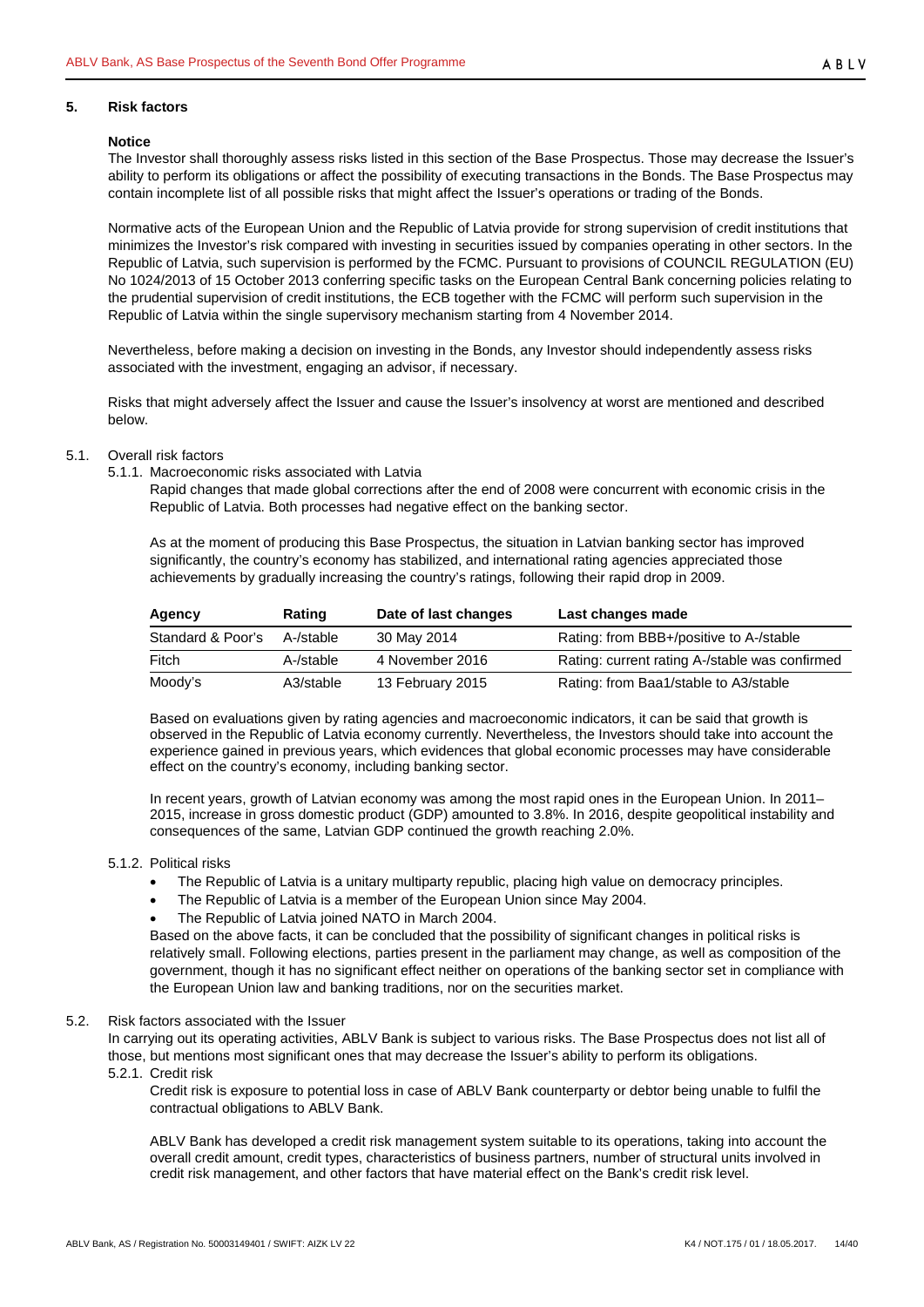ABLV Bank ensures credit risk management according to its Credit Policy. Before entering into any cooperation with a prospective partner, ABLV Bank performs a comprehensive review of the solvency and collateral provided.

ABLV Bank has set up the permanent Asset Evaluation Committee, which performs a regular analysis of assets and memorandum items, i.e., determines their recoverability. Depending on the results of such analysis, the amount of the allowance for credit losses (impairment) is determined.

#### <span id="page-14-0"></span>5.2.2. Liquidity risk

Liquidity is ABLV Bank ability to maintain or ensure sufficient cash flow to meet the expected (everyday) or sudden (critical) need for the same in order to provide financing for asset growth or discharge the financial obligations in a due time. This means the ability to turn assets into cash with minimal loss or ensure reasonably priced credit facilities.

As at 31 December 2016, the liquidity coverage ratio (LCR) of the bank was 375.0% (as at 31 December 2015 — 437.0%). According to REGULATION (EU) No 575/2013 OF THE EUROPEAN PARLIAMENT AND OF THE COUNCIL on prudential requirements for credit institutions and investment firms, as at 31 December 2016, the bank was required to maintain an LCR of at least 70%.

#### <span id="page-14-1"></span>5.2.3. Currency exchange rate fluctuation risk

ABLV Bank is exposed to negative effects of fluctuations in the foreign currency exchange rates on its financial position and cash flow. The exposure to currency risk is calculated for each separate currency and includes assets and liabilities denominated in foreign currencies, as well as cash flows arising from derivatives.

The bank has major open positions in EUR and USD (US dollars). The bank's open currency position in USD is hedged by using currency forwards/futures. As at 31 December 2016, the bank's open currency position in USD was 3.6% (as at 31 December 2015 — 0.7%) of the bank's qualifying capital and, therefore, the effect of changes in the USD exchange rate is insignificant, and the bank conducts Value at Risk (VaR) calculation, which is also used for determining the amount of capital needed for covering currency risk. This risk is also controlled by limits set by Limits policy. As at 31 December 2016, all the above limits were met.

According to the Credit Institution Law of the Republic of Latvia, open positions in each foreign currency may not exceed 10% of the bank's eligible capital and the total foreign currency open position may not exceed 20% of eligible capital. As at 31 December 2016 the bank was in compliance with this requirement.

## <span id="page-14-2"></span>5.2.4. Interest rate risk

Interest rate risk represents the adverse effect of the market interest rate fluctuations on ABLV Bank financial position. ABLV Bank performs assessment of interest rate risk to cover, to the maximum extent possible, all risk elements — repricing risk, yield curve risk, basis risk, and option risk. Interest rate risk is assessed both from the profitability perspective and the economic value perspective. The term 'economic value' denotes the economic value of equity, which is the difference between the economic value of claims and that of liabilities.

In order to mitigate interest rate risk, ABLV Bank sets certain thresholds for an acceptation decrease in the economic value and weighted average modified duration of the available for sale portfolio. Hedging derivatives may be used to hedge interest rate risk.

## <span id="page-14-3"></span>5.2.5. Non-financial risks

During the course of its operations, ABLV Bank encounters also non-financial risks (including operational risk, reputational risk, etc.) with exposure to sudden loss. The cause of such risks may be, for instance, clerical errors or fraud, break-downs in information systems, insufficient internal control and procedures, etc. ABLV Bank makes every effort to maintain the lowest possible risk level, meanwhile striving at not exceeding a reasonable level of expense. Internal control within ABLV Bank structural units and the control exercised by the Risk Management Division are one of the measures taken to prevent the potential loss.

Since ABLV Bank is actively engaged in rendering services to foreign clients, the Issuer thoroughly adheres to "Know Your Client" principle and abides by requirements of the Law on the Prevention of Money Laundering and Terrorism Financing. Direct duties of more than 100 employees involve client acceptance and control over clients' transactions. Moreover, ABLV Bank ensures regular trainings for all employees on anti-money laundering requirements and practices.

#### <span id="page-14-4"></span>5.2.6. Competition risk

There are 16 banks operating in the Republic of Latvia, as well as 7 branches of foreign banks are registered, and most of those are actively rendering services to clients in the local market.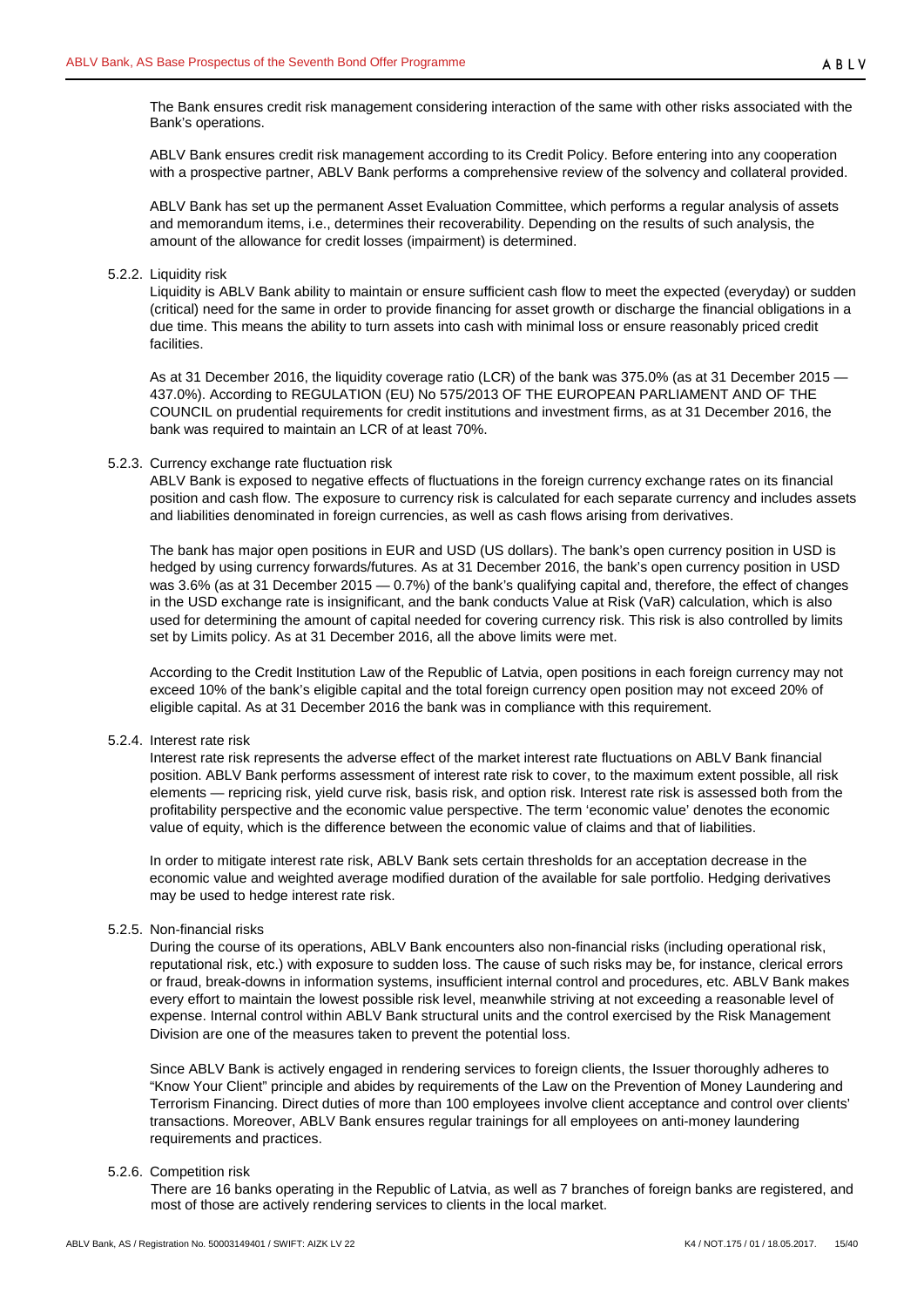According to data of the Association of Commercial Banks of Latvia, as at 31 December 2016, ABLV Bank is ranked 2nd in terms of the amount of assets among Latvian commercial banks. Therefore, ABLV Bank is the largest commercial bank with local capital on Latvian market.

86% of total deposits with ABLV Bank are placed by foreign clients. Consequently, operations of the Issuer are only partly subject to competition risk in the local market. The banks that have larger amount of assets than the Issuer are not actively offering services to foreign clients. Nevertheless, the Issuer recognizes the competition risk and is continuously improving quality of services rendered to the clients.

## <span id="page-15-0"></span>5.2.7. Legal risk (incl. tax)

The risk related to amendments in laws, regulations, and other legal acts, or to implementation of new legal acts, which may result in reorientation of the Issuer's activities or abandonment of particular lines of the Issuer's financial activities. This may have consequent negative impact on the Issuer's earning capacity and stability.

<span id="page-15-2"></span><span id="page-15-1"></span>5.3. Risk factors associated with the type of securities being issued

## 5.3.1. Liquidity risk

The Bonds will be placed by means of public offering and will be included in the Stock Exchange Nasdaq Riga Bond List, which is an official listing. Nevertheless, listing of the Bonds does not guarantee liquidity of the Bonds, and the Investor should assess potential risk of limited possibilities of selling the Bonds in the secondary market due to insufficient interest of other market players. If there is no sufficient interest in the secondary market (liquidity shortfall), it may be difficult for the Investor to sell the Bonds at adequate market price. At the same time, ABLV Bank may acquire the Bonds in the secondary market, provided those Bonds are not issued for the sake of raising subordinated capital.

# <span id="page-15-3"></span>5.3.2. Price risk

Price of the Bonds in the secondary market may fluctuate in accordance with the Investors' interest, which can be affected by macroeconomic processes, events concerning one or several Investors, and also, inter alia, events concerning the Issuer. The Investors' opportunities of gaining profit may vary accordingly from time to time.

# <span id="page-15-4"></span>5.3.3. Interest rate fluctuation risk

Within single Bond Issue Series, rates of different types may be set. The rate may be fixed or floating, and each of those shall be applicable to particular period of the Bond term. Where calculation of the annual interest rate under the offered Bonds involves floating rate, the Investor shall take into account that the Bonds' yield will be floating, depending on changes in the base interest rate in the interbank market. Where fixed rate is applied, the Bonds' yield will remain constant, regardless fluctuations in financial markets.

## <span id="page-15-5"></span>5.3.4. Legal risk (incl. tax)

The Investor shall also take into account the risk of possible losses due to amendments in legislation, regulations and other legal acts or due to implementation of new legal acts, which may cause additional expenses or reduce return on investment. This risk also covers possible changes in applicable tax assessment and withholding procedures.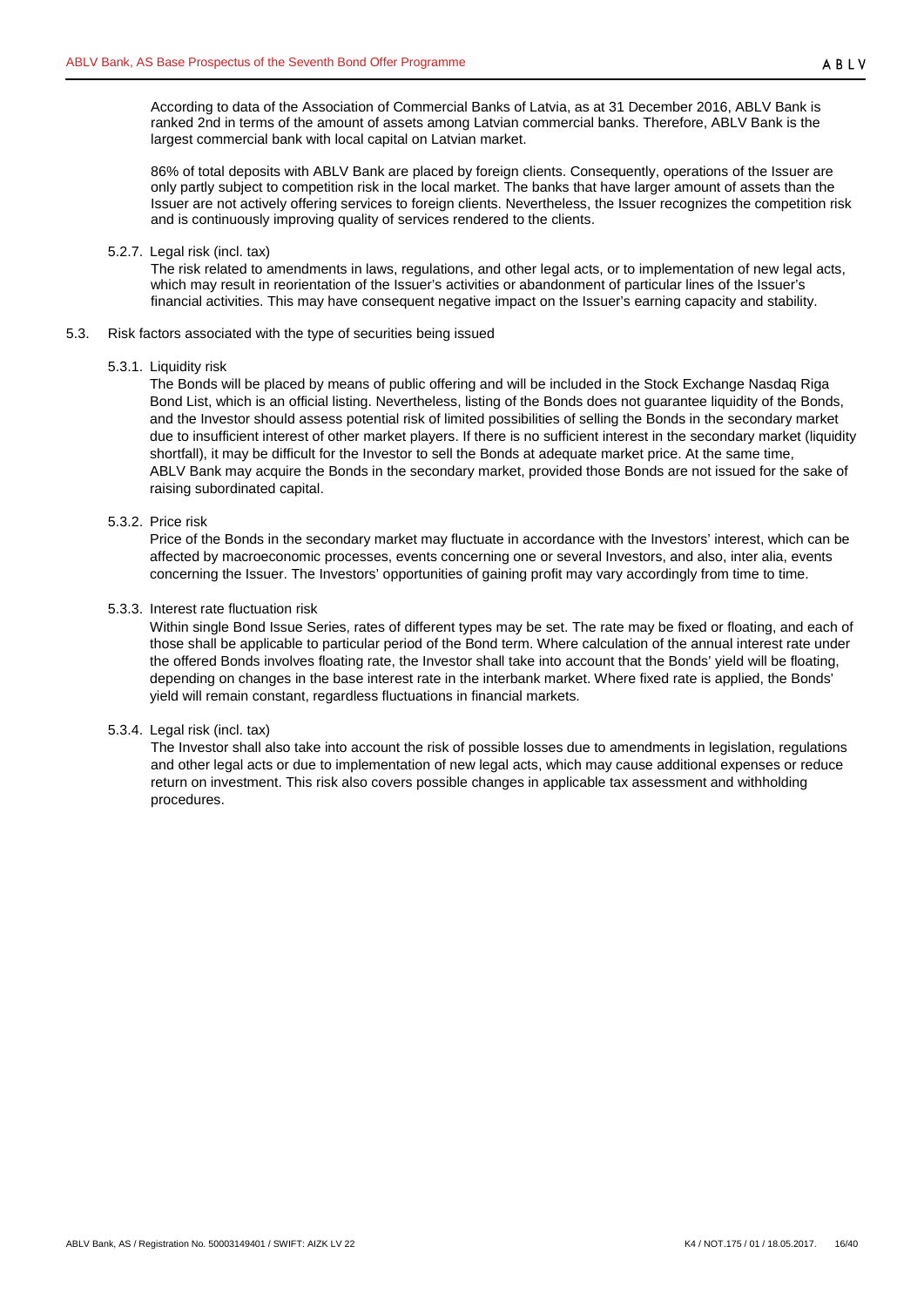#### <span id="page-16-0"></span>**6. Information on offered securities**

This section of the Base Prospectus contains information on the Bonds that will be issued under the single Seventh Programme described in this Base Prospectus. For each Bond Issue Series performed under the Seventh Programme, there will be the Final Terms produced, providing comprehensive information on terms of the particular Bond Issue Series.

The Base Prospectus shall be effective for 12 months after registration of the same with the FCMC.

<span id="page-16-1"></span>6.1. Objective of the Bond issue

Objective of each particular Bond Issue Series shall be raising of funds that the Issuer will use for financing its operating activities, including without limitation:

- improvement of the ABLV Bank assets' and liabilities' distribution into maturity bands;
- increase and maintenance of the liquidity level required for activities of ABLV Bank;
- or
- raising of funds for increase of the ABLV Bank subordinated capital.

Objective of each Bond Issue Series shall be stated in the Final Terms applicable to the particular series. For example, the Issuer, without limitation, may state that the acquired funds will be used for increasing the ABLV Bank subordinated capital, pursuant to REGULATION (EU) No 575/2013 OF THE EUROPEAN PARLIAMENT AND OF THE COUNCIL of 26 June 2013 on prudential requirements for credit institutions and investment firms and amending Regulation (EU) No 648/2012.

## <span id="page-16-2"></span>6.2. Legal acts regulating the issue

- Issue of the Bonds shall be performed in accordance with the following:
- the Commercial Law,
- the Financial Instrument Market Law,
- the Stock Exchange and LCD rules,

as well as other effective applicable normative acts.

<span id="page-16-3"></span>6.3. Securities details, type and form

Under the Seventh Programme described in this Base Prospectus, the Issuer will issue Bonds that are dematerialized bearer securities without restraint on alienation — freely transferrable securities. The Bonds represent the Issuer's debt to the Bondholders without additional collateral. All Bonds issued under the Seventh Programme are supposed to be admitted to the regulated market, ensuring their public trading.

According to the Financial Instrument Market Law, in the Republic of Latvia, posting and accounting of dematerialized securities admitted to trading on a regulated market shall be ensured by the LCD.

Pursuant to the Financial Instrument Market Law, the Bonds are held by credit institutions and investment brokerage companies. The LCD performs accounting of financial instruments, including the Bonds, owned by a credit institution or an investment brokerage company, as well as overall accounting of financial instruments owned by clients of the respective credit institution or investment brokerage company and held thereby.

#### <span id="page-16-4"></span>6.4. Collateral for the Bonds

The Bonds have no collateral. In case of the Issuer's insolvency, the Investors shall have the same rights as other creditors of the relevant group in accordance with the applicable normative acts.

#### <span id="page-16-5"></span>6.5. Issue currency

Under the Seventh Programme, the Bonds may be issued in EUR or USD. Currency of each Bond Issue Series under the Seventh Programme shall be specified in the Final Terms.

#### <span id="page-16-6"></span>6.6. Issue and single Bond face value

Size of each Bond Issue Series is equal to the total number of Bonds issued within the particular series multiplied by face value of a single Bond. The number and face value of the Bonds shall be stated in the Final Terms accordingly.

#### <span id="page-16-7"></span>6.7. Annual Interest Rate

Annual Interest Rate of each Bond Issue Series under the Seventh Programme shall be specified in the Final Terms.

Rates of different types may be set within single Bond Issue Series, where each of those shall be applicable to particular period of the Bond term. The Annual Interest Rate may be fixed and/or floating.

In case of fixed rate set, the interest income shall be determined and stated in the Final Terms of each Bond Issue Series. Several fixed rates may be set within single Bond Issue Series, where each of those shall be applicable to particular period of the Bond term.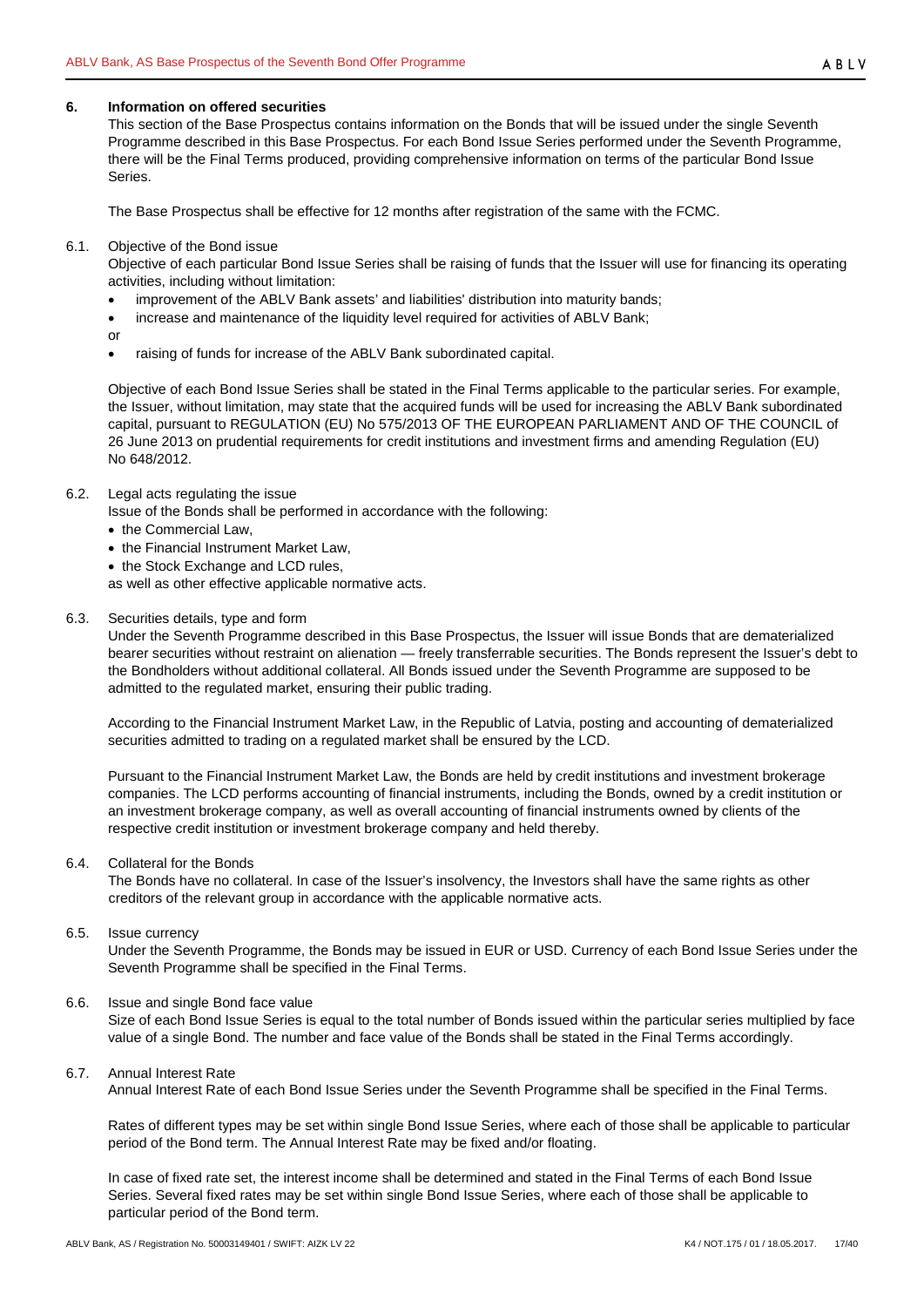In case of floating rate set, variable money market index (base rate) and risk premium shall be stated in the Final Terms of the Bond Issue Series. Interest income for the following periods shall be calculated in accordance with the formula provided in paragraph [6.9](#page-17-1) of the Base Prospectus. The base rate: EURIBOR (EUR) or LIBOR (USD) is published at the Bank of Latvia home page. The interest income rate for the following interest income period shall be set 5 (five) working days prior to the next date of the interest income payment, and this rate shall be effective throughout the following interest income period. The interest income rate shall be rounded off to two decimal places applying the following principle:

- if the third decimal digit is equal to or smaller than 4, the value is rounded down;
- if the third decimal digit is from 5 to 9, the value is rounded up.

In case of floating rate set, the Issuer shall publish a notice on the interest income rate set for the following period at the Issuer's website **www.ablv.com** at least 4 (four) working days prior to the next date of the interest income payment. This interest income rate shall also be published in the Stock Exchange Nasdaq Riga information system.

#### <span id="page-17-0"></span>6.8. Conditions of the interest income payment

The Investor shall be entitled to receive the interest income. The dates of calculating and paying the interest income accrued under the Bonds shall be stated in the Final Terms of each series. Since it may be possible that tax should be withheld from the interest income, the Issuer shall determine the payment date to be not earlier than the second working day and not later than the fifth working day after the calculation date.

The Issuer may issue the Bonds at a discount from the face value, meaning that no interest income will be paid during some period (no coupon payment).

The list of Bondholders, eligible for interest payments, will be established on the 5 (fifth) business day before the interest payment date by listing them in the Bondholders' list compiled by the LCD.

The Issuer shall pay the interest income, with the LCD acting as an intermediary, in accordance with the effective LCD rules No 8 "On Payment of Dividends, Coupons, Principal, and Other Cash Proceeds". The interest income amount shall be credited to the cash account of the Bondholder by the account holder (the securities account of the Bondholder is opened with). Should the interest income payment date appear to be a holiday, the Issuer shall pay the interest income on the next working day following the holiday.

Should the Issuer fail to make settlement for the interest income on the date stated forth in the Final Terms, the Bondholders shall be entitled to lodge claims to the Issuer demanding payment of the interest income not earlier than in 5 (five) business days after the relevant interest income payment date.

- <span id="page-17-1"></span>6.9. Method of calculating accrued interest income under interest-bearing Bonds
	- Interest income under a single Bond for each interest income period is calculated considering the following:
	- the face value of the Bond:
	- the annual interest rate in the corresponding interest income period;
	- number of days in the interest income period.

It is assumed that a single interest income period consists of 180 (one hundred eighty) days, and one year consists of 360 (three hundred sixty) days (30E/360 principle, where E — number of full months).

The interest income amount shall be calculated as follows:

 $CPN = F * C / 2$ , where

CPN — the amount of accrued interest income payable in the issue currency per one Bond;

- F face value of a single Bond;
- C annual interest rate.

Between the payment dates, the amount of interest income shall be calculated as follows:

- **AI = F x C / 360 x D**, where
- AI— accrued interest;
- F face value of a single Bond;
- C annual interest rate;
- D number of days since the beginning of the interest accrual period.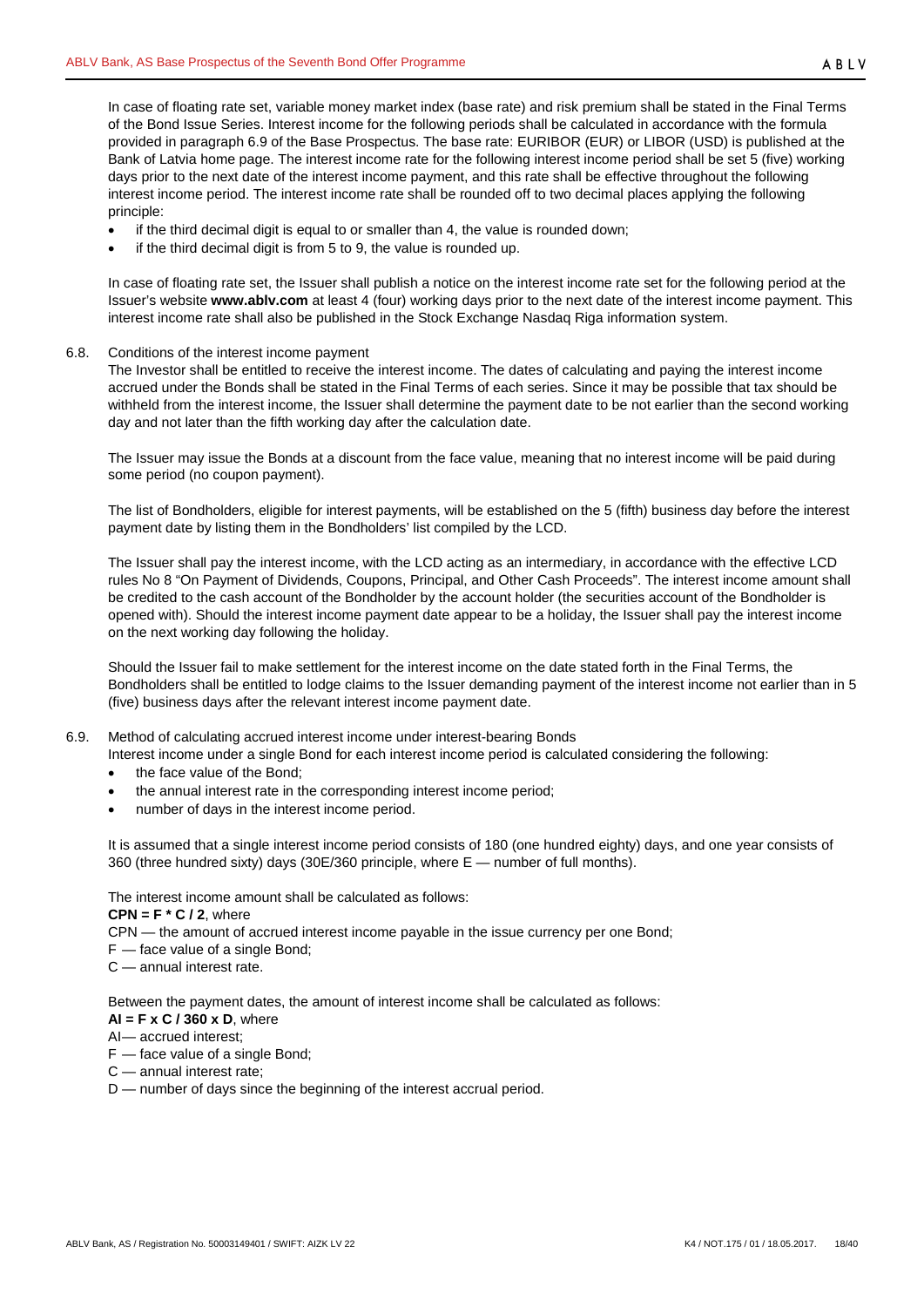<span id="page-18-0"></span>6.10. Method of calculating the Bond price of the Bonds issued at a discount from the face value

The Bond price shall be calculated as discounted price to the Bond face value, using the following formula:

$$
P = \frac{F}{\left(1 + \frac{Y}{2}\right)^{\frac{D_1}{2}}}, \text{ where}
$$

P — Bond price;

F — Bond face value;

Y — yield expressed as interest rate p.a. till the end date of the period during which the interest income is not supposed to be paid;

D1 — number of days from the settlement day till the end date of the period during which the interest income is not supposed to be paid;

D2 — number of days in a year.

After the end of the period during which the interest income is not supposed to be paid, the interest income shall be calculated according to the formula provided in paragraph [6.9](#page-17-1) of the Base Prospectus.

According to the Day Count Convention, a year is assumed to consist of 360 days.

<span id="page-18-1"></span>6.11. Redemption of the Bonds

The Investor shall be entitled to receive the face value of the Bonds. The face value of the Bonds shall be repaid at the Bonds maturity by making a lump-sum payment. For each Bond Issue Series under the Seventh Programme, the face value and maturity of the Bond shall be set forth in the Final Terms, but the latter shall not exceed 12 (twelve) years.

The Bondholders, eligible for redemption payments, will be indicated on the last business day before the Bond maturity date by listing them in the Bondholders' list compiled by the LCD.

The Issuer shall pay the face value on the Bonds maturity date in accordance with the LCD rules No. 8 On Payment of Dividends, Coupons, Principal, and Other Cash Proceeds. The face value amount shall be credited to the cash account of the Bondholder by the account holder (the securities account of the Bondholder is opened with). Should the Bonds maturity date appear to be a holiday, the Issuer shall pay the face value of the Bonds on the next working day following the holiday.

Should the Issuer fail to make settlement for redemption of the Bonds on the date stated forth in the Final Terms, the Bondholders shall be entitled to lodge claims to the Issuer demanding payment of the face value not earlier than in 5 (five) business days after the relevant Bond maturity date.

<span id="page-18-2"></span>6.11.1. Premature redemption of the Bonds on the Issuer's initiative (call option) The Issuer shall be entitled to cancel the part of the Bond issue the initial placement of which has not been performed.

The Issuer shall be entitled to prematurely redeem the Bonds that the Issuer purchased in the secondary securities market or acquired otherwise in compliance with provisions of the normative acts, provided that normative acts contain no limitations with regard to such redemption.

The Bonds intended for raising subordinated capital may be called, redeemed, or repurchased by the Issuer before maturity only given a prior permission of the competent authority and not before 5 (five) years after the date of issue and the moment of their complete payment.

The Issuer shall not be entitled to prematurely redeem the Bonds owned by the Bondholders, unless the Final Terms of the Bond Issue Series provide otherwise.

Should the Bonds be redeemed prematurely, the Issuer shall make a corresponding notice in accordance with the disclosure procedure under paragraph 7.3 hereof at least 4 (four) business days in advance, stating the number of the Bonds being redeemed, their amount at face value, and the date of premature redemption.

The list of Bondholders eligible for redemption payments will be made at the end of the 5th (fifth) working day before the premature redemption date in accordance with the list of Bondholders compiled by the LCD. The Bondholder shall be entitled to receive the amount equal to the face value of the Bonds multiplied by the price of premature redemption, in accordance with the number of bonds owned by the Bondholder on the premature redemption calculation date.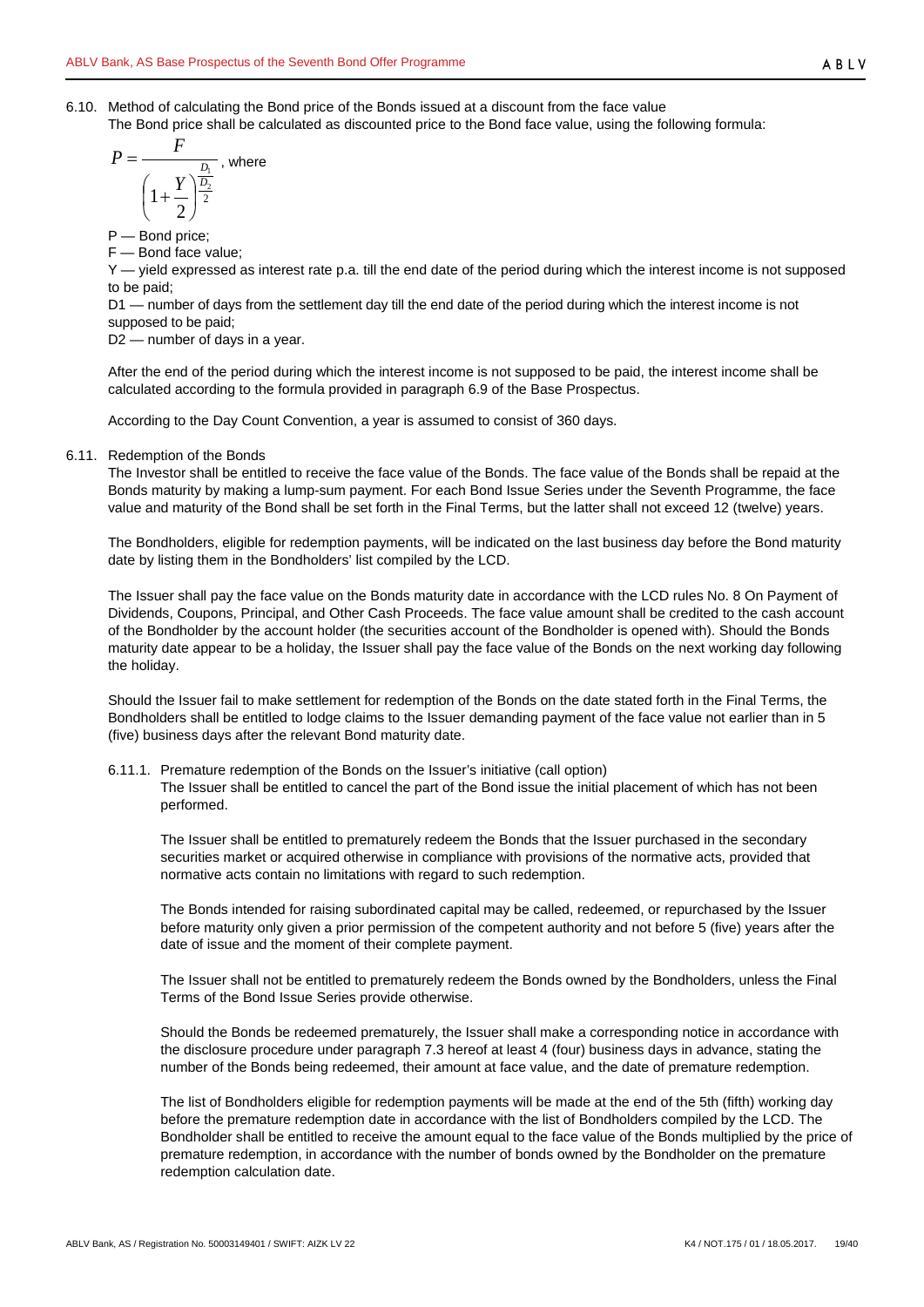Should the premature redemption date appear to be a day off, the Issuer shall pay the face value of the Bonds on the next business day following the day off.

Other rights and obligations of the Investors arising out of the Bonds and not mentioned in this Base Prospectus shall be exercised in accordance with the legal acts effective in the Republic of Latvia.

<span id="page-19-0"></span>6.11.2. The Investor requesting premature redemption of the Bonds (put option) The Investor shall not be entitled to request the Issuer to repay the face value and accrued interest prematurely, unless stated otherwise in the Final Terms of the Bond Issue Series.

# <span id="page-19-1"></span>6.12. Decisions on the Bond issue

The Bonds are issued and public offering is performed pursuant to the following decisions of ABLV Bank:

- decision on the bond issue of the extraordinary meeting of shareholders, dated 31 March 2017 (Minutes No. 1, paragraph 5.9), pursuant to which public offering, issue, and admission to the regulated market of the Bonds the total amount of which is up to EUR 400 000 000 (four hundred million euro) or equivalent in USD (US dollars), at the euro reference rate published by the European Central Bank as at the day of the FCMC making the decision to allow public offering, is supposed to be performed before 1 May 2018, allowing the possibility that the total amount of the Bonds may be issued within one issue or divided into several issues, provided the maturity period of any single issue does not exceed 12 (twelve) years after the respective issue;
- decision of the Board on approving the Base Prospectus of the Seventh Bond Offer Programme, dated 24 April 2017 (Minutes No. V–24, paragraph 1), pursuant to which terms and conditions of the Seventh Bond Offer Programme are approved, which, inter alia, stipulate the total amount of the Bonds to be issued being up to EUR 400 000 000 (four hundred million euro) or equivalent in USD (US dollars), at the euro reference rate published by the European Central Bank as at the day of the FCMC making the decision to allow public offering, provided the maturity period of any single issue does not exceed 12 (twelve) years after the respective issue, and the terms and conditions of each particular issue are set forth in the final terms, stating the precise issue size, currency, face value and coupon rate of the bonds, issue period and procedures therein;
- decision of the Board on the Base Prospectus of the Seventh Bond Offer Programme including recommendations of the Financial and Capital Market Commission, dated 09 May 2017 (Minutes No. V–26, paragraph 1), pursuant to which terms and conditions of the Seventh Bond Offer Programme have been amended and approved.

The Final Terms of each Bond Issue Series shall be approved by a decision of ABLV Bank Board.

## <span id="page-19-2"></span>6.13. Restrictions on the free transferability of the Bonds

The Bonds are freely transferrable securities, therefore there are no restrictions on transferability of the Bonds.

<span id="page-19-3"></span>6.14. Subordination of the Bonds

If objective of the Bond Issue Series is raising of funds that the Issuer will use as subordinated capital, the Investor shall be informed that in case of the Issuer's insolvency the Investor's claims to the Issuer arising out of the Bonds will be satisfied after claims of all other creditors, but before satisfying claims of the shareholders.

Pursuant to Article 63 of REGULATION (EU) No 575/2013 OF THE EUROPEAN PARLIAMENT AND OF THE COUNCIL of 26 June 2013 on prudential requirements for credit institutions and investment firms and amending Regulation (EU) No 648/2012, the following requirements apply to the bonds intended for raising subordinated capital and recognized as Tier 2 instruments:

- original maturity of at least 5 (five) years;
- the claim on the principal amount of the bonds under the provisions governing the instruments is wholly subordinated to claims of all non-subordinated creditors;
- where the bonds include one or more call options, the options are exercisable at the sole discretion of the Issuer;
- such bonds may not be called, redeemed or repurchased by the Issuer before the minimum period of 5 (five) years after the issue date and the moment of complete payment for the bonds elapses, except in case of the Issuer's insolvency or liquidation;
- the bonds intended for raising subordinated capital may be called, redeemed, or repurchased before maturity only given a prior permission of the competent authority and not before 5 (five) years after the date of issue; as well as other requirements pursuant to Article 63 of REGULATION (EU) No 575/2013 OF THE EUROPEAN PARLIAMENT AND OF THE COUNCIL of 26 June 2013 on prudential requirements for credit institutions and investment firms and amending Regulation (EU) No 648/2012.

For the purposes of this Base Prospectus, the Issuer shall be an institution that borrows funds by issuing the Bonds. If provided for in the Final Terms of the Issue Series, the Issuer also may borrow funds by issuing the Bonds for the sake of raising subordinated capital.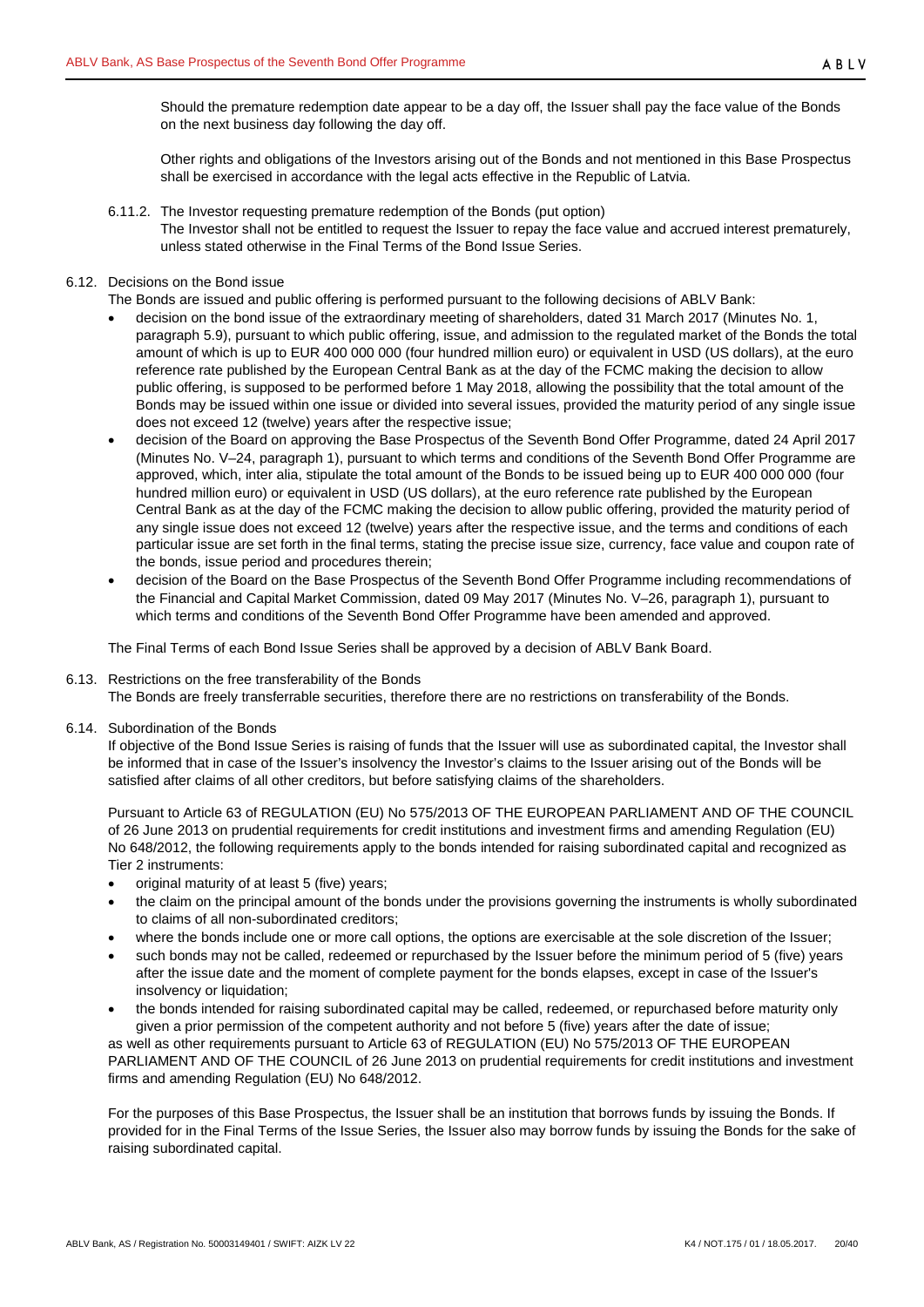#### <span id="page-20-0"></span>6.15. Representation of the Investors

This Base Prospectus has no provisions for, or restrictions on, the rights to establish an organization of the Investors' representatives. In case of the Issuer's insolvency, each Investor shall be entitled to represent its interests at the meetings of creditors. In case of the Issuer's insolvency, any Investor's rights to get back its investment shall be equal to those of other similar creditors.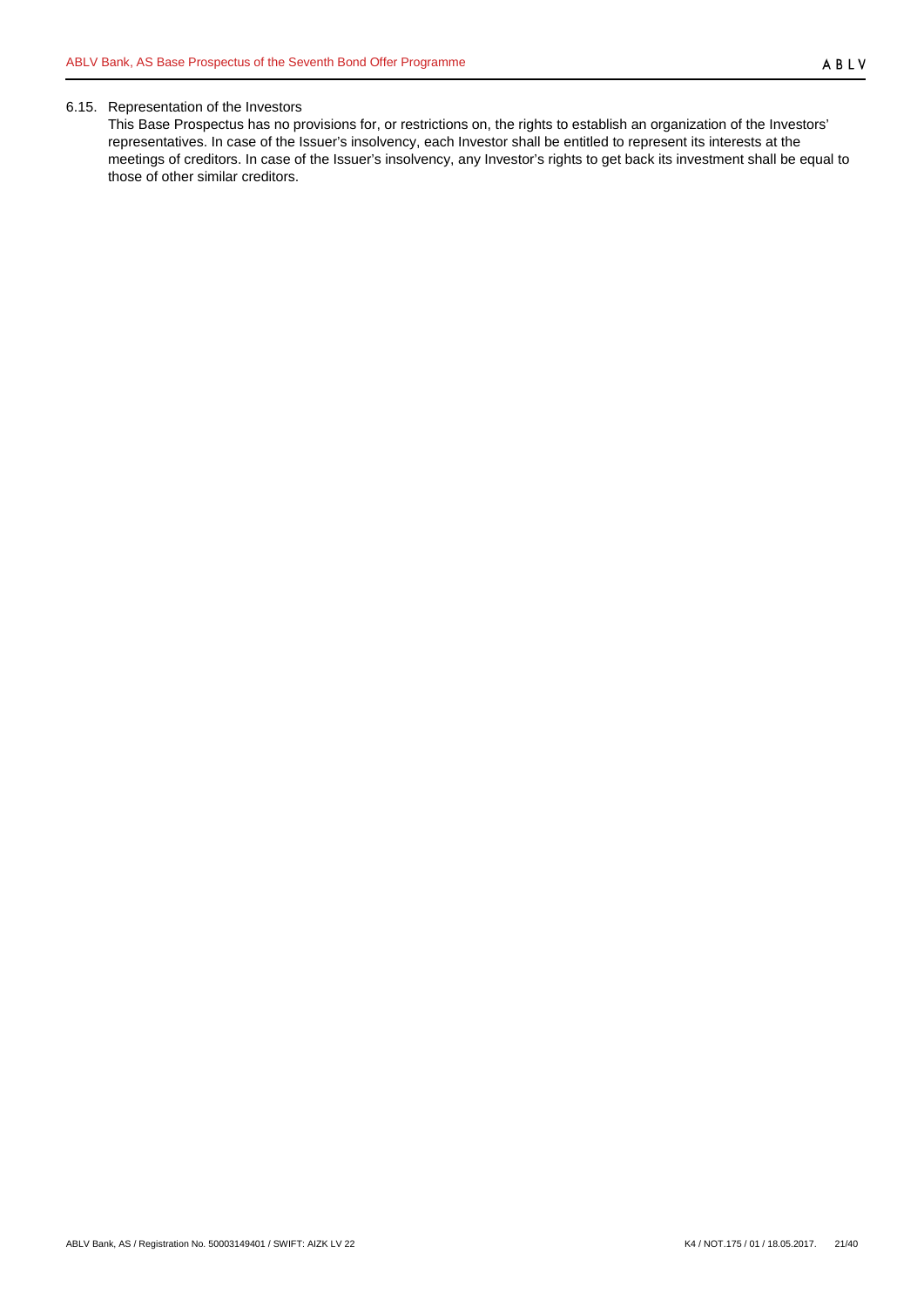## <span id="page-21-0"></span>**7. Special provisions**

## <span id="page-21-1"></span>7.1. Final Terms

Before issuing each Bond Issue Series, the Issuer shall publish the Final Terms of the respective issue, providing the following information therein:

- public offer start and end date;
- information on the Bonds' ISIN;
- number of issued Bonds;
- face value of issued Bonds;
- total value of issued Bonds;
- currency of issued Bonds;
- annual interest rate;
- frequency and dates of interest income payments to be made within the series;
- maturity date of the Bonds.

In case of issuing new series under the Seventh Programme, the Issuer shall state in the Final Terms the main terms and conditions of public placement of previous Bond Issue Series performed under the Seventh Programme, namely:

- the Bonds' ISIN;
- number of issued Bonds;
- face value of issued Bonds:
- total value of issued Bonds;
- currency of issued Bonds;
- annual interest rate;
- frequency and dates of interest income payments to be made within the series;
- maturity date of the Bonds:
- other terms and conditions, provided those do not contradict the Base Prospectus and Applicable Normative Acts.

## <span id="page-21-2"></span>7.2. Methods of publishing the Final Terms

The Final Terms of the Bond issues shall be published by the Issuer on the Issuer's website **www.ablv.com** at least 1 (one) working day before starting the initial public offering.

Changes related to increase of the Issue Series size may be published by the Issuer within the public offer period, but not later than 4 (four) working days prior to the public offer end date.

<span id="page-21-3"></span>7.3. Information disclosure

The Issuer shall inform the Investors by publishing all material information at the Issuer's website **www.ablv.com**, Stock Exchange website, and ORICGS. Such information shall be provided in accordance with the provisions of the Financial Instrument Market Law, rules of the FCMC and Nasdaq Riga. The Issuer shall also provide necessary information to the LCD according to the LCD rules and the provisions of the agreement made between the LCD and the Issuer.

<span id="page-21-4"></span>7.4. Insolvency event

In case the Issuer's insolvency proceedings have been declared by a court decision, this shall be treated as the Issuer's insolvency event. In case of the Issuer's insolvency, the Investors' claims against the Issuer under the Bonds shall be satisfied simultaneously with the claims of other unsecured creditors in accordance with the procedure under the Insolvency Law.

# <span id="page-21-5"></span>7.5. Application for the waiver

The Issuer shall request the Investors' consent to changes in the following parameters of the Bonds stated in this Base Prospectus and/or Final Terms of the Bond issue (apply for the waiver):

- annual interest rate of the Bonds;
- frequency of interest income payments:
- maturity date of the Bonds;
- conditions of premature redemption (put option).

The Issuer shall not require the Investors' consent (waiver) to amend other provisions set forth in this Base Prospectus and/or Final Terms of the Bond issue. Technical amendments to the Base Prospectus and/or Final Terms of the Bond issue may be also made by the Issuer at the Issuer's discretion without the need to obtain the Investors' consent, provided such amendments are not contrary to the Investors' interests, as well as amendments ensuing from changes in the applicable normative acts and those to be made following the instructions of the competent authority may be made by the Issuer without the need to obtain the Investors' consent.

Where the Investors' consent is to be obtained by the Issuer to make the planned amendments to the provisions of the Base Prospectus and/or Final Terms of the Bond issue, the Issuer shall submit to the Investors an application for the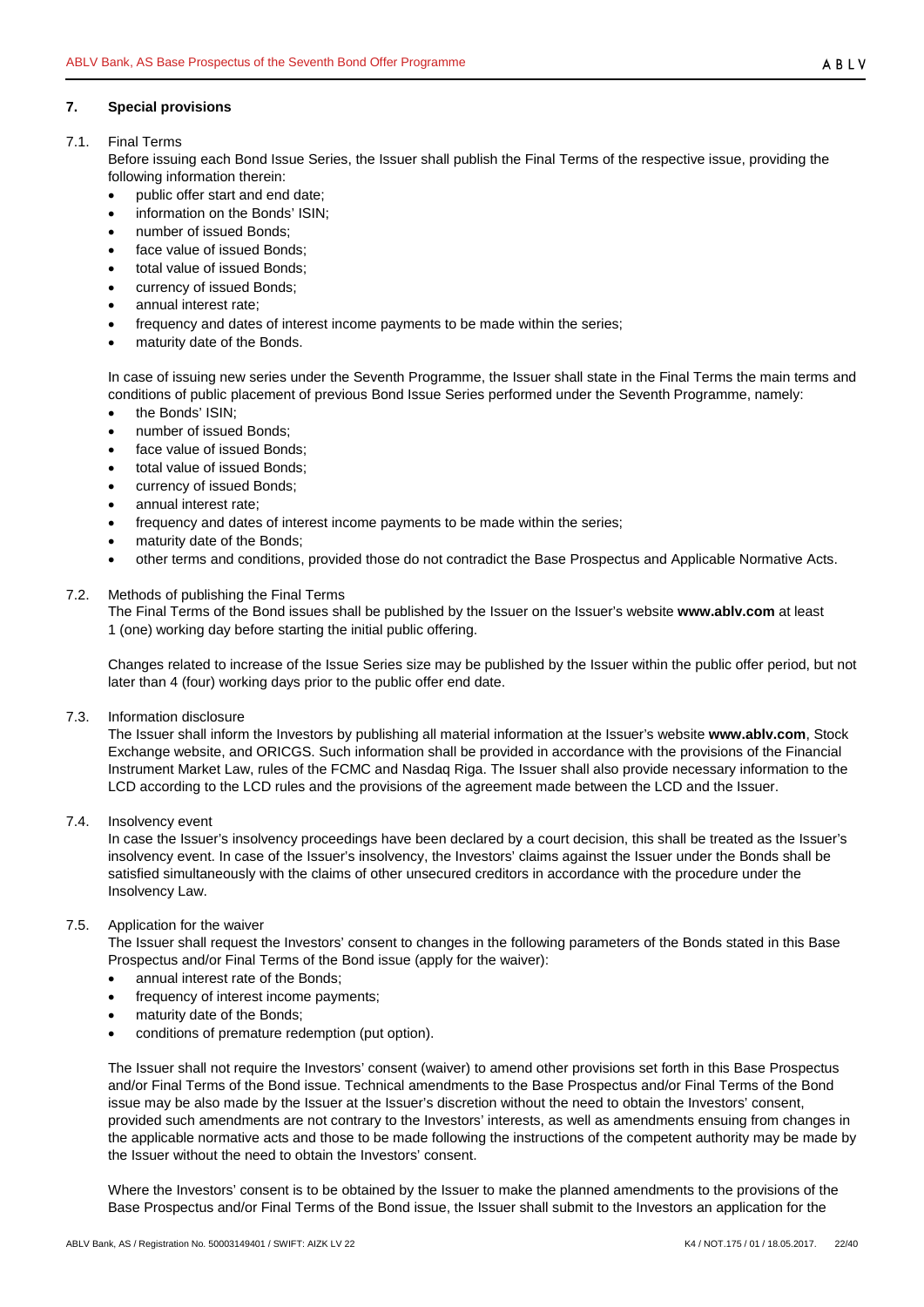- description of the proposed amendments;
- reasons for the proposed amendments;
- date as at which the list of the Investors entitled to give the permission is taken;
- deadline by which the Investor may support or decline the waiver proposed;
- instructions on supporting or declining the waiver proposed and the procedure for completing the voting form;
- notice that the Investor willing to support the waiver proposed by the Issuer should notify the Issuer accordingly by the deadline stated in the application, and, unless the Investor notifies the Issuer about the confirmation to support the waiver by the specified deadline, the Investor shall be deemed not to have given the consent to the waiver;
- the Issuer's contact information used for notices (telephone for enquiries, address for sending/submitting completed and signed forms, and address of the Issuer where the Investor may submit the form in person);
- other relevant information.

The Issuer shall request a list of Investors from the LCD as at the date being the 5 (fifth) business day after the relevant notice is published. The term for the Investors to decide on supporting or declining the waiver applied for by the Issuer may not be shorter than 10 (ten) calendar days from the date when the application is published.

The Investors shall submit their signed forms with their decision to the Issuer by the date stated in the application for the waiver. The forms shall be sent by registered mail, submitted in person or by a courier to the Issuer. The postal stamp, the responsible employee's signature to acknowledge receipt in the office shall be treated as the date of submitting the form.

The waiver shall be deemed accepted, provided the Investors that own at least 75% of the remaining Bonds (except for the Bonds owned by the Issuer and/or its related persons (the Issuer's affiliate companies, the Issuer's shareholders, members of the Council and the Board)) have voted to support the waiver. The Bonds owned by the Issuer and/or its related persons may not be used to participate in supporting the waiver.

The Issuer shall count the number of votes received and make a public announcement of the voting results within 2 (two) business days after the term of submitting the forms expires, by publishing the relevant notice in accordance with the information disclosure procedure under paragraph 7.3 hereof.

Should the waiver be received from the Investors, amendments shall take effect on the following working day after the announcement is published at the earliest.

Should the amendments refer to the Bond details and/or the method of calculating the coupon, or the procedure for the coupon or the face value payment, the Issuer shall notify the LCD about the relevant amendments immediately after those take effect.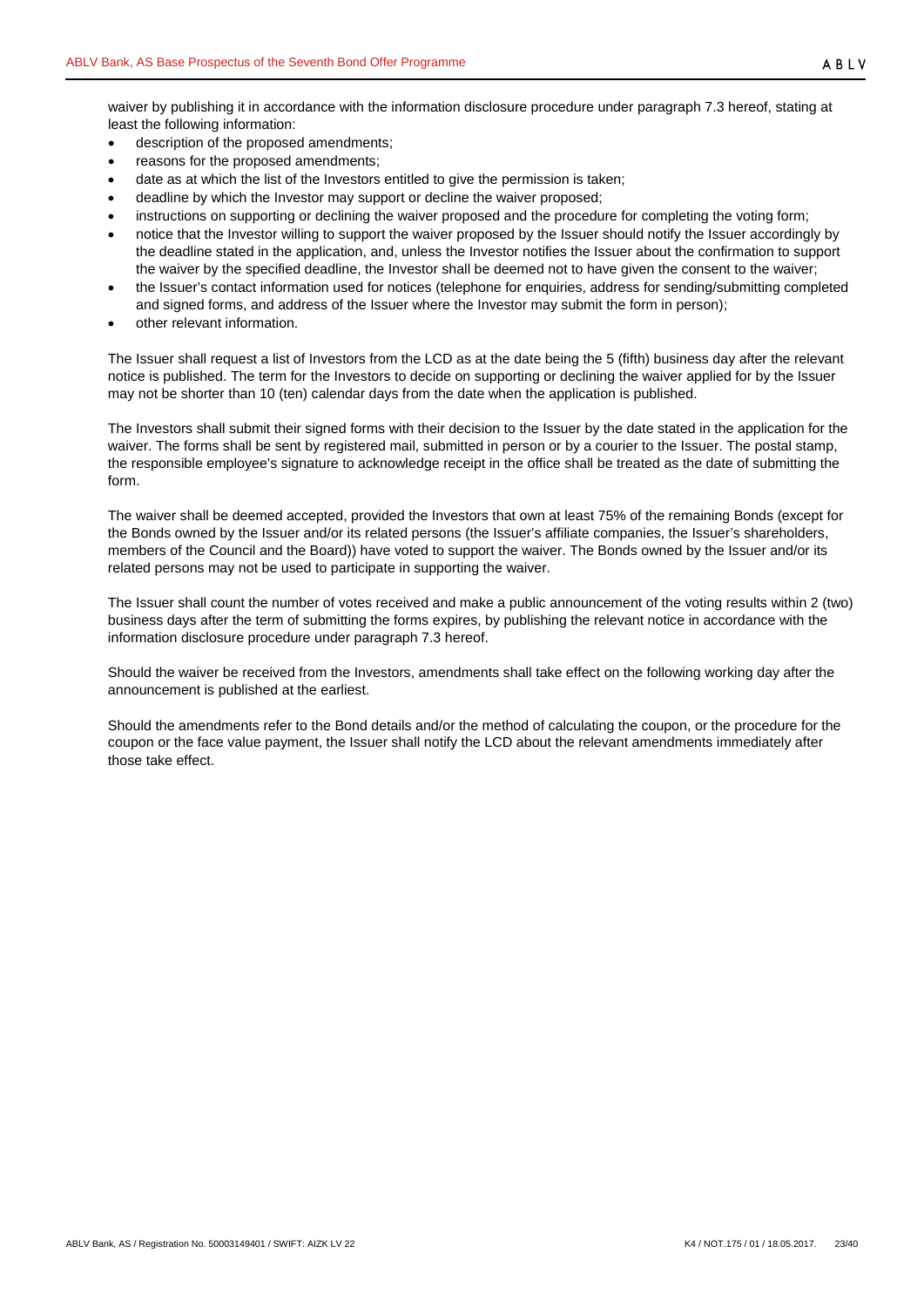## <span id="page-23-0"></span>**8. Taxation of income derived from the Bonds**

#### **Notice**

- The information included in this section of the Base Prospectus provides general overview and does not refer to special circumstances about which the Issuer does not have precise information. Accordingly, the information provided in this section of the Base Prospectus shall not be treated as legal or tax advice.
- This section of the Base Prospectus does not contain complete information on all taxes applicable to the Investor and investment in the Bonds.
- The provided overview is based on the normative acts of the Republic of Latvia effective as at the moment of approval of this Base Prospectus. Tax rates and payment conditions may change during the period from approval of this Base Prospectus till the moment of gaining the income. The Issuer has no obligation to inform the Investors on changes in the tax rates and payment conditions. The Investor should independently and, if necessary, engaging a tax advisor, assess the taxation amendments.
- Before making a decision on investing in the Bonds, the Investor should independently and, if necessary, engaging a tax advisor, estimate taxes applicable to the investment, pursuant to the provisions of both the Republic of Latvia legal acts and foreign legal acts, in case the Investor is not a resident of the Republic of Latvia.

## <span id="page-23-1"></span>8.1. Determination of the Investor's residence for tax purposes

- For tax purposes, an individual shall be considered a resident of the Republic of Latvia where:
	- the declared place of residence of this person is the Republic of Latvia, or
	- the same stays in the Republic of Latvia for 183 days or more within any 12-month period commencing or ending in the taxation year, or
	- the same is a citizen of the Republic of Latvia employed abroad by the Republic of Latvia government.

If an individual does not meet the above criteria, it shall not be considered a resident of the Republic of Latvia for tax purposes.

A legal entity shall be considered a resident of the Republic of Latvia for tax purposes where it is or should have been established and registered in the Republic of Latvia pursuant to laws of the Republic of Latvia. Other legal entities shall be considered non-residents of the Republic of Latvia for tax purposes.

If there is a tax treaty made with the residence country of a non-resident, the tax reliefs set in the treaty shall be complied with. The procedures for application of reliefs are set in the Republic of Latvia Cabinet Regulations No. 178 Procedures for Application of Tax Relief Determined in International Agreements for Prevention of Double Taxation and Tax Evasion of 30 April 2001.

## <span id="page-23-2"></span>8.2. Tax amount

Pursuant to the normative acts effective as at the moment of approving the Base Prospectus, the tax rate of 10% of the amount of interest income shall be applied to the interest income paid to an individual — resident of the Republic of Latvia. Regarding the interest income paid to an individual that is not a resident of the Republic of Latvia, no tax will be withheld at source, except where this individual is in the low-tax or tax-free country or territory pursuant to the Republic of Latvia Cabinet Regulations No. 276 of 26 June 2001 (Regulations on Low-Tax or Tax-Free Countries and Territories). This being the case, the payer of interest shall withhold the tax at the rate of 5%.

Regarding the interest income paid to a legal entity, no tax will be withheld at source, except where this legal entity is registered in the low-tax or tax-free country or territory pursuant to the Republic of Latvia Cabinet Regulations No. 276 of 26 June 2001 (Regulations on Low-Tax or Tax-Free Countries and Territories). This being the case, the payer of interest shall withhold the tax at the rate of 5%. A non-resident legal entity that receives interest payments shall pay taxes in accordance with effective legislation of its country.

## <span id="page-23-3"></span>8.3. Responsibility of the Issuer

The Issuer shall be responsible for withholding and payment of taxes in compliance with the procedures and amount stated in the Republic of Latvia normative acts.

The Issuer shall not be responsible for payment of taxes where the Republic of Latvia normative acts do not stipulate the Issuer's duty to assess and withhold the tax amount before making interest income payments.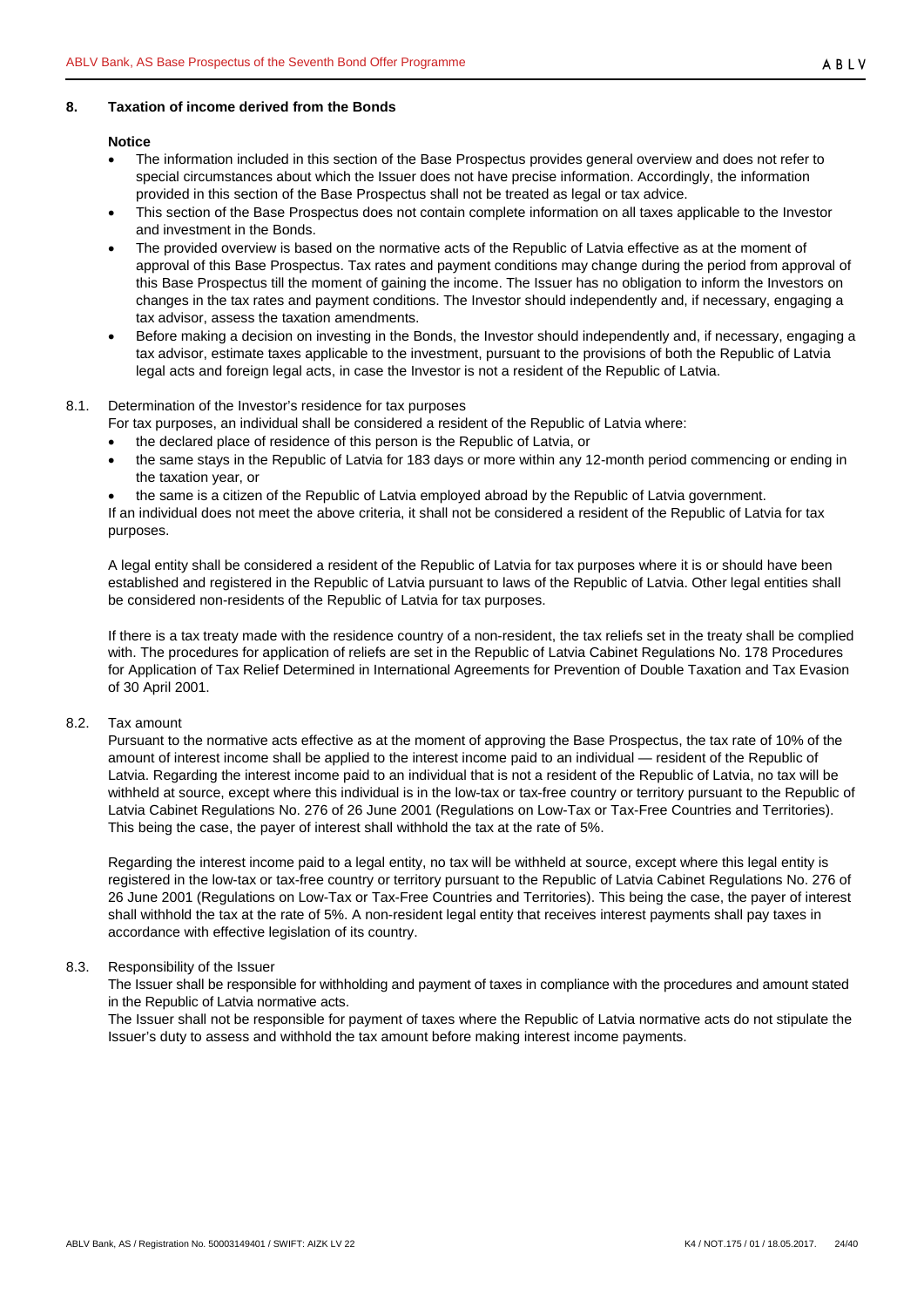## <span id="page-24-0"></span>**9. Terms and conditions of the offer**

Under the Seventh Bond Offer Programme, the Issuer will issue one or several series of the Bonds. The Investors are offered to acquire the Bonds denominated in EUR or USD. The Bonds are bearer debt securities without restraint on alienation. The face value of a single Bond and the total face value of a single series shall be stated in the Final Terms, whereas overall face value of the Bonds issued under the Seventh Programme described in this Base Prospectus will not exceed EUR 400 000 000.00 (four hundred million euro) or equivalent amount in USD, at the euro reference rate published by the European Central Bank as at the day of the FCMC making the decision to allow public offering.

#### <span id="page-24-1"></span>9.1. Issue size and securities identification number

Under the Seventh Programme described in this Base Prospectus, the Issuer may issue the Bonds the total value of which amounts to EUR 400 000 000.00 (four hundred million euro) or equivalent in USD (US dollars), at the euro reference rate published by the European Central Bank as at the day of the FCMC making the decision to allow public offering.

In the Final Terms of each Bond Issue Series, the Issuer shall set forth the particular issue size and number of the Bonds. The size of a single Bond Issue Series may not be lower than EUR 1 000 000.00 (one million euro) or equivalent in USD (US dollars), at the euro reference rate published by the European Central Bank as at the day of the Financial and Capital Market Commission making the decision to allow public offering.

Each issue of the Bonds shall be deemed performed to the amount of the placed Bonds. Not placed Bonds will be cancelled before being admitted to trading on the regulated market. Only Bonds actually placed will be admitted to trading on the regulated market. The Issuer will inform about the total amount of actually placed Bonds in accordance with the information disclosure procedure set forth in paragraph 7.3 hereof, within 10 (ten) days after the public offer end date.

Before initial public offering of the respective issue is started and after the documents stipulated in the LCD rules are received from the Issuer, the LCD will register each Bond Issue Series performed under the Seventh Programme and assign ISIN to the Bonds, as well as will ensure posting and accounting of the outstanding Bonds.

For clear identification of each new Bond Issue Series, the title of the Final Terms will contain the sequence number of the programme, as well as sequence number and currency of the series. Under each Bond Issue Series, securities of only one category may be issued. Therefore, each series will have one single ISIN, different from that of other Bond Issue Series.

The issue series size may be increased before the public offer end date, but not later than 4 (four) working days prior to the public offer end date, by amending the series Final Terms and submitting the order to the LCD for posting additional number of the Bonds applying the ISIN code previously assigned for posting initial Bonds. After the public offer end date, the Issuer may not increase the issue series size. If amendments to the Final Terms are made, those shall be published in the same way as the Final Terms.

## <span id="page-24-2"></span>9.2. Determination of the price for initial placement transactions

The Issuer will determine the price of initial placement of the Bonds depending on the situation in secondary market of similar securities then present and, in particular, based on evaluation of the demand in the securities market and yield of comparable market instruments.

The Issuer shall determine the face value and the price of initial placement of the Bonds expressed as percentage of the face value. The price determined by the Issuer for the Bond Issue Series will be the same for all Investors and will remain constant throughout the whole initial placement period.

During the initial placement, the Bonds will be sold at the price determined by decision of the Issuer's Board at least 1 (one) working day prior to the start date of the Bonds' initial placement, and this price will be stated in the Final Terms.

Purchasing the Bonds during the initial placement period, the Investor will have to transfer just set Bond sale price to the Issuer for each Bond unit being purchased.

Additional expenses under the transaction, which might include, without limitation, fees for account opening, for transaction conclusion and execution, may vary in different Investment Companies, and the Investor can find those out in the respective Investment Company engaged by the Investor in concluding the Bonds' purchase transaction as intermediary. The Issuer will not receive the said additional payments and shall not be responsible for those additional expenses.

## <span id="page-24-3"></span>9.3. Term of the public offering and application process

The public offer start date shall be the next day after receiving the FCMC permission for making public offer or the date specifically stated in the Final Terms of the Bond Issue Series under the Seventh Programme.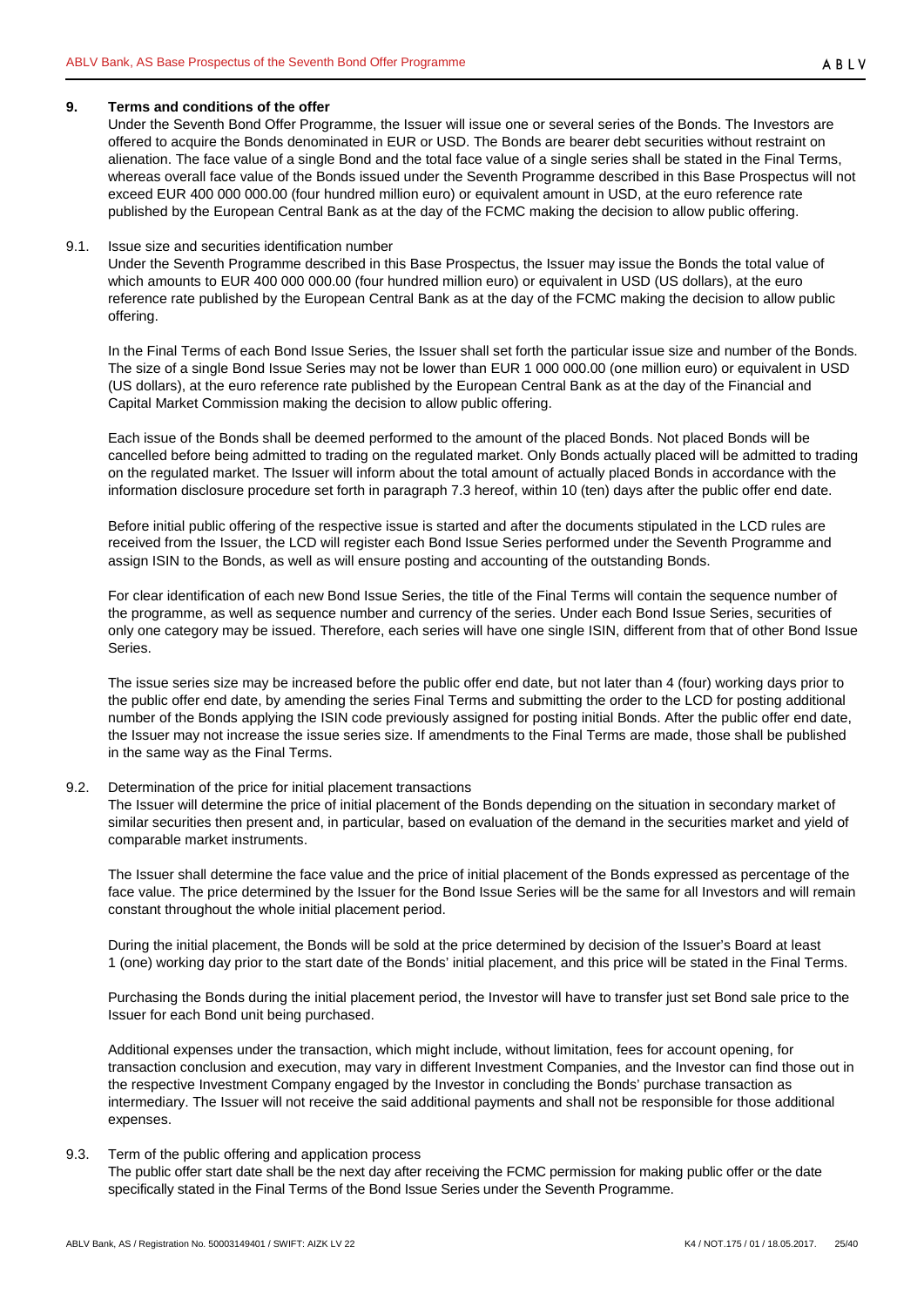The public offer end date shall be stated in the Final Terms of each Bond Issue Series under the Seventh Programme. Initially planned public offer period is a period of time within which the Investor or the Investment Company may submit an order for purchasing the Bonds, and it will be stated in the Final Terms of the Bond Issue Series.

The Issuer shall perform initial placement of the Bonds by means of their direct sale.

Maximum number of the Bonds that a single Investor may apply for is not set. The Investor may not apply for purchasing less than 1 (one) Bond.

<span id="page-25-0"></span>9.4. Decision on concluding the transactions

The Bonds purchase transactions shall be concluded on the basis of an order submitted by the Investor or the investment company to be engaged by the Investor in concluding the Bonds' purchase transaction as an intermediary under the public offer.

The Investor or the investment company to be engaged by the Investor in concluding the Bonds' purchase transaction as an intermediary shall be obliged, by the settlement date under the Bond issue, to ensure that funds required to pay for the Bonds purchase transaction are available in the Investor's or the investment company's cash account with ABLV Bank.

Transactions shall be concluded in accordance with the decision-making procedure stated below.

- The transactions shall be executed at the price set forth in the Final Terms of the Bond Issue Series, which will be expressed as percentage of the face value.
- The transactions shall be concluded during the initial placement period stated in the Final Terms of the Bond Issue Series and within size of the Bond Issue Series.
- The transactions shall be concluded pursuant to the order completed by the Investor or the Investment Company. The order form will be provided as appendix to the Final Terms of the Bond Issue Series.
- The decision on concluding the transactions with the Investors in accordance with the procedure set forth in the Final Terms of the Bond Issue Series shall be made by the Issuer's Board.
- The decision on concluding the transaction shall be made on the date stated in the Final Terms of the Bond Issue Series in accordance with the sequence in which orders were submitted, however providing for the decision-maker's right to execute an order partially or to deny the transaction, inter alia, for the sake of limiting possible reputational risk.
- <span id="page-25-1"></span>9.5. Settlement under initial placement transactions

Settlements for the initial placement transactions shall be made in accordance with the DVP principle regulated by LCD Rules No. 5 On DVP Settlement for OTC Transactions and No. 15 On DVP Settlement in Foreign Currencies.

In the Final Terms of each Bond Issue Series, the Issuer shall state the day of making the decision on transaction conclusion, the day of the transaction conclusion, and the issue settlement day.

<span id="page-25-2"></span>9.6. Information on the initial placement results

The information on the initial placement results will be published in accordance with the information disclosure procedure set forth in paragraph 7.3 of the Base Prospectus, not later than within 10 (ten) working days after the public offer end date, stated in the Final Terms of the offer. Issue of the Bonds shall be deemed performed to the amount of the placed Bonds.

## <span id="page-25-3"></span>9.7. Depository

Functions of the depository shall be performed by the LCD.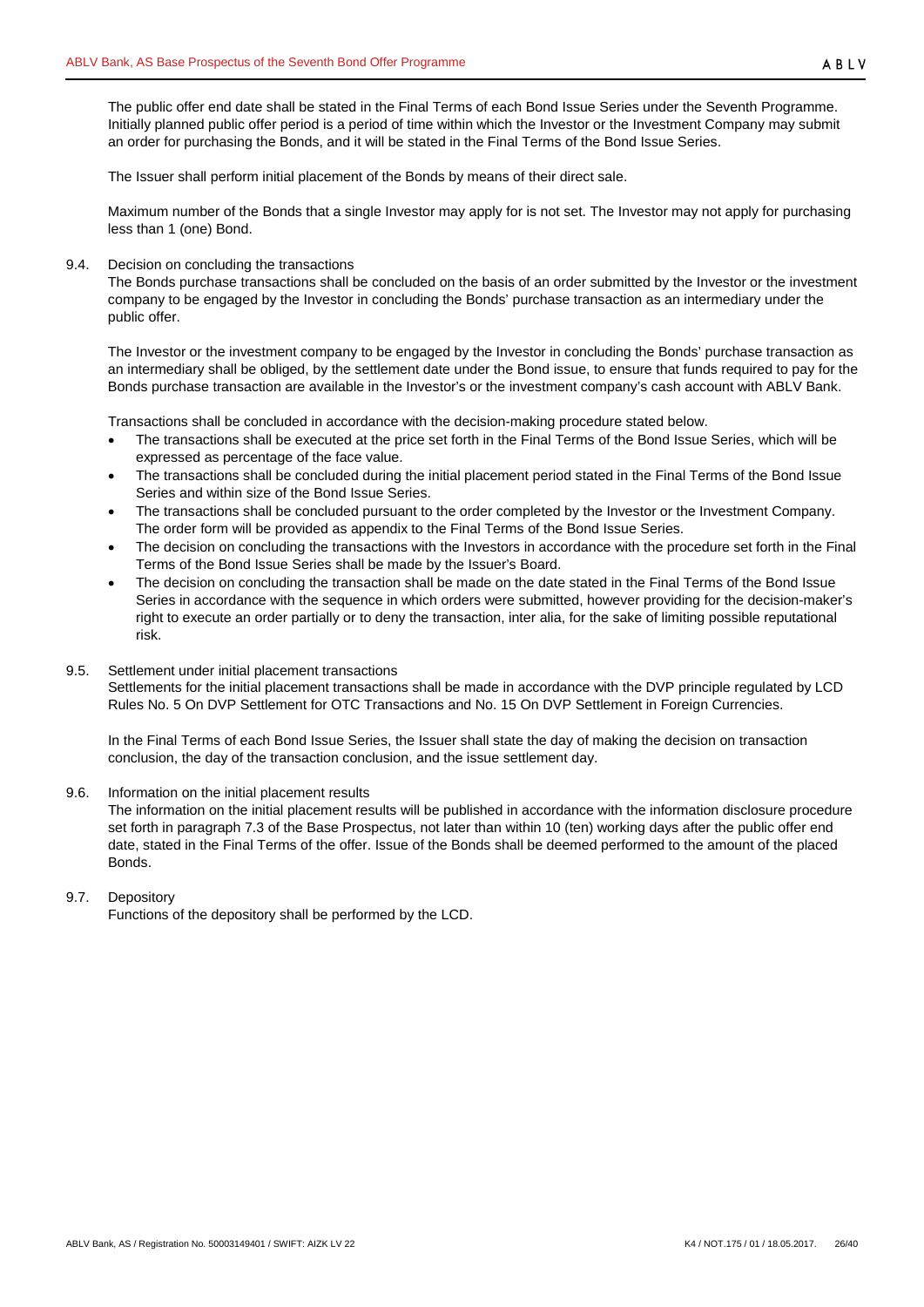#### <span id="page-26-0"></span>**10. Admission to the market**

- <span id="page-26-1"></span>10.1. Application for admitting the Bonds to the regulated market
	- The regulated market maker to which application for including debt securities in the official listing will be submitted:

Joint stock company Nasdaq Riga Registration number: 40003167049<br>Legal address: 1 Valnu Stree Legal address: 1 Vaļņu Street, Riga, Latvia<br>
Website: 1 Website: 1 Website: 0 Website: 0 Website: 0 Website: 0 Website: 0 Website: 0 Website: 0 Website: 0

Website: **[www.nasdaqbaltic.com](http://www.nasdaqbaltic.com/)**

The Issuer shall submit all documents required for admission of the Bond issue to the regulated market — Nasdaq Riga Baltic Bond List.

The application for admitting the Bonds to the regulated market shall be prepared in accordance with the Stock Exchange requirements and submitted not later than within 3 (three) months after completion of the initial placement, and there will be all documents and information on the Bond issue attached thereto, as set forth in the Financial Instrument Market Law. All Bonds to be placed under the public offer shall be admitted to trading on the regulated market.

The Issuer undertakes to cover all expenses relating to admission of the Bond issue to the regulated market.

The Bonds shall be available for trading on the regulated market from the date when Nasdaq Riga decides to start listing of the Bonds on the regulated market.

As at the moment of approving this Base Prospectus, the Issuer has not entered into an agreement with any person on maintaining the Bonds liquidity on the secondary market.

<span id="page-26-2"></span>10.2. Previous issues performed by the Issuer and admitted to the regulated market

ABLV Bank started performing public bond issues in 2011. The issues of the bonds are performed in accordance with the bank's strategic objectives — to raise sufficient financial resources available in the long term. Diversification of the sources of funding is considered to be an efficient way of achieving this objective, and this means raising financial resources not just in the form of the clients' deposits, but also by issuing the bank's debt securities — bonds.

41 public bond issues have been performed and included in Nasdaq Riga Bond Lists since 2011, including the new ones and those already redeemed. Currently, 21 bond issues are included in the Nasdaq Riga Bond Lists.

As at the day of approving the Base Prospectus of the Seventh Bond Offer Programme, the following issues by ABLV Bank are included in the securities lists of Nasdaq Riga regulated market:

| <b>Bond type</b>                      | ISIN/<br><b>Issue name</b>           | <b>Issue size</b> | Discount rate<br>(p.a.)           | Coupon rate<br>(p.a.)                                          | Current<br>interest<br>income<br>period | <b>Issue date</b> | <b>Maturity date</b>                                                |
|---------------------------------------|--------------------------------------|-------------------|-----------------------------------|----------------------------------------------------------------|-----------------------------------------|-------------------|---------------------------------------------------------------------|
| under the Second Offer Programme      |                                      |                   |                                   |                                                                |                                         |                   |                                                                     |
| Subordinated discount<br>bonds in EUR | LV0000800977/<br>ABLV SUB EUR 250622 | EUR 5 000 000     | Fixed: 4.50%<br>(till 25.06.2017) | Fixed: 6.00% <sup>1</sup>                                      |                                         | 25.06.2012        | 25.06.2022<br>(premature<br>redemption<br>right from<br>25.06.2017) |
| Subordinated coupon<br>bonds in USD   | LV0000800985/<br>ABLV SUB USD 270622 | USD 20 000 000    |                                   | Fixed: 4.50%<br>(till 27.06.2017)<br>Fixed; 6.00% <sup>1</sup> | $27.12.2016 -$<br>26.06.2017            | 27.06.2012        | 27.06.2022<br>(premature<br>redemption<br>right from<br>27.06.2017) |
| Subordinated discount<br>bonds in USD | LV0000801124/<br>ABLV SUB USD 180323 | USD 20 000 000    | Fixed: 4.50%<br>(till 18.03.2018) | Fixed: 6.00% <sup>1</sup>                                      |                                         | 18.03.2013        | 18.03.2023<br>(premature<br>redemption<br>right from<br>18.03.2018) |
| under the Third Offer Programme       |                                      |                   |                                   |                                                                |                                         |                   |                                                                     |
| Subordinated discount<br>bonds in USD | LV0000801173/<br>ABLV SUB USD 270623 | USD 20 000 000    | Fixed; 4.25%<br>(till 27.06.2018) | Fixed: 6.00% <sup>1</sup>                                      |                                         | 27.06.2013        | 27.06.2023<br>(premature<br>redemption<br>right from<br>27.06.2018) |
| Subordinated discount<br>bonds in EUR | LV0000801181/<br>ABLV SUB EUR 270623 | EUR 20 000 000    | Fixed: 4.25%<br>(till 27.06.2018) | Fixed; 6.00% <sup>1</sup>                                      |                                         | 27.06.2013        | 27.06.2023<br>(premature<br>redemption<br>right from                |

27.06.2018)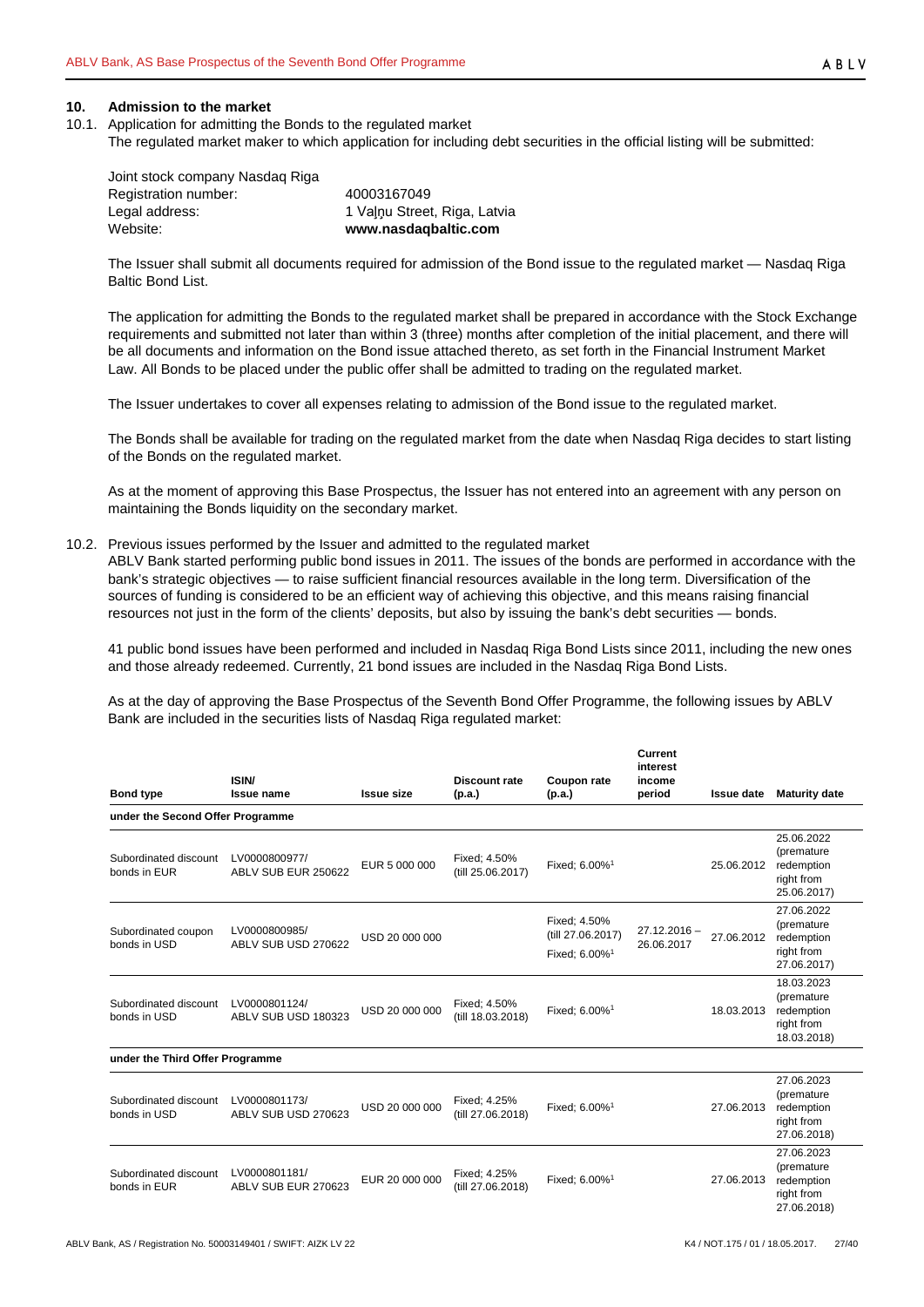| <b>Bond type</b>                      | ISIN/<br><b>Issue name</b>           | <b>Issue size</b> | <b>Discount rate</b><br>(p.a.)    | Coupon rate<br>(p.a.)                                          | <b>Current</b><br>interest<br>income<br>period | <b>Issue date</b> | <b>Maturity date</b>                                                |
|---------------------------------------|--------------------------------------|-------------------|-----------------------------------|----------------------------------------------------------------|------------------------------------------------|-------------------|---------------------------------------------------------------------|
| Subordinated coupon<br>bonds in USD   | LV0000801223/<br>ABLV SUB USD 231023 | USD 15 000 000    |                                   | Fixed; 4.25%<br>(till 22.10.2019)<br>Fixed; 6.25% <sup>2</sup> | $23.04.2017 -$<br>22.10.2017                   | 23.10.2013        | 23.10.2023<br>(premature<br>redemption<br>right from<br>23.10.2018) |
| under the Fourth Offer Programme      |                                      |                   |                                   |                                                                |                                                |                   |                                                                     |
| Subordinated discount<br>bonds in EUR | LV0000801520/<br>ABLV SUB EUR 271024 | EUR 20 000 000    | Fixed; 4.05%<br>(till 27.10.2019) | Fixed; 6.00% <sup>1</sup>                                      |                                                | 27.10.2014        | 27.10.2024<br>(premature<br>redemption<br>right from<br>27.10.2019) |
| under the Fifth Offer Programme       |                                      |                   |                                   |                                                                |                                                |                   |                                                                     |
| Straight coupon bonds<br>in USD       | LV0000801751/<br>ABLV FXD USD 070717 | USD 75 000 000    |                                   | Fixed: 1.55%                                                   | $07.01.2017 -$<br>06.07.2017                   |                   | 07.07.2015 07.07.2017                                               |
| Straight coupon bonds<br>in EUR       | LV0000801769/<br>ABLV FXD EUR 070717 | EUR 20 000 000    |                                   | Fixed; 0.80%                                                   | $07.01.2017 -$<br>06.07.2017                   |                   | 07.07.2015 07.07.2017                                               |
| Subordinated discount<br>bonds in EUR | LV0000801835/<br>ABLV SUB EUR 261025 | EUR 20 000 000    | Fixed; 3.75%<br>(till 26.10.2020) | Fixed; $3.75\%$ <sup>1</sup>                                   |                                                | 26.10.2015        | 26.10.2025<br>(premature<br>redemption<br>right from<br>26.10.2020) |
| Straight coupon bonds<br>in USD       | LV0000801850/<br>ABLV FXD USD 261017 | USD 75 000 000    |                                   | Fixed; 1.65%                                                   | $26.10.2016 -$<br>25.04.2017                   |                   | 26.10.2015 26.10.2017                                               |
| Straight coupon bonds<br>in EUR       | LV0000801868/<br>ABLV FXD EUR 261017 | EUR 20 000 000    |                                   | Fixed; 0.80%                                                   | $26.10.2016 -$<br>25.04.2017                   |                   | 26.10.2015 26.10.2017                                               |
| Straight coupon bonds<br>in USD       | LV0000801991/<br>ABLV FXD USD 220218 | USD 75 000 000    |                                   | Fixed; 1.85%                                                   | 22.02.2017 -<br>21.08.2017                     |                   | 22.02.2016 22.02.2018                                               |
| Straight coupon bonds<br>in EUR       | LV0000802007/<br>ABLV FXD EUR 220218 | EUR 20 000 000    |                                   | Fixed: 0.70%                                                   | $22.02.2017 -$<br>21.08.2017                   |                   | 22.02.2016 22.02.2018                                               |
| under the Sixth Offer Programme       |                                      |                   |                                   |                                                                |                                                |                   |                                                                     |
| Straight coupon bonds<br>in USD       | LV0000802072/<br>ABLV FXD USD 110718 | USD 75 000 000    |                                   | Fixed: 1.85%                                                   | $11.01.2017 -$<br>10.07.2017                   |                   | 11.07.2016 11.07.2018                                               |
| Straight coupon bonds<br>in EUR       | LV0000802080/<br>ABLV FXD EUR 110718 | EUR 20 000 000    |                                   | Fixed; 0.70%                                                   | $11.01.2017 -$<br>10.07.2017                   |                   | 11.07.2016 11.07.2018                                               |
| Subordinated discount<br>bonds in EUR | LV0000802189/<br>ABLV SUB EUR 311026 | EUR 20 000 000    | Fixed; 3.75%<br>(till 31.10.2021) | Fixed; 3.75% <sup>1</sup>                                      |                                                | 31.10.2016        | 31.10.2026<br>(premature<br>redemption<br>right from<br>31.10.2021) |
| Straight coupon bonds<br>in USD       | LV0000802163/<br>ABLV FXD USD 311018 | USD 75 000 000    |                                   | Fixed; 1.85%                                                   | $31.10.2016 -$<br>29.04.2017                   |                   | 31.10.2016 31.10.2018                                               |
| Straight coupon bonds<br>in EUR       | LV0000802171/<br>ABLV FXD EUR 311018 | EUR 20 000 000    |                                   | Fixed; 0.70%                                                   | $31.10.2016 -$<br>29.04.2017                   |                   | 31.10.2016 31.10.2018                                               |
| Straight coupon bonds<br>in USD       | LV0000802239/<br>ABLV FXD USD 270219 | USD 75 000 000    |                                   | Fixed; 2.25%                                                   | $27.02.2017 -$<br>26.08.2017                   |                   | 27.02.2017 27.02.2019                                               |
| Straight coupon bonds<br>in EUR       | LV0000802247/<br>ABLV FXD EUR 270219 | EUR 20 000 000    |                                   | Fixed; 0.75%                                                   | 27.02.2017 -<br>26.08.2017                     |                   | 27.02.2017 27.02.2019                                               |

 $1$  Starting from the 6th year, unless the Bank exercises its premature redemption right.

 $2$  Starting from the 7th year, unless the Bank exercises its premature redemption right.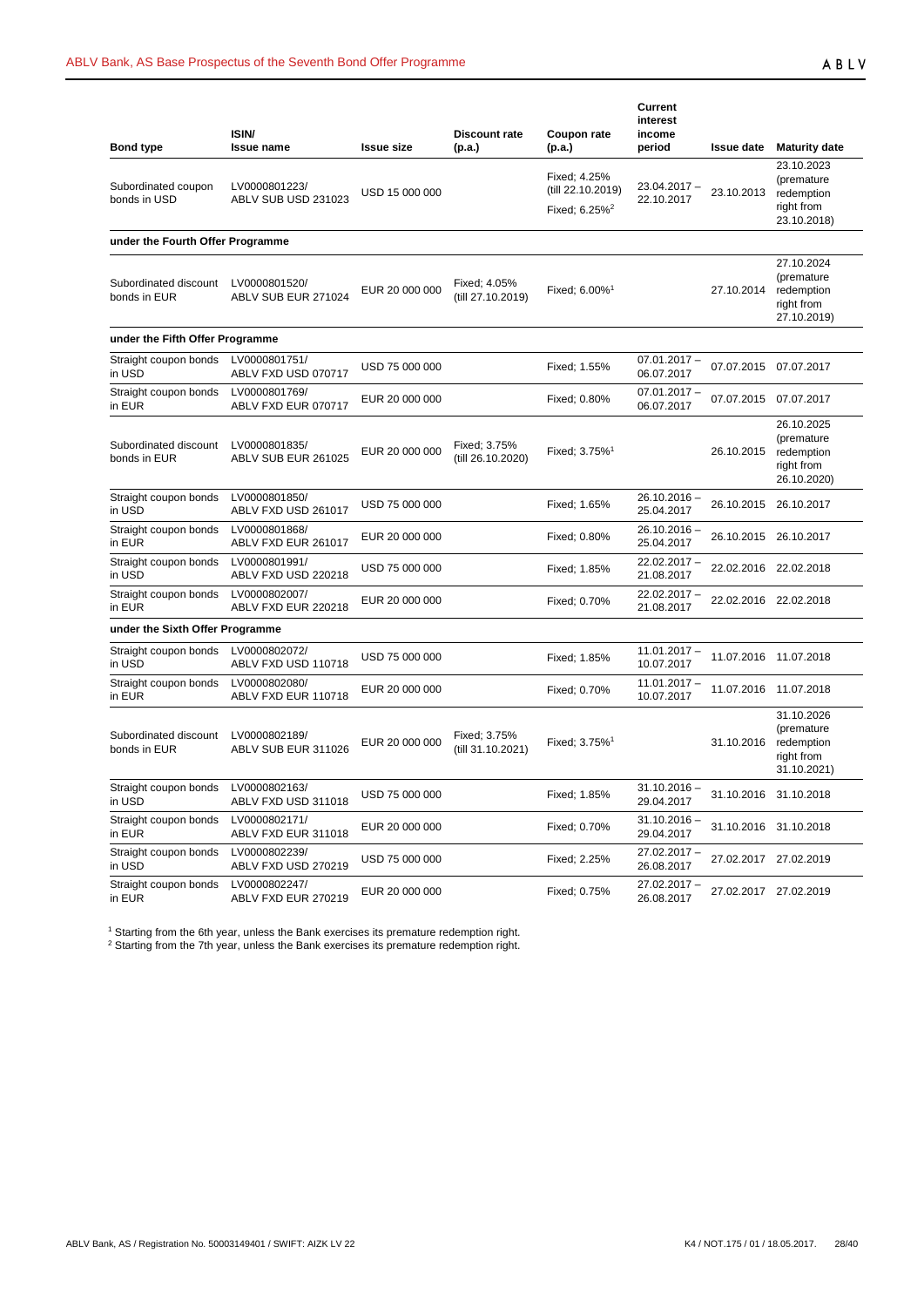#### <span id="page-28-0"></span>**11. Information about the Issuer**

<span id="page-28-1"></span>11.1. Basic information about the Issuer

| Company:                  | ABLV Bank, AS                                  |
|---------------------------|------------------------------------------------|
| Country of incorporation: | the Republic of Latvia                         |
| <b>Registration No.:</b>  | 50003149401                                    |
| Place of registration:    | the Republic of Latvia Register of Enterprises |
| Registration date:        | 17 September 1993                              |
| Legal address:            | 23 Elizabetes Street, Riga, Latvia             |
| Type of business:         | joint stock company                            |
|                           |                                                |

The Issuer operates in accordance with the Credit Institution Law of the Republic of Latvia, the Commercial Law of the Republic of Latvia, and other Applicable Normative Acts.

## <span id="page-28-2"></span>11.2. Certified auditor

The audit of ABLV Bank, AS consolidated financial statements of the group and separate financial statements of the bank for the year 2015, included in this Base Prospectus, has been performed by:

| KPMG Baltics SIA                         | (licence No. 55)                        |
|------------------------------------------|-----------------------------------------|
| Registration number:                     | 40003235171                             |
| Legal address:                           | 7 Vesetas Street, Riga, Latvia          |
| Chairperson of the Board                 |                                         |
| Sworn Auditor of the Republic of Latvia: | Armine Movsisjana (certificate No. 178) |

The audit of ABLV Bank, AS consolidated and separate annual report for the year 2016, included in this Base Prospectus, has been performed by:

| <b>KPMG Baltics SIA</b>                  | (licence No. 55)                        |
|------------------------------------------|-----------------------------------------|
| Registration number:                     | 40003235171                             |
| Legal address:                           | 7 Vesetas Street, Riga, Latvia          |
| Chairperson of the Board                 |                                         |
| Sworn Auditor of the Republic of Latvia: | Armine Movsisiana (certificate No. 178) |
|                                          |                                         |

## <span id="page-28-3"></span>11.3. Issuer's history and development

The Bank was founded on 17 September 1993. In 1995, there were changes made to the Bank's shareholding structure. Ernests Bernis and Oļegs Fiļs became the Bank's shareholders and executives, and have been working solely in this field since then.

In 1995, the Bank started expanding its activities and founded a branch in Riga. In the following years, the Bank actively worked in the field of providing services to foreign clients, offering them various bank products, mainly related to making payments, and became a notable player in the financial market. The Bank was one of the first to develop different remote service channels. Thus the service level has been substantially improved, and even more rapid growth of the Bank followed.

In 2004, the Bank focused on developing a second line to its primary activities — investment management. There were two affiliate companies founded: ABLV Asset Management, IPAS, dealing with investment management, and ABLV Capital Markets, IBAS, which provides brokerage services.

In 2008, the Bank adopted new strategy, emphasizing the development of bespoke financial solutions for clients.

Since 2009, the Bank offers a third line of services — advisory on asset protection and structuring.

In 2011, the Bank's name was changed to ABLV Bank, AS. Alongside with the change of name and visual identity, the Issuer has completed the process of changing its business line, which is aimed at rendering tailored financial services in accordance with the highest standards.

In 2012, ABLV Bank, AS established a subsidiary bank in Luxembourg — ABLV Bank Luxembourg, S.A., in order to develop the existing client base and strengthen their loyalty, providing larger range of investment and fiduciary services, as well as to attract new clients. ABLV Bank is the first bank from the Baltic countries to establish a subsidiary bank in Luxembourg.

ABLV Bank Luxembourg, S.A. started rendering services to clients in September 2013. Alongside traditional banking products, clients are also offered services, developed especially for clients of the Luxembourg bank: fiduciary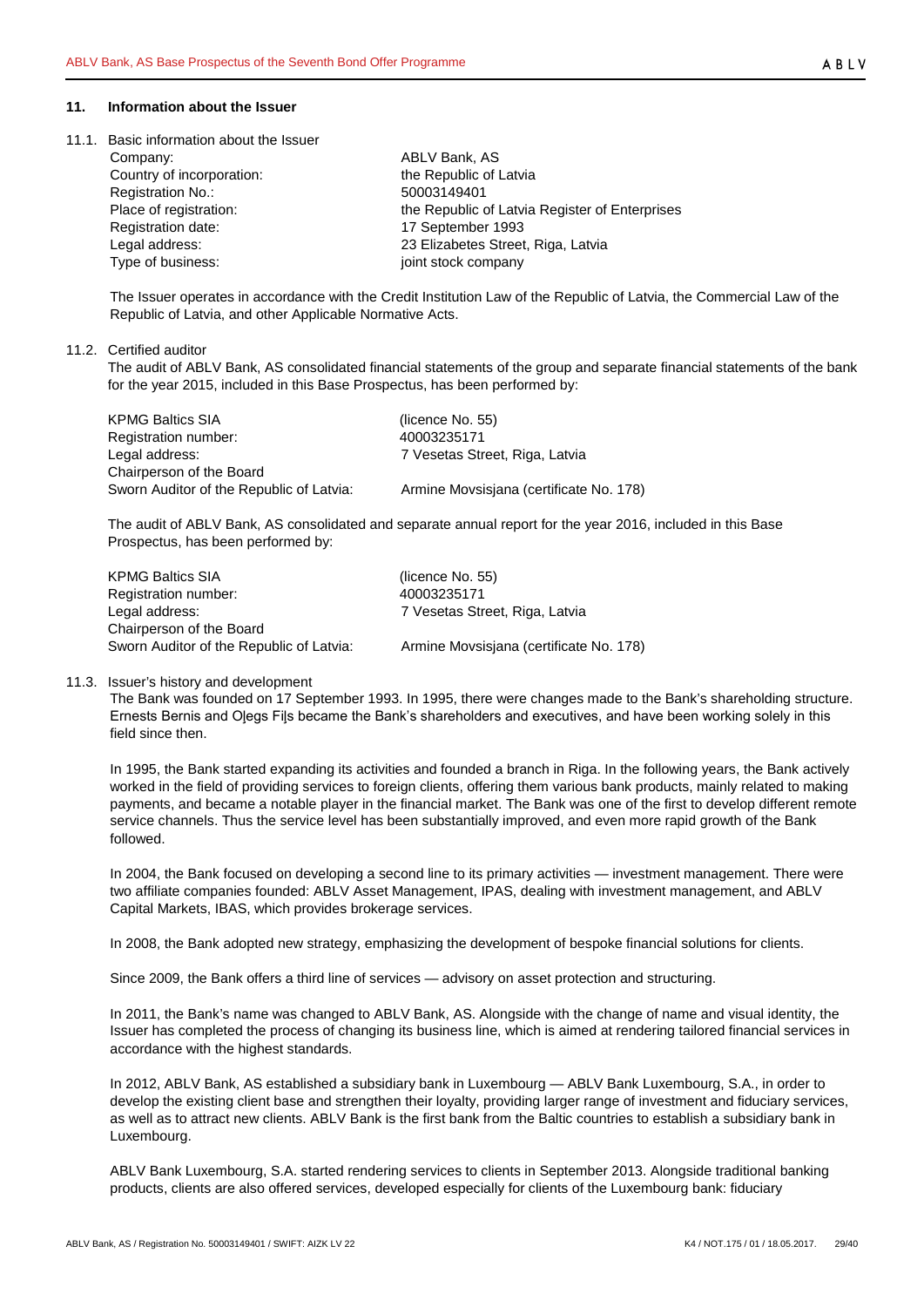In September 2013, ABLV Bank celebrated its 20-year anniversary. ABLV Bank started operations being one of the smallest banks, and due to the steadily pursuing elaborated strategy the bank managed to successfully overcome all crisis situations, meanwhile retaining its independence, and became the largest private bank in Latvia and one of the three biggest Latvian banks in terms of the amount of assets.

One of the most influential publications in the field of global capital and financial markets, Euromoney, named ABLV Bank the best bank in Latvia under Euromoney Awards for Excellence 2013. During the research, Euromoney examined banking markets of about a hundred countries of the world and granted awards for excellence to leading financial institutions. The best banks within a region were chosen by Euromoney expert commission that carried out detailed analysis of the companies' performance.

According to the strategy adopted in 2014, ABLV Bank is supposed to become the leading independent bank in the region and to be the first bank combining traditional banking services, asset management and advisory services in a single client-tailored service offer.

On 4 November 2014, the single supervisory mechanism became effective, and the eurozone largest banks came under direct supervision of the ECB. In Latvia, the ECB together with the FCMC also supervise ABLV Bank, AS, which is one of the three largest banks in terms of the asset amount. Before the ECB started performing supervisory functions, the banks underwent in-depth review of their balance sheets and stress testing — the comprehensive assessment, in which local supervisory authorities of each country and the European Banking Authority (EBA) were involved. Under the assessment, the ECB also applied correlation between asset quality review and stress test results to ensure even more critical assessment of the banks' risky assets. ABLV Bank has successfully passed the comprehensive assessment. The ECB single supervision ensures better availability of information on the banks' situation and thus boosts confidence in the financial sector.

In June 2015, ABLV Bank signed an agreement with the development finance institution ALTUM on cooperation within the programme of providing guarantees under housing loans. Within the programme, ALTUM provides guarantees under loans for housing acquisition or construction granted by commercial banks to families with children.

In 2015, ABLV Bank was named one of the best Latvian export brands. To determine the best exporting brands, the export support movement The Red Jackets, in cooperation with the export advice company GatewayBaltic and financial advice company BDO, examined the performance of more than 1300 Latvian exporting companies the export turnover of which exceeds one million euros. Following the examination, 100 best Latvian exporting brands were determined, and the expert panel nominated 25 most prominent export brands, including ABLV Bank, for The Red Jackets title.

Expanding to new regions and building closer relationships with the business partners, in 2016, ABLV group company ABLV Advisory Services, SIA opened the representative office in the United States of America. The representative office works on establishing mutually beneficial international business contacts for the companies of ABLV group and on studying the US regulatory environment.

Given ABLV Bank long-term experience and knowledge of debt securities issuing, in 2016, a new service was launched — arrangement of bond issues for the clients. Bond issues enable companies to raise additional financing both with the collateral and without collateral, as well as for the term exceeding that possible in case of loans. The costs of such raising of resources are relatively lower, and diversification of investor base is possible as well. Using the new service, the bank's client — real estate holding company AS Baltic RE Group — performed the issue of straight bonds amounting to EUR 4 million. ABLV Bank arranged the initial placement of the issue, ensuring the complete placement. ABLV Bank advised joint stock company Citadele banka on the arrangement of the subordinated bond programme, underwriting EUR 20 million within the initial placement.

<span id="page-29-0"></span>11.4. Recent events particular to the Issuer which are to a material extent relevant to the evaluation of the Issuer's solvency Since the day of publishing the last audited financial report, the Issuer has no available information on events that might significantly affect the Issuer's solvency in the current or the following financial periods.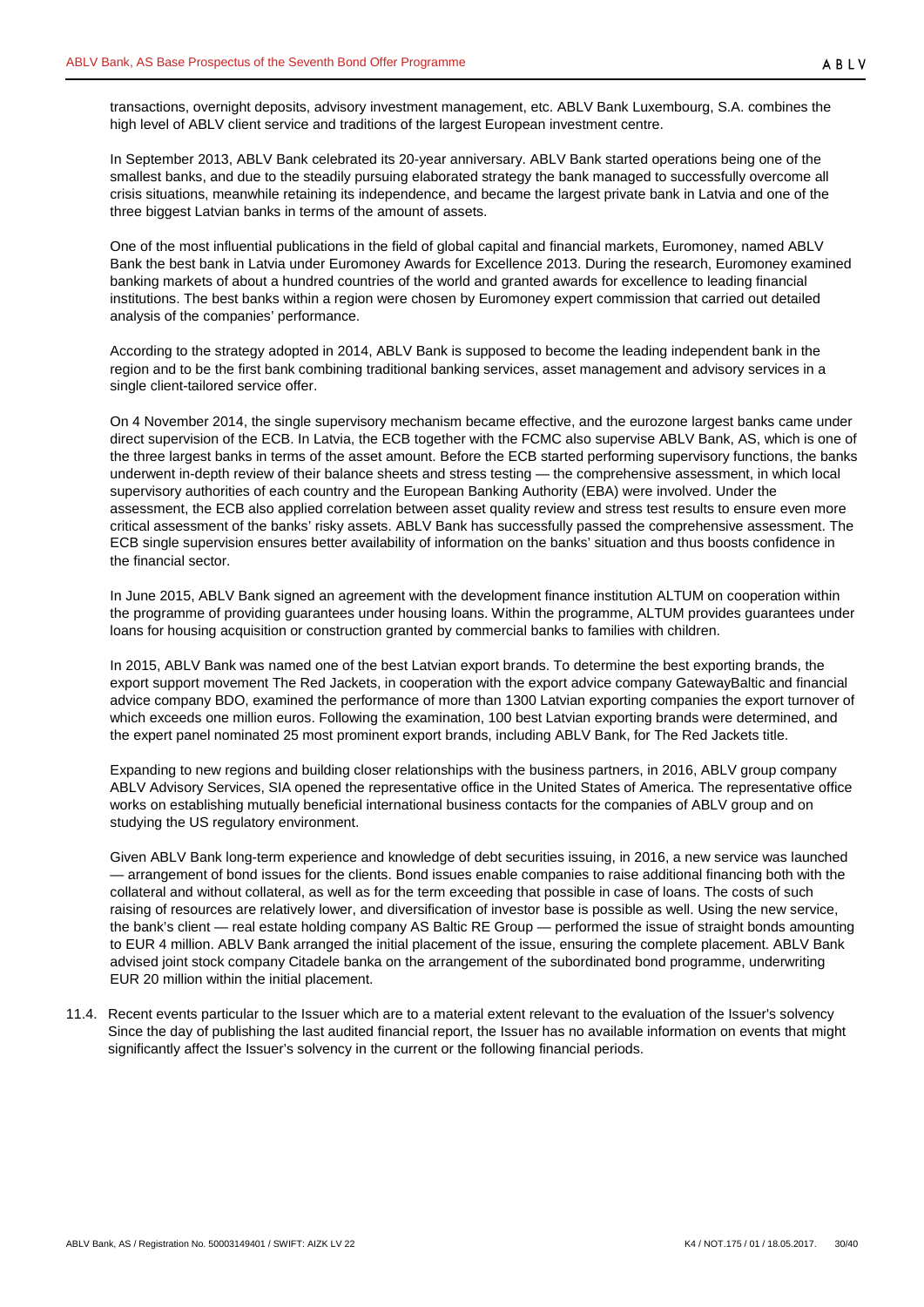#### <span id="page-30-0"></span>11.5. Business overview

#### <span id="page-30-1"></span>11.5.1. Issuer's principal activities

Alongside implementation of the new brand and change of the legal name in 2011, ABLV Bank strengthens emphasis on the following lines of business:

## • **Banking**

Banking services usually begin with payment services. ABLV Bank is the largest private bank in the Baltics and has more than 20 years long experience of successful banking business, offering a full range of banking services, including secure payments and financing.

ABLV Bank clients are offered a wide range of payment services, overdrafts, credit and overdraft lines, trade financing, and long-term commercial loans. ABLV Bank grants financing to business projects in the countries in which representative offices of ABLV Bank are located.

A wide range of ABLV Bank payment cards will satisfy the needs of even most demanding clients, ensuring necessary status, fast and secure payments.

Safe storage of valuable things in safe deposit boxes, remote account management via convenient and secure Internetbank — these and other banking services are aimed at ensuring maximum comfort for the clients.

#### • **Investments**

ABLV Bank offers different ways of effective financial management — depending on the amount of funds, clients' goals, and willingness to take risk or keep to a conservative strategy.

To accumulate savings, ABLV Bank offers savings accounts and term deposits.

Taking into consideration low interest rates on term deposits and savings accounts, ABLV Bank offers an alternative solution that guarantees yield — ABLV Bank bonds.

If clients are ready to take reasonable risk in order to earn more, it is possible to use investments into ABLV mutual funds, investments into private capital of non-public companies, or brokerage services.

Investment management and brokerage services are ensured by subsidiary companies of ABLV Bank — ABLV Asset Management and ABLV Capital Markets, whereas ABLV Bank acts as depositary. Thus ABLV Bank ensures efficiency of operations alongside thorough transaction control and safe keeping of assets.

#### • **Advisory**

ABLV Bank clients are interested to use legal entities to protect and manage their assets. The Bank renders these services and advises clients on the Bank's long-term cooperation partners — these services providers.

Assets protection and advisory services are rendered by ABLV Bank subsidiary company, ABLV Corporate Services, which has an extensive experience in the establishment, management, and administration of various legal entities. Such legal entities include foreign holding companies, commercial enterprises engaged in trading or service rendering, charitable foundations, investments funds and institutions for assets protection including private funds and trusts.

#### <span id="page-30-2"></span>11.5.2. Major markets where the Issuer operates

Target markets of ABLV Bank, AS are the Baltic countries and member states of the European Economic Area (EEA) and the Commonwealth of Independent States (CIS). The residents of these countries are offered traditional banking services, asset management, and advisory by ABLV Bank, AS. ABLV Bank individual clients are:

- businessmen,
- top managers,
- skilled professionals lawyers, financial advisors, sportsmen, doctors, artists, and scientists,
- wealthy families,
- real estate owners.

ABLV Bank clients–legal entities are:

- trading companies, dealing with export and import in the Baltic and CIS states,
- providers of transportation, travel, communication and other services,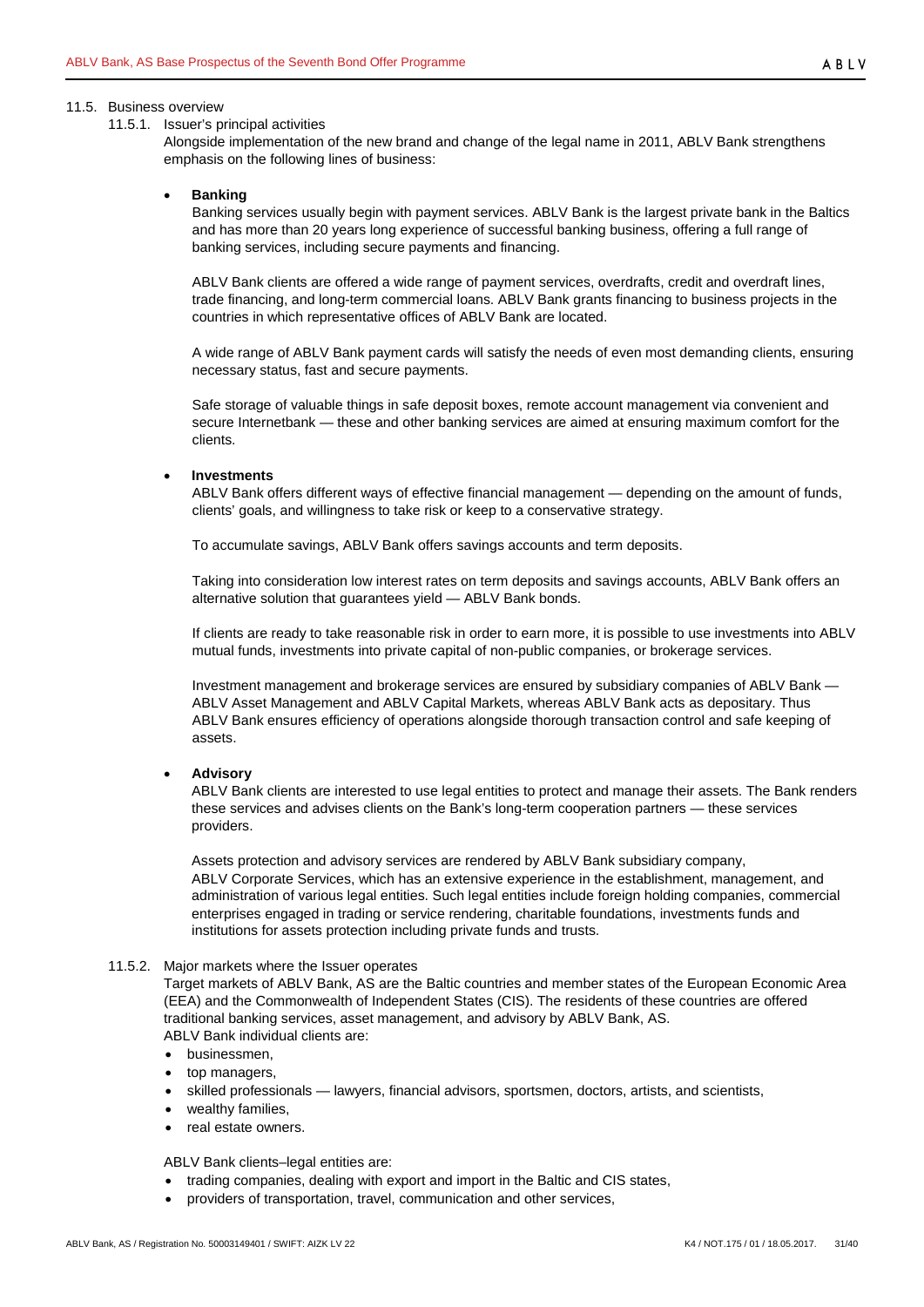- investment companies, operating in the field of real estate, collective investments, private equity,
- financial institutions investment companies, insurance companies, pension funds, brokerage companies, and financial intermediaries,
- multi-sector holdings.

As at the end of 2016, deposits of the companies constituted more than 83% of the total deposits with the Bank.

Operations of ABLV Bank, AS in the target markets are also facilitated by wide network of representative offices and agents.

# <span id="page-31-1"></span><span id="page-31-0"></span>11.6. Issuer's organisational structure

11.6.1. Structure of the Issuer's group

The information provided in the table below completely matches that presented in ABLV Bank consolidated report for the year 2016.

| Nº. | Company                                                | Country<br>οf<br>ration | incorpo-Registration<br>number | <b>Business profile</b>                                         | capital (%) | Share in the<br>entity's<br>Share in capital with<br>the entity's voting rights<br>$(\%)$ |
|-----|--------------------------------------------------------|-------------------------|--------------------------------|-----------------------------------------------------------------|-------------|-------------------------------------------------------------------------------------------|
| 1.  | ABLV Bank, AS                                          | LV                      | 50003149401                    | <b>Financial services</b>                                       | 100         | 100                                                                                       |
| 2.  | ABLV Bank Luxembourg, S.A.                             | LU                      | B 162048                       | <b>Financial services</b>                                       | 100         | 100                                                                                       |
| 3.  | <b>ABLV Consulting Services, AS</b>                    | LV                      | 40003540368                    | Consulting services                                             | 100         | 100                                                                                       |
| 4.  | ABLV Advisory Services, SIA                            | LV                      | 40103964811                    | Consulting services                                             | 100         | 100                                                                                       |
| 5.  | <b>ABLV Corporate Services Holding</b><br>Company, SIA | LV                      | 40103799987                    | Holding company                                                 | 100         | 100                                                                                       |
| 6.  | ABLV Corporate Services, SIA                           | LV                      | 40103283479                    | Consulting services                                             | 100         | 100                                                                                       |
| 7.  | ABLV Corporate Services, LTD                           | СY                      | HE273600                       | Consulting services                                             | 100         | 100                                                                                       |
| 8.  | <b>ABLV Capital Markets, IBAS</b>                      | LV                      | 40003814705                    | <b>Financial services</b>                                       | 90          | 100                                                                                       |
| 9.  | ABLV Asset Management, IPAS                            | LV                      | 40003814724                    | <b>Financial services</b>                                       | 90          | 100                                                                                       |
| 10. | PEM, SIA                                               | LV                      | 40103286757                    | Investment project<br>management                                | 51          | 51                                                                                        |
| 11. | PEM 1, SIA                                             | LV                      | 40103551353                    | Wholesale trade services of<br>other machinery and<br>equipment | 51          | 51                                                                                        |
| 12. | <b>ABLV Private Equity Fund</b><br>2010, KS            | LV                      | 40103307758                    | Investment activities                                           |             |                                                                                           |
| 13. | New Hanza Capital, AS                                  | LV                      | 50003831571                    | Holding company                                                 | 88          | 88                                                                                        |
| 14. | NHC 1, SIA                                             | LV                      | 50103247681                    | Investments in real estate                                      | 88          | 88                                                                                        |
| 15. | NHC 2, SIA                                             | LV                      | 40103963977                    | Investments in real estate                                      | 88          | 88                                                                                        |
| 16. | NHC 3, SIA                                             | LV                      | 50103994841                    | Investments in real estate                                      | 88          | 88                                                                                        |
| 17. | NHC 4, SIA                                             | LV                      | 40203032424                    | Investments in real estate                                      | 88          | 88                                                                                        |
| 18. | NHC 5, SIA                                             | LV                      | 50203032411                    | Investments in real estate                                      | 88          | 88                                                                                        |
| 19. | NHC 6, SIA                                             | LV                      | 40203032439                    | Investments in real estate                                      | 88          | 88                                                                                        |
| 20. | Pillar, SIA                                            | LV                      | 40103554468                    | Holding company                                                 | 100         | 100                                                                                       |
| 21. | Pillar Holding Company, KS                             | LV                      | 40103260921                    | Holding company                                                 | 100         | 100                                                                                       |
| 22. | Pillar 3, SIA                                          | LV                      | 40103193067                    | Real estate transactions                                        | 100         | 100                                                                                       |
| 23. | Pillar 4 & 6, SIA                                      | LV                      | 40103210494                    | Real estate transactions                                        | 100         | 100                                                                                       |
| 24. | Pillar 7 & 8, SIA                                      | LV                      | 40103240484                    | Real estate transactions                                        | 100         | 100                                                                                       |
| 25. | Pillar 9, SIA                                          | LV                      | 40103241210                    | Real estate transactions                                        | 100         | 100                                                                                       |
| 26. | Pillar 11, SIA                                         | LV                      | 40103258310                    | Real estate transactions                                        | 100         | 100                                                                                       |
| 27. | Pillar 2, 12 & 14, SIA                                 | LV                      | 50103313991                    | Real estate transactions                                        | 100         | 100                                                                                       |
| 28. | Pillar 18, SIA                                         | LV                      | 40103492079                    | Real estate transactions                                        | 100         | 100                                                                                       |
| 29. | Pillar 19, SIA                                         | LV                      | 40103766952                    | Real estate transactions                                        | 100         | 100                                                                                       |
| 30. | Pillar 20, SIA                                         | LV                      | 40103903056                    | Real estate transactions                                        | 100         | 100                                                                                       |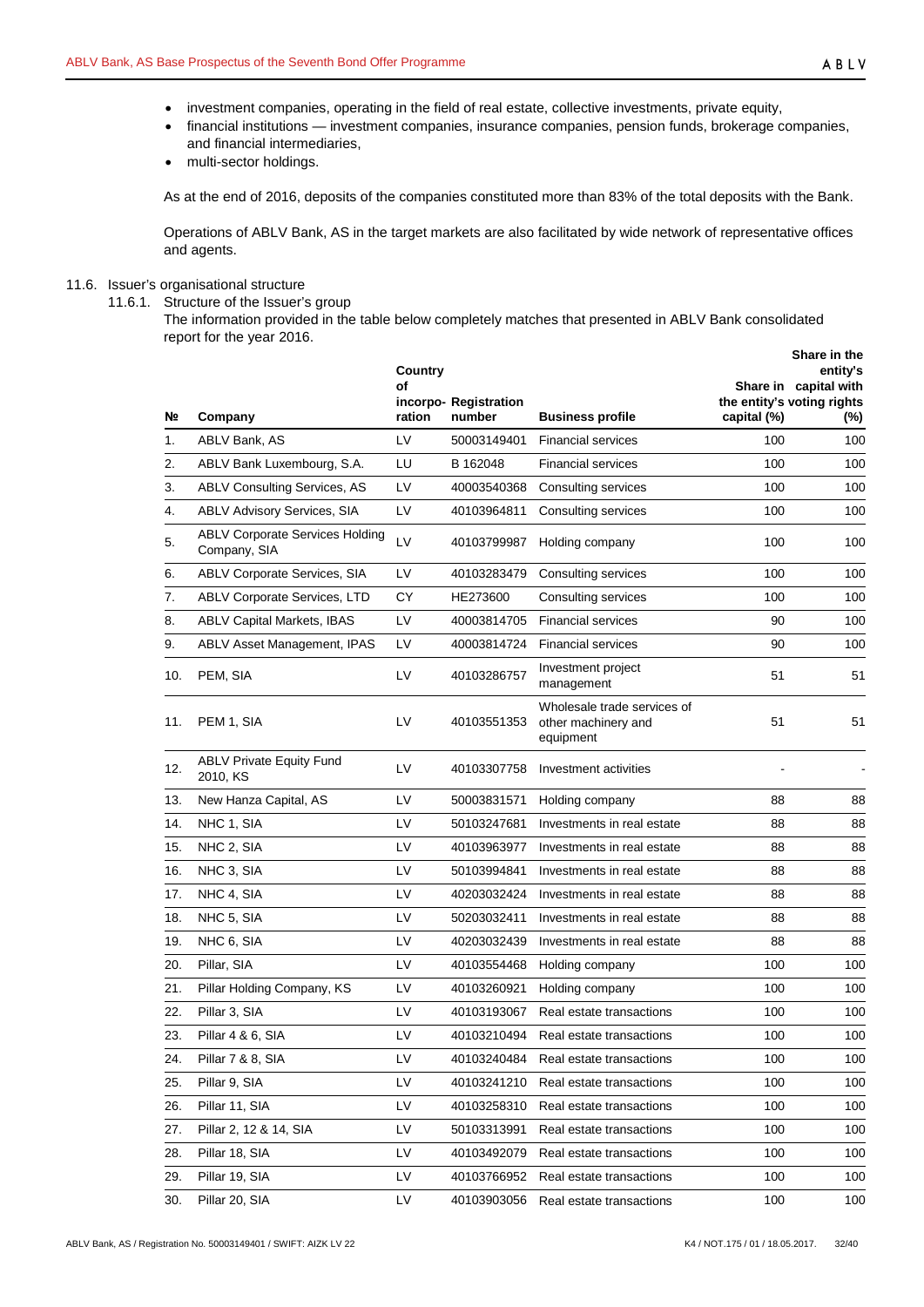| Nº. | Company                    | Country<br>οf<br>ration | incorpo-Registration<br>number | <b>Business profile</b>                                  | capital (%) | Share in the<br>entity's<br>Share in capital with<br>the entity's voting rights<br>$(\%)$ |
|-----|----------------------------|-------------------------|--------------------------------|----------------------------------------------------------|-------------|-------------------------------------------------------------------------------------------|
| 31. | Pillar 21, SIA             | LV                      | 40103929286                    | Real estate transactions                                 | 100         | 100                                                                                       |
| 32. | Pillar 22, SIA             | LV                      | 50103966301                    | Real estate transactions                                 | 100         | 100                                                                                       |
| 33. | Pillar Management, SIA     | LV                      | 40103193211                    | Real estate management and<br>administration             | 100         | 100                                                                                       |
| 34. | Pillar RE Services, SIA    | LV                      | 40103731804                    | Parking management                                       | 100         | 100                                                                                       |
| 35. | Pillar Contractor, SIA     | LV                      | 40103929498                    | Management and coordination<br>of construction processes | 100         | 100                                                                                       |
| 36. | Pillar Architekten, SIA    | LV                      | 40103437217                    | Designing and designers<br>supervision                   | 100         | 100                                                                                       |
| 37. | Pillar Development, SIA    | LV                      | 40103222826                    | Infrastructure maintenance                               | 100         | 100                                                                                       |
| 38. | Pillar Utilities, SIA      | LV                      | 40103693339                    | Infrastructure management                                | 100         | 100                                                                                       |
| 39. | ABLV Building Complex, SIA | LV                      | 40203037667                    | Investments in real estate                               | 100         | 100                                                                                       |

## <span id="page-32-0"></span>11.6.2. Issuer's administrative, management and supervisory bodies

# • **Council**

- **Board**
- **Chief Executive Officer**
	- Administrative Division
		- Secretariat of the Board
		- Security Department
- **Deputy Chief Executive Officer**
	- Corporate and Private Clients Service Division
	- Financing Division
	- Mortgage Loans Division

#### • **Chief Operating Officer**

- Product Development Division
- Operations Accounting Division
- **Chief Compliance Officer**
	- Compliance Division
	- Legal Division
- **Chief Financial Officer**
	- Financial Market Division
	- Financial Accounting Division
- **Chief Information Officer**
	- Business Technologies Division
	- Information Technologies Division

## • **Chief Risk Officer**

• Risk Management Division

# ABLV Bank Council

| Name, surname   | <b>Position held</b>                                                        |
|-----------------|-----------------------------------------------------------------------------|
| Olegs Fils      | Chairman of the Council;<br>term of office: 02.05.2016 - 01.05.2019.        |
| Jānis Krīgers   | Deputy Chairman of the Council;<br>term of office: 02.05.2016 - 01.05.2019. |
| Igors Rapoports | Member of the Council;<br>term of office: 02.05.2016 - 01.05.2019.          |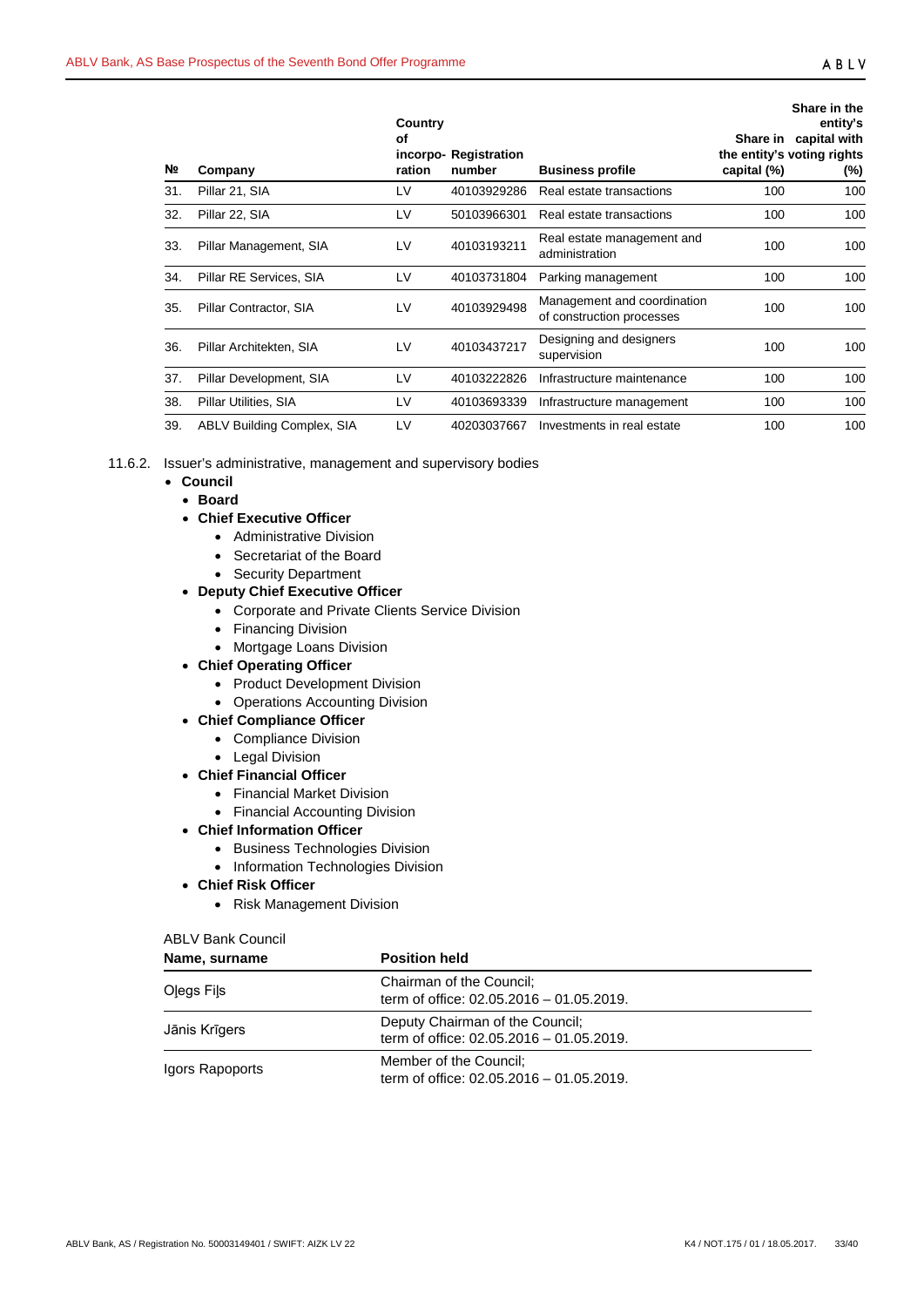| ABLV Bank Board  |                                                                                                                     |
|------------------|---------------------------------------------------------------------------------------------------------------------|
| Name, surname    | <b>Position held</b>                                                                                                |
| Ernests Bernis   | Chairman of the Board, Chief Executive Officer (CEO);<br>term of office: 01.05.2014 - 01.05.2017.                   |
| Vadims Reinfelds | Deputy Chairman of the Board, Deputy Chief Executive Officer<br>(dCEO);<br>term of office: 01.05.2014 – 01.05.2017. |
| Māris Kannenieks | Member of the Board, Chief Financial Officer (CFO);<br>term of office: 01.05.2014 - 01.05.2017.                     |
| Edgars Pavlovičs | Member of the Board, Chief Risk Officer (CRO);<br>term of office: 01.05.2014 - 01.05.2017.                          |
| Aleksandrs Pāže  | Member of the Board, Chief Compliance Officer (CCO);<br>term of office: 01.05.2014 – 01.05.2017.                    |
| Rolands Citajevs | Member of the Board, Chief Information Officer (CIO);<br>term of office: 01.05.2014 – 01.05.2017.                   |
| Romans Surnačovs | Member of the Board, Chief Operating Officer (COO);<br>term of office: 01.05.2014 - 01.05.2017.                     |

| Heads of ABLV Bank divisions |
|------------------------------|
|------------------------------|

| Name, surname         | <b>Position held</b>                                   |
|-----------------------|--------------------------------------------------------|
| Armands Rozenbahs     | <b>Head of Administrative Division</b>                 |
| Aleksejs Savko        | Head of Corporate and Private Clients Service Division |
| <b>Olegs Sirotins</b> | Head of Financing Division                             |
| Zigmārs Bērziņš       | Head of Mortgage Loans Division                        |
| Sergejs Mazurs        | Head of Product Development Division                   |
| Sandra Korna          | Head of Operations Accounting Division                 |
| Kaspars Dreimanis     | Head of Compliance Division                            |
| Ivans Marjasovs       | Head of Legal Division                                 |
| Jānis Brūveris        | <b>Head of Financial Market Division</b>               |
| Aija Daugavvanaga     | Head of Financial Accounting Division                  |
| Aleksandrs Teplihs    | Head of Business Technologies Division                 |
| Jurijs Dorofejevs     | Head of Information Technologies Division              |
| Jelena Kasatkina      | Head of Risk Management Division                       |

Members of ABLV Bank Council and Board, as well as heads of ABLV Bank divisions do not engage in operations outside ABLV Group that are material with relation to the Issuer.

Members of ABLV Bank Council and Board, as well as heads of ABLV Bank divisions have no conflicts of interests between their personal interests and their duties performed with relation to the Issuer.

## <span id="page-33-0"></span>11.6.3. Issuer's Audit Committee

| Name, surname   | <b>Position held</b>                                     |  |  |  |  |
|-----------------|----------------------------------------------------------|--|--|--|--|
| Olegs Fils      | Member of the Audit Committee:<br>elected on 01.04.2017. |  |  |  |  |
| Olga Ibišova    | Member of the Audit Committee:<br>elected on 01.04.2017. |  |  |  |  |
| Mārtiņš Valters | Member of the Audit Committee:<br>elected on 01.04.2017. |  |  |  |  |

<span id="page-33-1"></span>11.6.4. Issuer's shareholding structure ABLV Bank major shareholders:

# **Interest in ABLV Bank, in percentage terms of the voting shares, as at 31 March 2017**

| Ernests Bernis and Nika Berne (direct and indirect interest) | 43.27% |
|--------------------------------------------------------------|--------|
| Olegs Fils (indirect interest)                               | 43.28% |
| 18 legal entities and 116 individuals                        | 13.45% |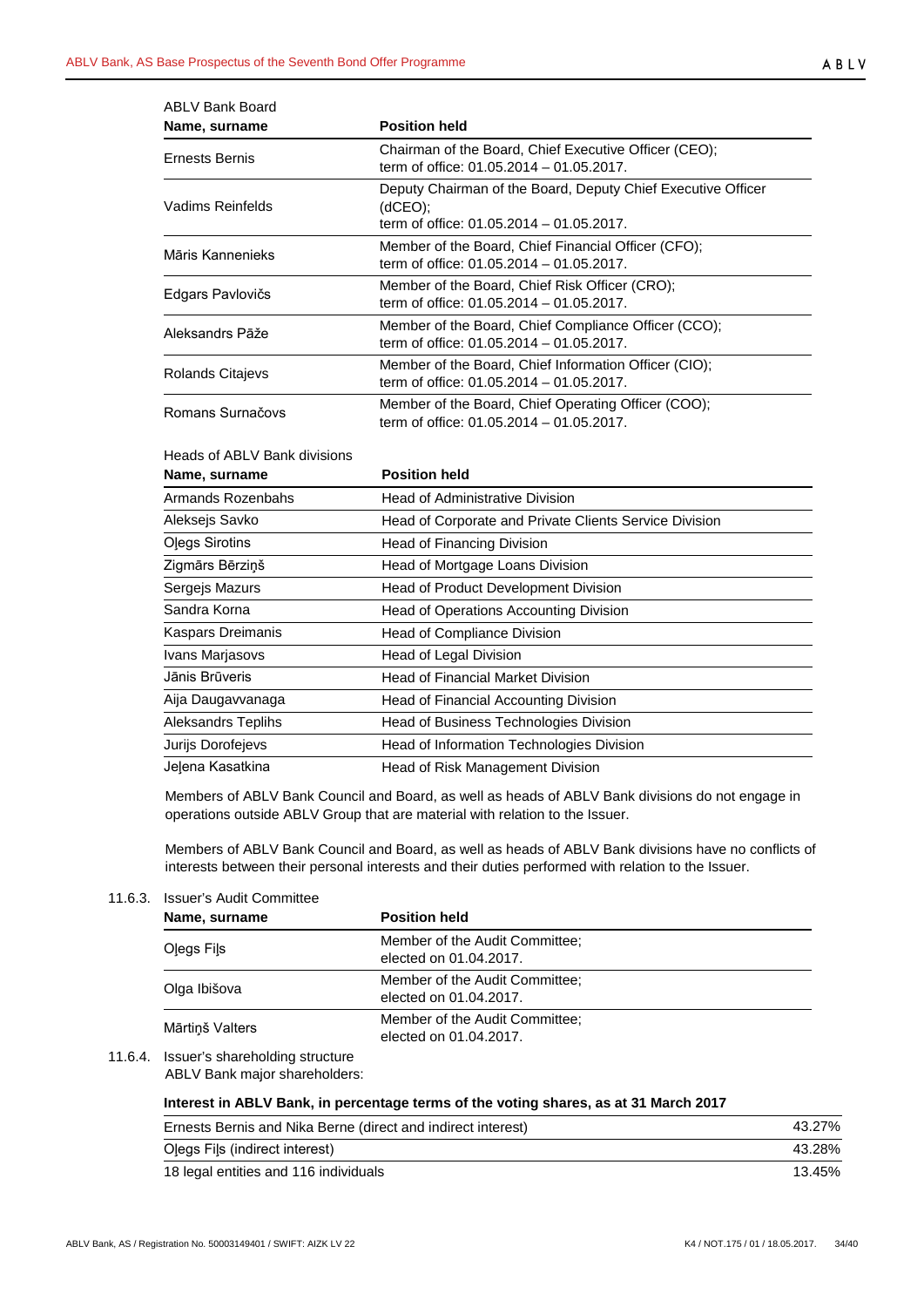<span id="page-34-0"></span>11.7. Information about operations development trends

To ensure stable further development, the Issuer gradually shifts the focus to different lines of the bank's operations. The share of settlement business is reduced, since the same is associated with higher risks, and the Issuer pays increasing attention to competent wealth management with high added value — such services as arrangement of securities issues, lending to companies, support under complex trading transactions, and investment services.

## <span id="page-34-1"></span>11.8. Significant changes in the Issuer's financial position

Since ABLV Bank consolidated report for 2016 was published, there have been no other material changes that would affect the Issuer's financial position.

## <span id="page-34-2"></span>11.9. Legal and arbitration proceedings

In the ordinary course of business, ABLV Bank is involved in a number of legal proceedings both as a claimant and as a defendant, but those legal proceedings pending cannot significantly affect the Issuer's financial position and solvency.

<span id="page-34-3"></span>11.10. Material contracts

In 2016, the Issuer entered into administrative agreement with the FCMC, according to which the Issuer will improve the Bank's internal control system and strengthen its efficiency.

ABLV Bank and other companies comprising ABLV Group have not entered into other material contracts stipulating such responsibilities or liabilities of ABLV Group members which might affect ABLV Bank ability to meet its liabilities to Investors under the Bond issue described in this Base Prospectus.

# <span id="page-34-4"></span>11.11. Credit ratings assigned to the Issuer

No credit ratings are assigned to ABLV Bank by credit rating agencies registered and/or certified according to Regulation No 1060/2009 on credit rating agencies.

<span id="page-34-5"></span>11.12. Profit forecast

The Issuer decided not to include profit forecasts or estimates in the Base Prospectus.

- <span id="page-34-6"></span>11.13. Available documents of the Issuer
	- The following documents of the Issuer are available to the Investors:
	- ABLV Bank incorporation documents and articles of association at the Republic of Latvia Register of Enterprises, at 2 Pērses Street, Riga, Latvia;
	- the Bank's financial information for two financial years preceding publishing of the Base Prospectus at ABLV Bank website **www.ablv.com**.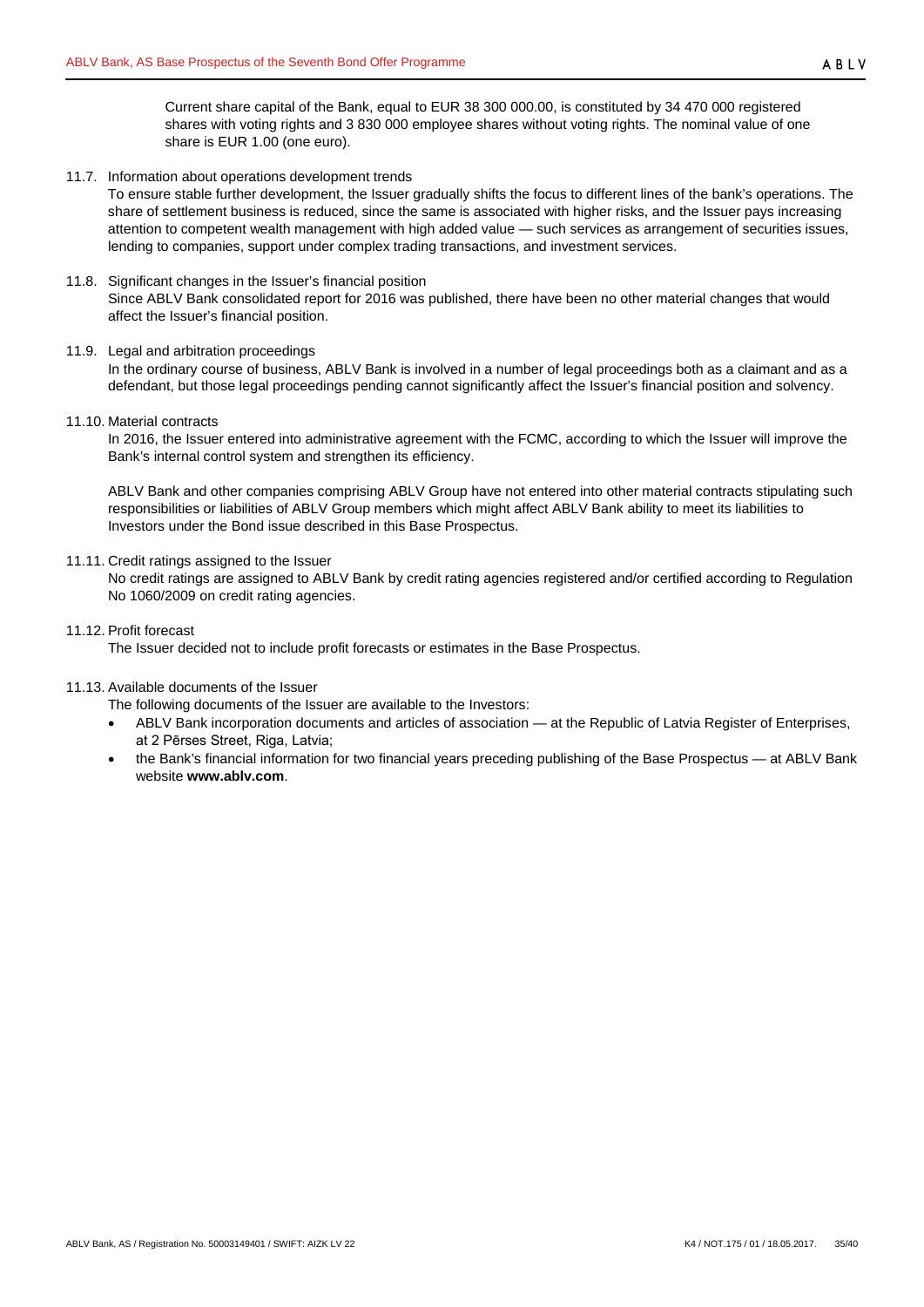# <span id="page-35-0"></span>**12. Issuer's financial information**

- <span id="page-35-1"></span>12.1. Statement of the audit of financial information Independent auditors' reports for the years 2015 and 2016 are available in Appendix 1 and Appendix 2.
- <span id="page-35-2"></span>12.2. ABLV Bank, AS financial reports for the years 2015 and 2016 The Issuer's financial reports for the years 2015 and 2016 alongside independent auditors' reports are available in Appendix 1 and Appendix 2.

The information provided in this section corresponds to ABLV Bank, AS consolidated and separate annual reports for the year 2016 (data for the years 2015 and 2016).

#### **Statements of financial position, EUR**

| <b>Assets</b>                                                         | Group<br>31.12.2016 | Group<br>31.12.2015 | Bank<br>31.12.2016       | Bank<br>31.12.2015 |
|-----------------------------------------------------------------------|---------------------|---------------------|--------------------------|--------------------|
| Cash and deposits with central banks                                  | 414 431             | 449 136             | 413 047                  | 448 187            |
| Balances due from credit institutions                                 | 272 520             | 669 980             | 281 504                  | 671 772            |
| Derivatives                                                           | 624                 | 121                 | 80                       | 121                |
| Financial assets at fair value through profit or loss                 | 28 416              | 26 161              | 21 010                   | 22 28 6            |
| Available-for-sale financial assets                                   | 1 042 574           | 1833073             | 957 094                  | 1780 554           |
| Loans and receivables                                                 | 1 029 944           | 874 003             | 1 012 146                | 873 499            |
| Held-to-maturity investments                                          | 1 053 987           | 1 015 047           | 989 710                  | 965 253            |
| Investments in subsidiaries                                           |                     |                     | 119 945                  | 111 266            |
| Investments in associates                                             | 9 1 1 7             | 9 0 68              | 8 6 3 5                  | 8770               |
| Investment properties                                                 | 34 690              | 22 976              | 25 058                   | 25 069             |
| Property and equipment                                                | 27 267              | 23 867              | 9 4 61                   | 9529               |
| Intangible assets                                                     | 6 0 6 0             | 6 3 6 5             | 5826                     | 6 0 36             |
| Current corporate income tax receivables                              | 3 1 3 4             | 3 1 4 8             | 2 3 6 0                  | 3 0 4 2            |
| Deferred corporate income tax                                         | 1 4 0 1             | 379                 | $\overline{\phantom{0}}$ |                    |
| Repossessed real estate                                               | 41 276              | 52 312              |                          |                    |
| Other assets                                                          | 7882                | 5 9 9 2             | 3710                     | 2 7 3 7            |
| <b>Total assets</b>                                                   | 3 973 323           | 4 991 588           | 3 849 586                | 4 928 121          |
|                                                                       |                     |                     |                          |                    |
| Liabilities                                                           |                     |                     |                          |                    |
| Derivatives                                                           | 42                  | 365                 | 42                       | 365                |
| Balances held with Bank of Latvia                                     | 50 000              | 180 072             | 50 000                   | 180 072            |
| Demand deposits from credit institutions                              | 16 4 63             | 49 154              | 20 375                   | 63 294             |
| Deposits                                                              | 3 027 772           | 3 875 455           | 2 901 824                | 3793192            |
| Current corporate income tax liabilities                              | 334                 | 322                 |                          |                    |
| Other liabilities                                                     | 22 922              | 41 737              | 11 083                   | 35 072             |
| Deferred corporate income tax                                         | 1 3 6 6             | 1 0 1 6             | 1 3 4 6                  | 1 0 0 1            |
| <b>Issued securities</b>                                              | 521 281             | 550 877             | 528 304                  | 558 411            |
| Subordinated deposits                                                 | 14 810              | 15 261              | 14 8 10                  | 15 261             |
| <b>Total liabilities</b>                                              | 3 654 990           | 4714259             | 3 5 2 7 7 8 4            | 4 646 668          |
|                                                                       |                     |                     |                          |                    |
| Shareholders' equity                                                  |                     |                     |                          |                    |
| Paid-in share capital                                                 | 38 300              | 35 300              | 38 300                   | 35 300             |
| Share premium                                                         | 132 423             | 96 918              | 132 423                  | 96 918             |
| Reserve capital and other reserves                                    | 2 2 1 7             | 2 2 3 8             | 2 1 3 4                  | 2 1 3 4            |
| Fair value revaluation reserve of available-for-sale financial assets | 1 1 2 7             | 9461                | 1 1 3 9                  | 9497               |
| Retained earnings brought forward                                     | 63 401              | 71 259              | 68 469                   | 68 565             |
| Retained earnings for the period                                      | 78 594              | 61 277              | 79 337                   | 69 039             |
| Attributable to the equity holders of the bank                        | 316 062             | 276 453             | 321 802                  | 281 453            |
| Non-controlling interests                                             | 2 2 7 1             | 876                 |                          |                    |
| <b>Total shareholders' equity</b>                                     | 318 333             | 277 329             | 321 802                  | 281 453            |
| Total liabilities and shareholders' equity                            | 3 973 323           | 4 991 588           | 3 849 586                | 4 928 121          |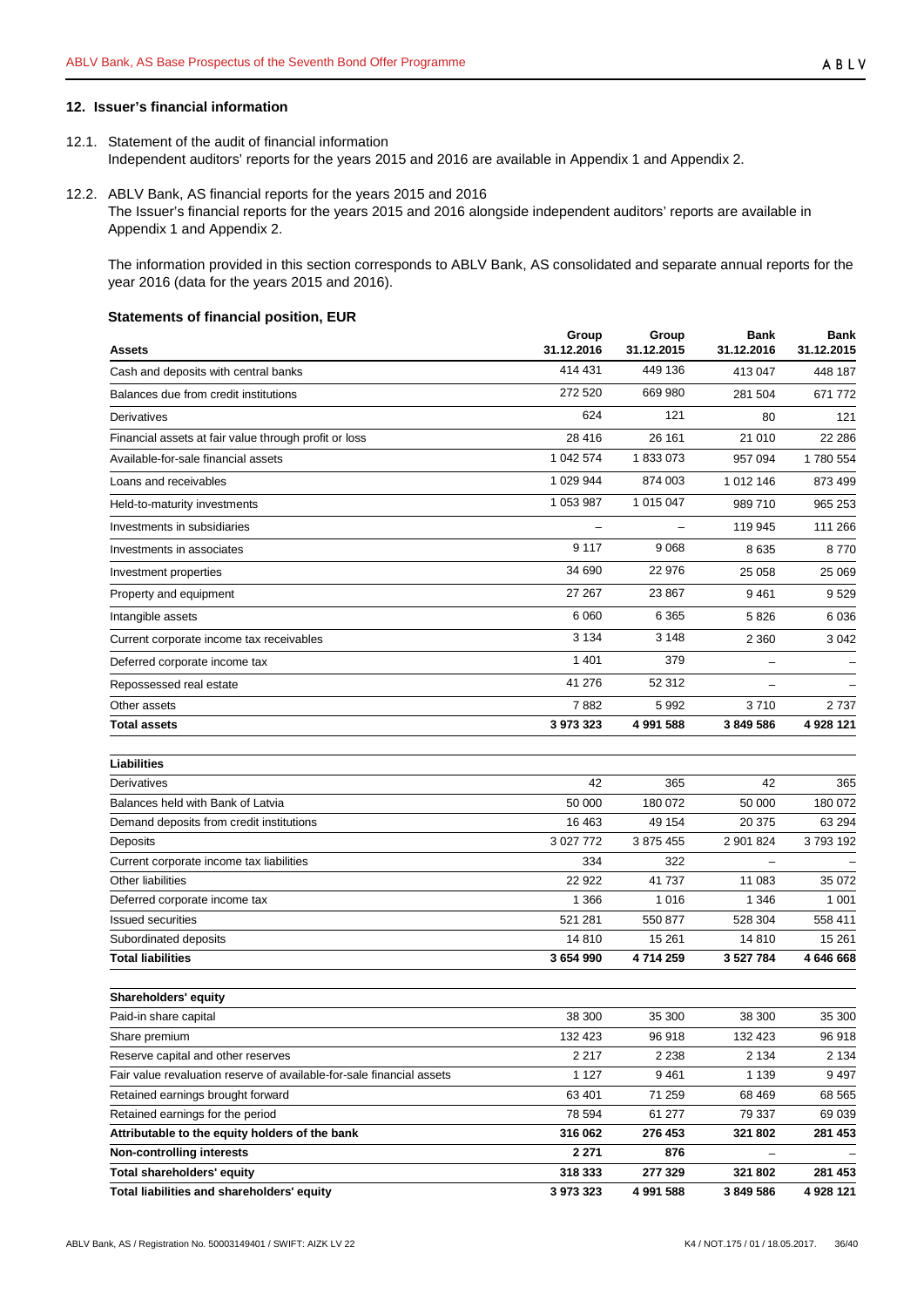| <b>Assets</b>                | Group<br>31.12.2016 | Group<br>31.12.2015 | Bank<br>31.12.2016 | <b>Bank</b><br>31.12.2015 |
|------------------------------|---------------------|---------------------|--------------------|---------------------------|
| <b>Memorandum items</b>      |                     |                     |                    |                           |
| Contingent liabilities       | 10 015              | 9949                | 9928               | 9516                      |
| <b>Financial commitments</b> | 132 405             | 75 610              | 126 632            | 68 907                    |

# **Statements of comprehensive income, EUR**

|                                                                                             | Group<br>01.01.2016-<br>31.12.2016 | Group<br>01.01.2015-<br>31.12.2015 | <b>Bank</b><br>01.01.2016-<br>31.12.2016 | Bank<br>01.01.2015-<br>31.12.2015 |
|---------------------------------------------------------------------------------------------|------------------------------------|------------------------------------|------------------------------------------|-----------------------------------|
| Interest income                                                                             | 86 019                             | 85 548                             | 84 208                                   | 83 547                            |
| Interest expense                                                                            | (21 442)                           | (20589)                            | (21 493)                                 | (20 508)                          |
| Net interest income                                                                         | 64 577                             | 64 959                             | 62 715                                   | 63 039                            |
| Commission and fee income                                                                   | 53 082                             | 65 5 64                            | 45 403                                   | 55 778                            |
| Commission and fee expense                                                                  | (8475)                             | (10431)                            | (14 115)                                 | (15543)                           |
| Net commission and fee income                                                               | 44 607                             | 55 133                             | 31 288                                   | 40 235                            |
| Net gain on transactions with financial instruments and foreign exchange                    | 45 397                             | 21 499                             | 45 190                                   | 21 304                            |
| Net result on transactions with repossessed real estate                                     | (2423)                             | (2 272)                            |                                          |                                   |
| Other income                                                                                | 5861                               | 9581                               | 4 0 7 8                                  | 3646                              |
| Other expense                                                                               | (2833)                             | (6522)                             | (1449)                                   | (1264)                            |
| Income from dividends                                                                       | 169                                | 259                                | 6 2 7 4                                  | 9 3 5 2                           |
| Impairment allowance for loans                                                              | 332                                | (5888)                             | 57                                       | (5483)                            |
| Allowances for impairment of investments in subsidiaries                                    |                                    |                                    | (6225)                                   | (2840)                            |
| Allowances for impairment of financial instruments                                          | (53)                               | (1670)                             | (53)                                     | (1670)                            |
| <b>Operating income</b>                                                                     | 155 634                            | 135 079                            | 141 875                                  | 126 319                           |
| Personnel expense                                                                           | (45917)                            | (43099)                            | (36 865)                                 | (33955)                           |
| Other administrative expense                                                                | (24355)                            | (18952)                            | (19907)                                  | (14661)                           |
| Amortisation and depreciation                                                               | (4059)                             | (5019)                             | (3 142)                                  | (3377)                            |
| Impairment reversal                                                                         |                                    | 237                                |                                          | 237                               |
| Profit before corporate income tax                                                          | 81 303                             | 68 246                             | 81 961                                   | 74 563                            |
| Corporate income tax                                                                        | (2487)                             | (6372)                             | (2624)                                   | (5524)                            |
| Net profit for the year                                                                     | 78 816                             | 61 874                             | 79 337                                   | 69039                             |
| Attributable to:                                                                            |                                    |                                    |                                          |                                   |
| Equity holders of the bank                                                                  | 78 594                             | 61 277                             |                                          |                                   |
| Non-controlling interests                                                                   | 222                                | 597                                |                                          |                                   |
| Other comprehensive income which has been or is to be reclassified to<br>profit or loss     |                                    |                                    |                                          |                                   |
| Changes in fair value revaluation reserve of available-for-sale financial assets            | 13 4 89                            | 11 921                             | 13 3 84                                  | 11 828                            |
| Change to income statement as a result of sale of available-for-sale securities             | (22 031)                           | (1763)                             | (21 950)                                 | (1711)                            |
| Change to income statement due to recognised impairment of available-for-sale<br>securities | 286                                | 1 1 1 1                            | 286                                      | 1 1 1 1                           |
| Changes in deferred corporate income tax                                                    | (78)                               | (304)                              | (78)                                     | (304)                             |
| Other comprehensive income, total                                                           | (8 334)                            | 10 965                             | (8358)                                   | 10924                             |
| Total comprehensive income                                                                  | 70 482                             | 72 839                             | 70 979                                   | 79 963                            |
| Attributable to:                                                                            |                                    |                                    |                                          |                                   |
| Equity holders of the bank                                                                  | 70 260                             | 72 242                             |                                          |                                   |
| Non-controlling interests                                                                   | 222                                | 597                                |                                          |                                   |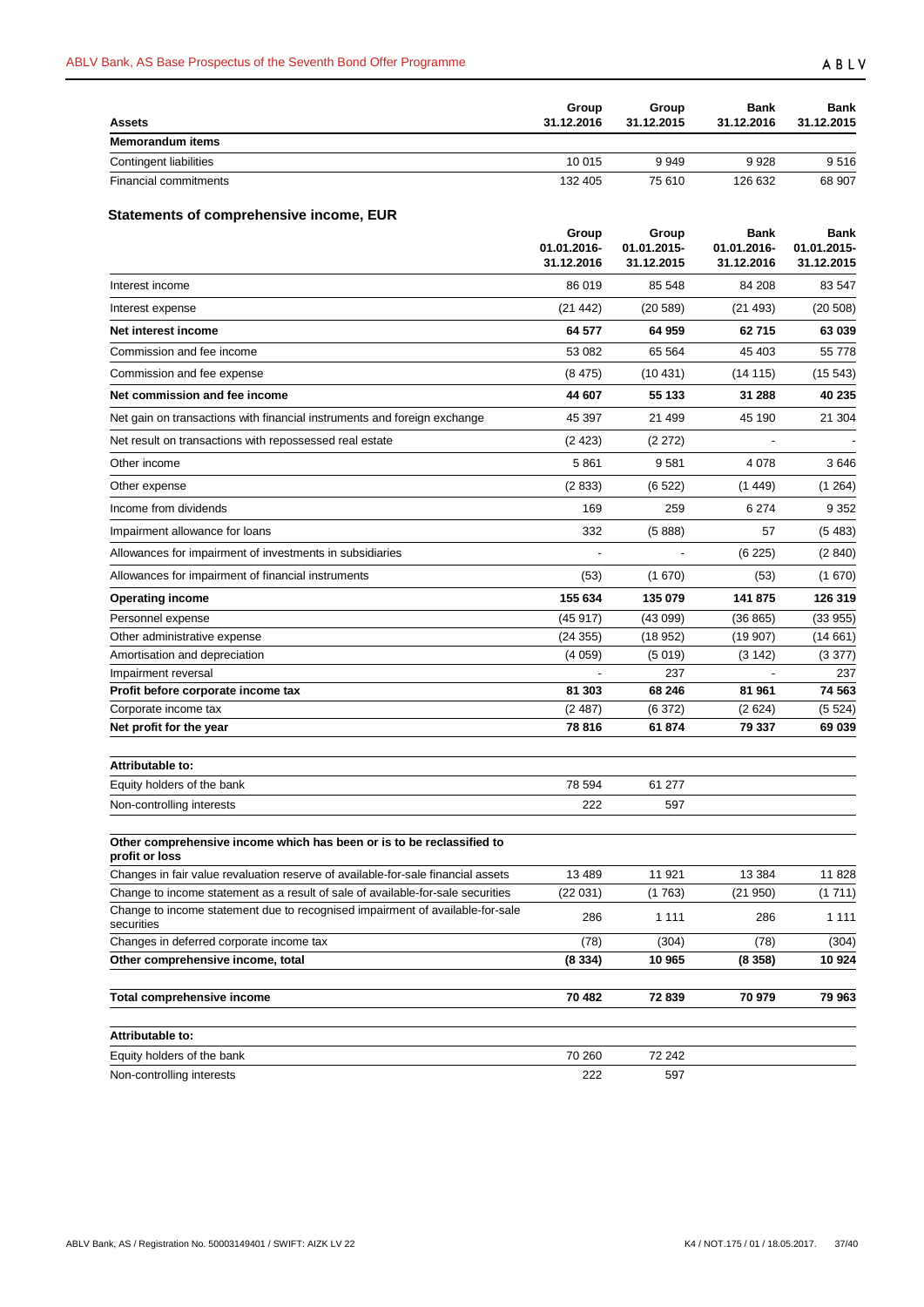# **Statement of cash flows, EUR**

| Cash flows from operating activities                                                                                       | Group<br>01.01.2016-<br>31.12.2016 | Group<br>01.01.2015-<br>31.12.2015 | <b>Bank</b><br>01.01.2016-<br>31.12.2016 | <b>Bank</b><br>01.01.2015-<br>31.12.2015 |
|----------------------------------------------------------------------------------------------------------------------------|------------------------------------|------------------------------------|------------------------------------------|------------------------------------------|
| Profit before corporate income tax                                                                                         | 81 303                             | 68 24 6                            | 81 961                                   | 74 563                                   |
| Dividend income                                                                                                            | (169)                              | (259)                              | (6274)                                   | (9352)                                   |
| Amortisation and depreciation of fixed assets and investment properties                                                    | 4 0 5 9                            | 5019                               | 3 1 4 2                                  | 3 3 7 7                                  |
| Impairment allowance for loans                                                                                             | (332)                              | 5888                               | (57)                                     | 5 4 8 3                                  |
| Impairment of financial instruments                                                                                        | 53                                 | 1670                               | 53                                       | 1670                                     |
| Interest (income)                                                                                                          | (86019)                            | (85548)                            | (84 208)                                 | (83547)                                  |
| Interest expense                                                                                                           | 21 442                             | 20 589                             | 21 493                                   | 20 508                                   |
| Other non-cash items *                                                                                                     | (20 294)                           | (1737)                             | (13 850)                                 | 1 5 4 6                                  |
| Net cash flows from operating activities before changes in assets and<br>liabilities                                       | 43                                 | 13868                              | 2 2 6 0                                  | 14 248                                   |
| (Increase) in balances due from credit institutions                                                                        | (19 292)                           | (7878)                             | (19 292)                                 | (12831)                                  |
| (Increase) in loans                                                                                                        | (147145)                           | (70698)                            | (131 823)                                | (69656)                                  |
| (Increase)/decrease in financial assets at fair value through profit or loss                                               | 314                                | (4901)                             | 3885                                     | (7063)                                   |
| Decrease/(increase) in other assets                                                                                        | 8988                               | 9879                               | (971)                                    | 2 9 0 2                                  |
| Increase/(decrease) in balances due to credit institutions                                                                 | (130001)                           | 156 890                            | (130000)                                 | 160 238                                  |
| (Decrease)/increase in deposits                                                                                            | (902677)                           | 175 238                            | (946 362)                                | 175 459                                  |
| (Decrease) in derivatives                                                                                                  | (826)                              | (1307)                             | (282)                                    | (1307)                                   |
| (Decrease)/increase in other liabilities                                                                                   | (19115)                            | 11 837                             | (24 269)                                 | 21 747                                   |
| Net cash flows from operating activities before corporate income tax                                                       | (1 209 711)                        | 282 928                            | (1246854)                                | 283737                                   |
| Interest received in the reporting year                                                                                    | 87 408                             | 87 170                             | 87 295                                   | 85 170                                   |
| Interest (paid) in the reporting year                                                                                      | (21 921)                           | (19937)                            | (21 973)                                 | (19 857)                                 |
| Corporate income tax (paid)                                                                                                | (2987)                             | (3 237)                            | (1612)                                   | (2952)                                   |
| Net cash flows from operating activities                                                                                   | (1 147 211)                        | 346 924                            | (1 183 144)                              | 346 098                                  |
| Cash flows from investing activities                                                                                       |                                    |                                    |                                          |                                          |
| (Purchase) of held-to-maturity investments                                                                                 | (97680)                            | (118729)                           | (81925)                                  | (97391)                                  |
| Redemption of held-to-maturity investments                                                                                 | 83 890                             | 141 209                            | 80 990                                   | 140 009                                  |
| (Purchase) of available-for-sale financial assets                                                                          | (313 809)                          | (1373698)                          | (266 403)                                | (1288302)                                |
| Sale of available-for-sale financial assets                                                                                | 1 143 893                          | 957 295                            | 1 128 577                                | 859 890                                  |
| (Purchase) of intangible and tangible fixed assets and investment properties                                               | (19, 448)                          | (4435)                             | (2926)                                   | (3718)                                   |
| Sale of intangible and tangible fixed assets and investment properties                                                     | 580                                | 122                                | 73                                       | 1 0 4 6                                  |
|                                                                                                                            |                                    |                                    |                                          |                                          |
| Dividends received                                                                                                         | 169                                | 259                                | 6 2 7 4                                  | 9 3 5 2                                  |
| Decrease in investments in subsidiaries and associates                                                                     | 135                                |                                    | 10 234                                   | 3 3 2 1                                  |
| (Decrease) in cash and cash equivalents due to loss of control<br>(Increase) in investments in subsidiaries and associates |                                    | (282)                              | (25003)                                  | (11098)                                  |
| Net cash flows from investing activities                                                                                   | 797 730                            | (398 259)                          | 849 891                                  | (386 891)                                |
| Cash flows from financing activities                                                                                       |                                    |                                    |                                          |                                          |
| Proceeds from subordinated loans                                                                                           | 600                                | 1 560                              | 600                                      | 1 560                                    |
| (Repayment) of subordinated loans                                                                                          | (1345)                             | (1600)                             | (1345)                                   | (1600)                                   |
| Proceeds from issued securities                                                                                            | 239 533                            | 239 691                            | 241 533                                  | 239 691                                  |
| (Repurchase) of issued securities                                                                                          | (281654)                           | (168522)                           | (284 163)                                | (173 972)                                |
| Dividends (paid)                                                                                                           | (69385)                            | (58847)                            | (68 840)                                 | (58443)                                  |
| Increase in non-controlling interest                                                                                       | 1674                               | 126                                | $\overline{\phantom{a}}$                 |                                          |
| <b>Issue of shares</b>                                                                                                     | 38 205                             | 33 033                             | 38 205                                   | 33 033                                   |
| Net cash flows from financing activities                                                                                   | (72372)                            | 45 441                             | (74 010)                                 | 40 269                                   |
| (Decrease)/increase in cash and cash equivalents                                                                           | (421 853)                          | (5894)                             | (407 263)                                | (524)                                    |
| Cash and cash equivalents at the beginning of the year                                                                     | 1 014 984                          | 1 009 756                          | 1 002 126                                | 987 436                                  |
| Result from revaluation of foreign currency positions<br>Cash and cash equivalents at the end of the year                  | 1 506<br>594 637                   | 11 122<br>1014984                  | 3899<br>598762                           | 15 214<br>1 002 126                      |
|                                                                                                                            |                                    |                                    |                                          |                                          |

\* - Significant part of other non-cash items that do not affect the cash flows in the reporting period consist of VISA Europe Ltd. share buyback transaction with VISA Inc. amounting to EUR 16.4 million.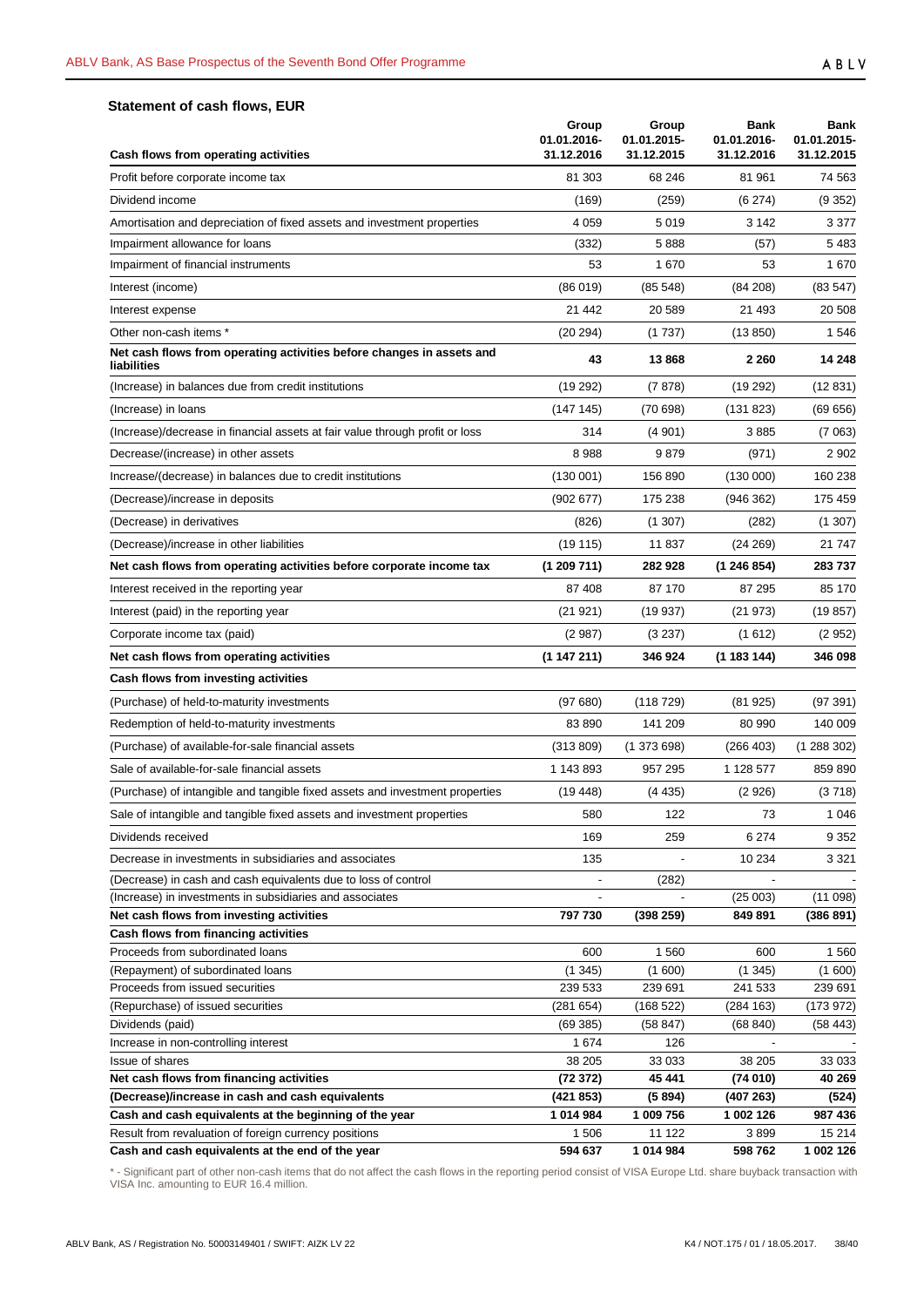| Cash and cash equivalents             | Group<br>31.12.2016 | Group<br>31.12.2015 | Bank<br>31.12.2016 | <b>Bank</b><br>31.12.2015 |
|---------------------------------------|---------------------|---------------------|--------------------|---------------------------|
| Cash and deposits with central banks  | 414 431             | 449 136             | 413 047            | 448 187                   |
| Balances due from credit institutions | 196 669             | 615 002             | 206 090            | 617 233                   |
| Balances due to credit institutions   | (16 463)            | (49154)             | (20375)            | (63 294)                  |
| Total cash and cash equivalents       | 594 637             | 1014984             | 598762             | 1 002 126                 |

# **Statement of changes in shareholder's equity (Group), EUR**

|                                                         | Paid-in<br>share<br>capital | <b>Share</b><br>premium | Reserve<br>capital<br>and other<br>reserves | Fair value<br>revaluation<br>reserve of<br>available-<br>for-sale<br>financial<br>assets | Retained<br>earnings | <b>Attributable</b><br>to the equity<br>the bank | Non-<br>holders of controlling<br>interests | <b>Total</b><br>shareholders'<br>equity |
|---------------------------------------------------------|-----------------------------|-------------------------|---------------------------------------------|------------------------------------------------------------------------------------------|----------------------|--------------------------------------------------|---------------------------------------------|-----------------------------------------|
| 01.01.2015                                              | 32 650                      | 66 270                  | 2 1 7 4                                     | (1504)                                                                                   | 130 115              | 229 705                                          | 12 337                                      | 242 042                                 |
| Net profit for the year                                 |                             |                         |                                             |                                                                                          | 61 277               | 61 277                                           | 597                                         | 61874                                   |
| Other comprehensive<br>income/(expense) for the<br>year |                             |                         |                                             | 10 965                                                                                   |                      | 10 965                                           |                                             | 10 965                                  |
| <b>Total comprehensive</b><br>income                    |                             |                         |                                             | 10 965                                                                                   | 61 277               | 72 242                                           | 597                                         | 72839                                   |
| Increase in reserves                                    |                             |                         | 64                                          |                                                                                          |                      | 64                                               |                                             | 64                                      |
| Dividends paid                                          |                             |                         | $\overline{\phantom{a}}$                    |                                                                                          | (58555)              | (58555)                                          | (292)                                       | (58847)                                 |
| Issue of personnel shares                               | 265                         |                         | $\overline{a}$                              |                                                                                          | (301)                | (36)                                             | 36                                          |                                         |
| Issue of shares                                         | 2 3 8 5                     | 30 648                  |                                             |                                                                                          |                      | 33 033                                           | 126                                         | 33 159                                  |
| Decrease in non-controlling<br>interests                |                             |                         |                                             |                                                                                          |                      |                                                  | (11928)                                     | (11928)                                 |
| 31.12.2015                                              | 35 300                      | 96 918                  | 2 2 3 8                                     | 9461                                                                                     | 132 536              | 276 453                                          | 876                                         | 277 329                                 |
| 01.01.2016                                              | 35 300                      | 96 918                  | 2 2 3 8                                     | 9461                                                                                     | 132 536              | 276 453                                          | 876                                         | 277 329                                 |
| Net profit for the year                                 |                             |                         |                                             |                                                                                          | 78 594               | 78 594                                           | 222                                         | 78 816                                  |
| Other comprehensive<br>income/(expense) for the<br>year |                             |                         |                                             | (8334)                                                                                   |                      | (8334)                                           |                                             | (8334)                                  |
| <b>Total comprehensive</b><br>income                    |                             |                         |                                             | (8334)                                                                                   | 78 594               | 70 260                                           | 222                                         | 70 482                                  |
| Decrease in reserves                                    |                             |                         | (21)                                        |                                                                                          |                      | (21)                                             |                                             | (21)                                    |
| Dividends paid                                          |                             |                         |                                             |                                                                                          | (68 835)             | (68 835)                                         | (550)                                       | (69385)                                 |
| Issue of personnel shares                               | 300                         |                         | $\overline{a}$                              |                                                                                          | (300)                |                                                  |                                             |                                         |
| Issue of shares                                         | 2700                        | 35 505                  |                                             |                                                                                          |                      | 38 205                                           | 1674                                        | 39 879                                  |
| Increase in non-controlling<br>interests                |                             |                         |                                             |                                                                                          |                      |                                                  | 49                                          | 49                                      |
| 31.12.2016                                              | 38 300                      | 132 423                 | 2 2 1 7                                     | 1 1 2 7                                                                                  | 141 995              | 316 062                                          | 2 2 7 1                                     | 318 333                                 |

# **Statement of changes in shareholders' equity (Bank), EUR**

|                                                         | Paid-in share<br>capital | Share premium            | Reserve<br>capital and<br>other<br>reserves | Fair value<br>revaluation<br>reserve | Retained<br>earnings | <b>Total</b><br>shareholders'<br>equity |
|---------------------------------------------------------|--------------------------|--------------------------|---------------------------------------------|--------------------------------------|----------------------|-----------------------------------------|
| 01.01.2015                                              | 32 650                   | 66 270                   | 2 1 3 4                                     | (1427)                               | 127 274              | 226 901                                 |
| Net profit for the year                                 | -                        |                          |                                             |                                      | 69 039               | 69 039                                  |
| Other comprehensive<br>income/(expense) for the<br>year | ٠                        |                          |                                             | 10 924                               |                      | 10 924                                  |
| <b>Total comprehensive</b><br>income for the year       |                          | $\blacksquare$           |                                             | 10 924                               | 69 039               | 79 963                                  |
| Dividends paid                                          | $\overline{\phantom{0}}$ | $\overline{\phantom{a}}$ | -                                           |                                      | (58444)              | (58444)                                 |